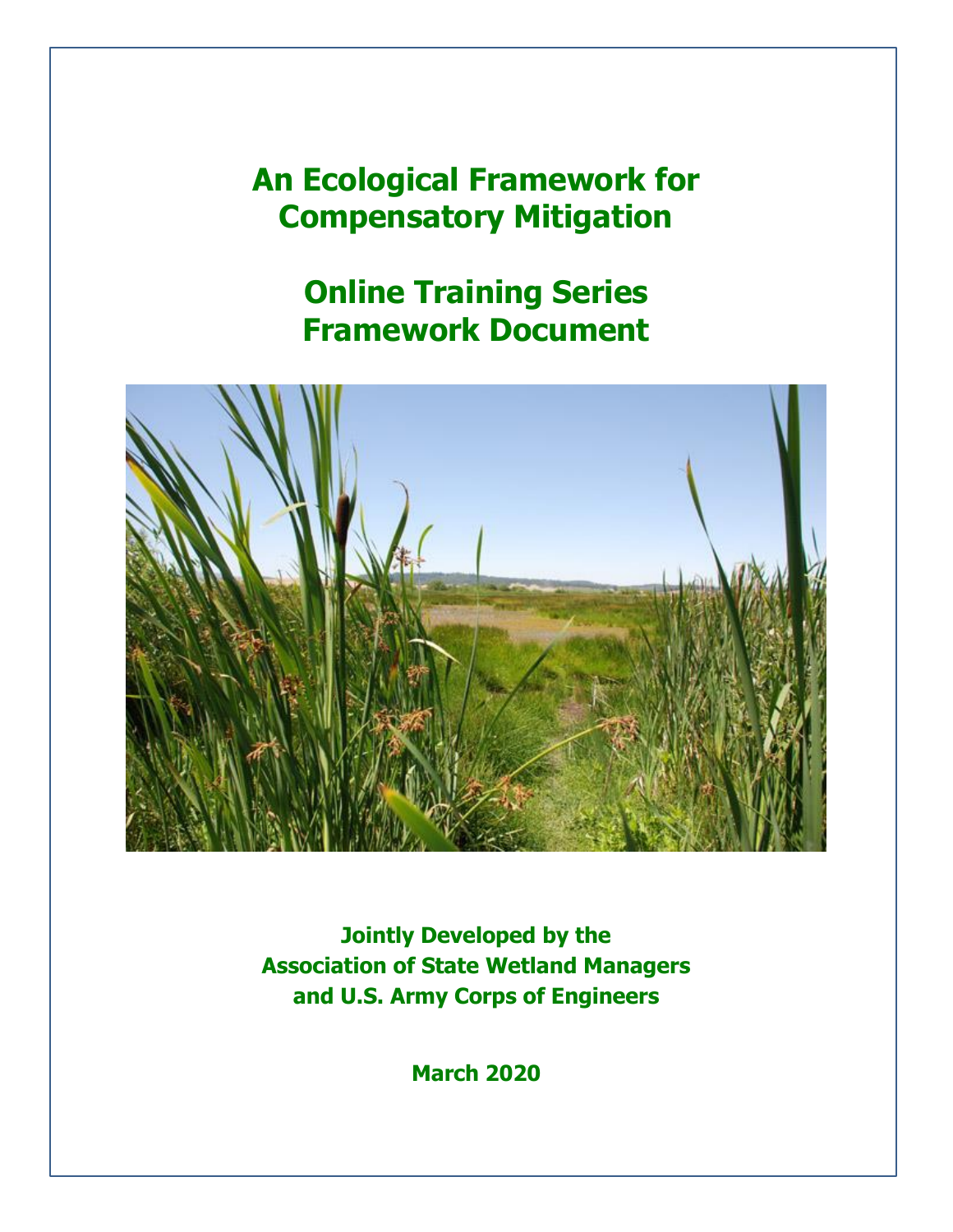This document was produced by the Association of State Wetland Managers under a GSA contract with the U.S. Army Corps of Engineers (GS-10F-0065V).



Association of State Wetland Managers 32 Tandberg Trail, Suite 2A Windham, ME 04062 [www.aswm.org](http://www.aswm.org/) 207-892-3399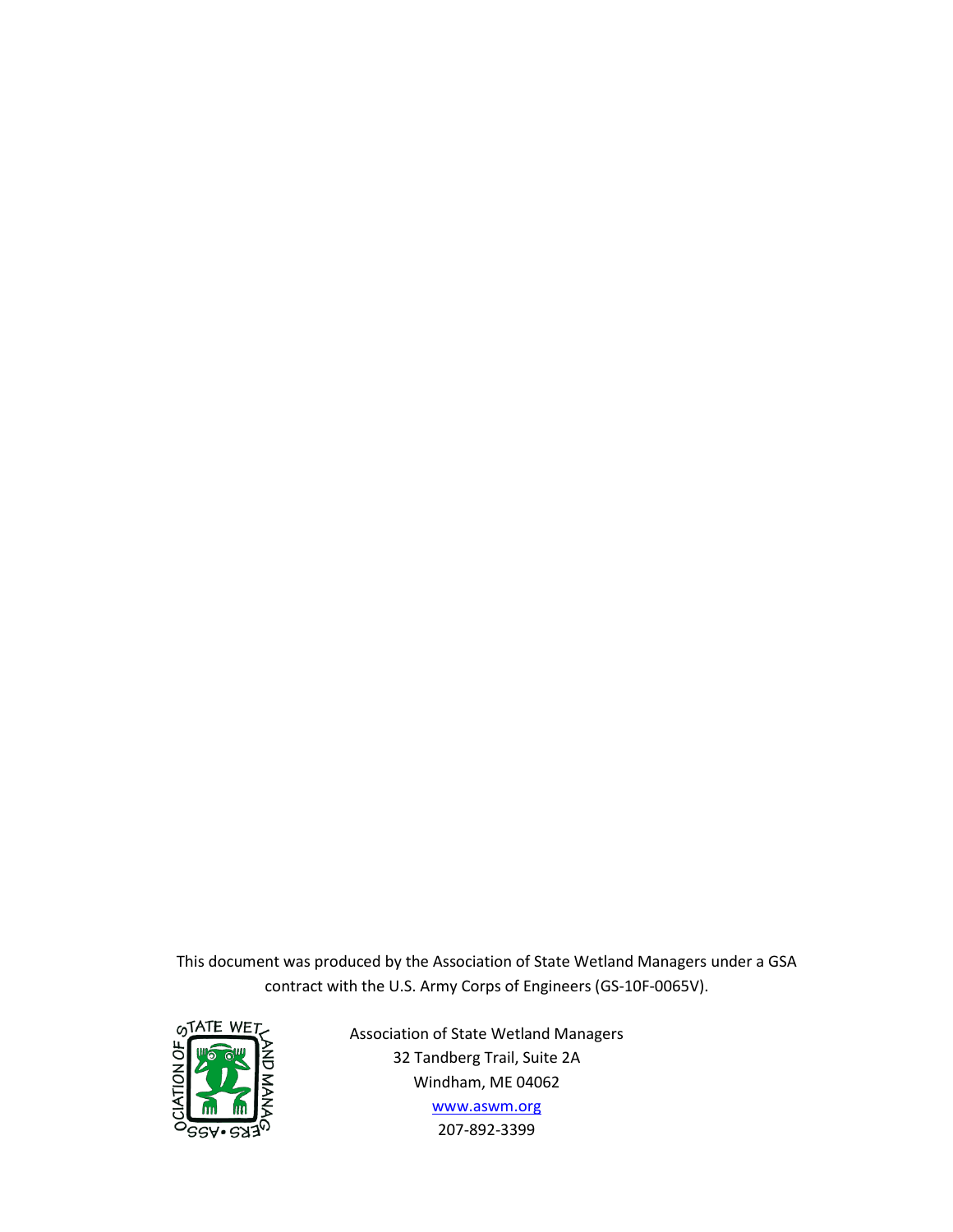#### **Association of State Wetland Managers and US Army Corps of Engineers**

#### **An Ecological Framework for Compensatory Mitigation Online Training Series**

#### **Background & Goals**

The Association of State Wetland Managers (ASWM) and the U.S. Army Corps of Engineers (Corps) jointly developed a webinar training series to develop and provide advanced training materials that address all forms of compensatory mitigation, i.e., banks, in-lieu fee and permittee responsible mitigation. Each module builds on information from the proceeding webinars. The series focuses on topics that go beyond what is currently available at the National Interagency Review Team course or in Corps Regulatory Mitigation Workshops.

Over the past three decades compensatory mitigation has become an important strategy for addressing the unavoidable environmental impacts that result from dredge and fill activities. Compensatory mitigation projects should be designed to provide self-sustaining, long-term replacement of lost ecological functions and services. Federal and State regulatory staff routinely review these proposals to ensure that projects will achieve the desired outcomes. But what exactly should compensatory mitigation project reviewers consider in evaluating a proposal?

#### **Target Audience**

The target audience for this training series is current and future Corps regulatory staff engaged in reviewing, approving and monitoring compensatory mitigation. These include project reviewers, regulators, practitioners, state and tribal wetland program staff. Additional audiences that may benefit include other people who are working with or running compensatory mitigation programs such as state agency staff, etc.

#### **Delivery and Recording of Live Training Webinars**

To develop the compensatory mitigation training series content, ASWM worked with a national workgroup to develop webinar content, deliver and record the following training webinars:

- Webinar 1: [An Ecological Framework for Reviewing Compensatory Mitigation: An](https://www.aswm.org/webinars-trainings/9779-2018-past-compensatory-mitigation-webinar-series#ecologicalframework061918)  [Introduction](https://www.aswm.org/webinars-trainings/9779-2018-past-compensatory-mitigation-webinar-series#ecologicalframework061918) – June 19, 2018
- Webinar 2: [An Ecological Framework for Reviewing Compensatory Mitigation: Abiotic](https://www.aswm.org/webinars-trainings/9779-2018-past-compensatory-mitigation-webinar-series#mitigation071618)  [Processes](https://www.aswm.org/webinars-trainings/9779-2018-past-compensatory-mitigation-webinar-series#mitigation071618) – July 16, 2018
- Webinar 3: [An Ecological Framework for Reviewing Compensatory Mitigation: Biotic](https://www.aswm.org/webinars-trainings/9779-2018-past-compensatory-mitigation-webinar-series#biotic082918)  [Processes](https://www.aswm.org/webinars-trainings/9779-2018-past-compensatory-mitigation-webinar-series#biotic082918) – August 29, 2018
- Webinar 4: [An Ecological Framework for Reviewing Compensatory Mitigation: Plan](https://www.aswm.org/aswm/aswm-webinarscalls/6776-2019-past-compensatory-mitigation-webinar-series#plan032119)  [Review](https://www.aswm.org/aswm/aswm-webinarscalls/6776-2019-past-compensatory-mitigation-webinar-series#plan032119) – March 21, 2019
- Webinar 5: [An Ecological Framework for Reviewing Compensatory Mitigation: Coherent](https://www.aswm.org/aswm/aswm-webinarscalls/6776-2019-past-compensatory-mitigation-webinar-series#mitigationapril2019)  Plans – [Goals, Objectives, Performance Standards](https://www.aswm.org/aswm/aswm-webinarscalls/6776-2019-past-compensatory-mitigation-webinar-series#mitigationapril2019)', Outcomes and Monitoring – April 18, 2019
- Webinar 6: [An Ecological Framework for Reviewing Compensatory Mitigation: From](https://www.aswm.org/aswm/aswm-webinarscalls/6776-2019-past-compensatory-mitigation-webinar-series#webinar051519)  [Conceptual to Final Design](https://www.aswm.org/aswm/aswm-webinarscalls/6776-2019-past-compensatory-mitigation-webinar-series#webinar051519) – May 15, 2019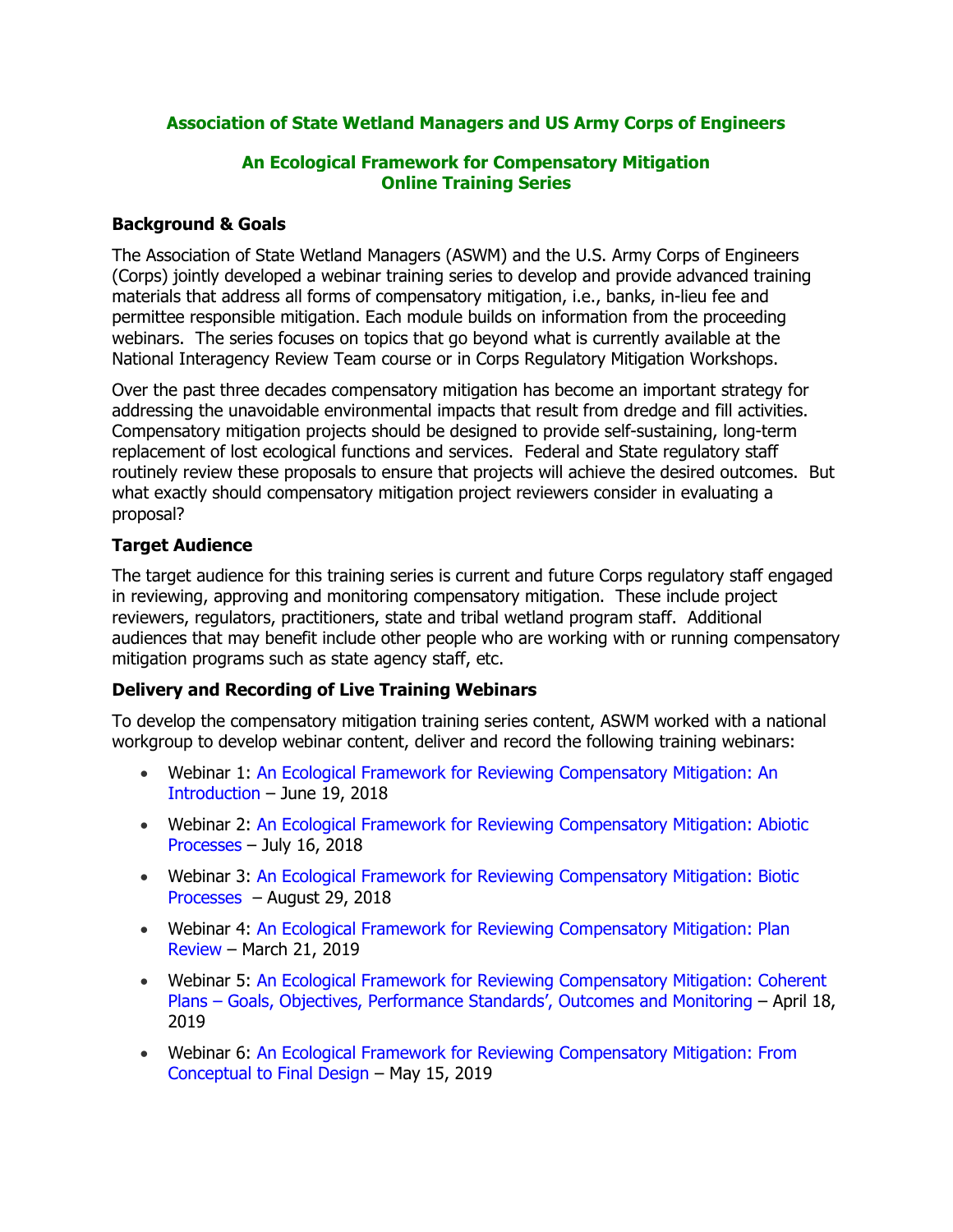- Webinar 7: [An Ecological Framework for Reviewing Compensatory Mitigation:](https://www.aswm.org/aswm/aswm-webinarscalls/6776-2019-past-compensatory-mitigation-webinar-series#webinar062719)  [Anticipating the Unexpected](https://www.aswm.org/aswm/aswm-webinarscalls/6776-2019-past-compensatory-mitigation-webinar-series#webinar062719) - June 27, 2019
- Webinar 8: [An Ecological Framework for Reviewing Compensatory Mitigation: Oversight](https://www.aswm.org/aswm/aswm-webinarscalls/6776-2019-past-compensatory-mitigation-webinar-series#mitigation1024)  [and Compliance](https://www.aswm.org/aswm/aswm-webinarscalls/6776-2019-past-compensatory-mitigation-webinar-series#mitigation1024) - October 24, 2019
- Webinar 9: Webinar 9: [An Ecological Framework for Reviewing Compensatory](https://www.aswm.org/aswm/aswm-webinarscalls/3681-2020-past-compensatory-mitigation-webinar-series#mitigation022020)  [Mitigation: How interests in property may affect mitigation projects](https://www.aswm.org/aswm/aswm-webinarscalls/3681-2020-past-compensatory-mitigation-webinar-series#mitigation022020) - February 20, 2020

#### **Development of Compensatory Mitigation Online Training Modules**

This training series consists of 28 individual modules. Content for the modules was developed through the planning, delivery, recording and post-processing of nine webinars. Using recordings from each webinar, ASWM then developed complete modules, including learning objectives and test questions for each module. Each webinar and its associated modules are listed below:

#### [An Ecological Framework for Reviewing Compensatory Mitigation: An Introduction](https://www.aswm.org/webinars-trainings/9779-2018-past-compensatory-mitigation-webinar-series#ecologicalframework061918)

The purpose of this webinar was to provide an overall framework for review of proposed compensatory mitigation projects. Presenters focused on the processes that shape wetlands across diverse landscapes including the critical components of wetlands and wetland restoration project: hydrology, soils and vegetation. Landscape context, wetland classification, the use of reference wetlands, function and values, and temporal considerations will be discussed.

- Module 1: An Ecological Framework for Reviewing Compensatory Mitigation
- Module 2: Introduction to Wetland Hydrology
- Module 3: Ensuring Soil Quality and Function in Wetland Creation and Restoration Efforts
- Module 4: An Ecological Framework for Reviewing Compensatory Mitigation Biology (Mostly Plants)

#### [An Ecological Framework for Reviewing Compensatory Mitigation: Abiotic Processes](https://www.aswm.org/webinars-trainings/9779-2018-past-compensatory-mitigation-webinar-series#mitigation071618)

The purpose of this second of four webinars was to assist compensatory mitigation project reviewers by providing information about how to evaluate abiotic processes--soils and hydrology--critical to designing wetland restoration projects that will achieve project objectives and meet performance standards. Presenters focused on both abiotic and biotic characteristics of soils and their functions, review specific considerations with respect to hydrology and soils in tidal restoration projects, and describe a process for developing hydrology-based performance standards in freshwater systems. The webinar presentations ran around 100 minutes and was followed by a questions and answer session.

- Module 5: Soil, Landscape, Hydrology Relationships
- Module 6: Factors Governing Successful Tidal Wetland Mitigation
- Module 7: Concepts and Components of Performance Standards for Target Hydrology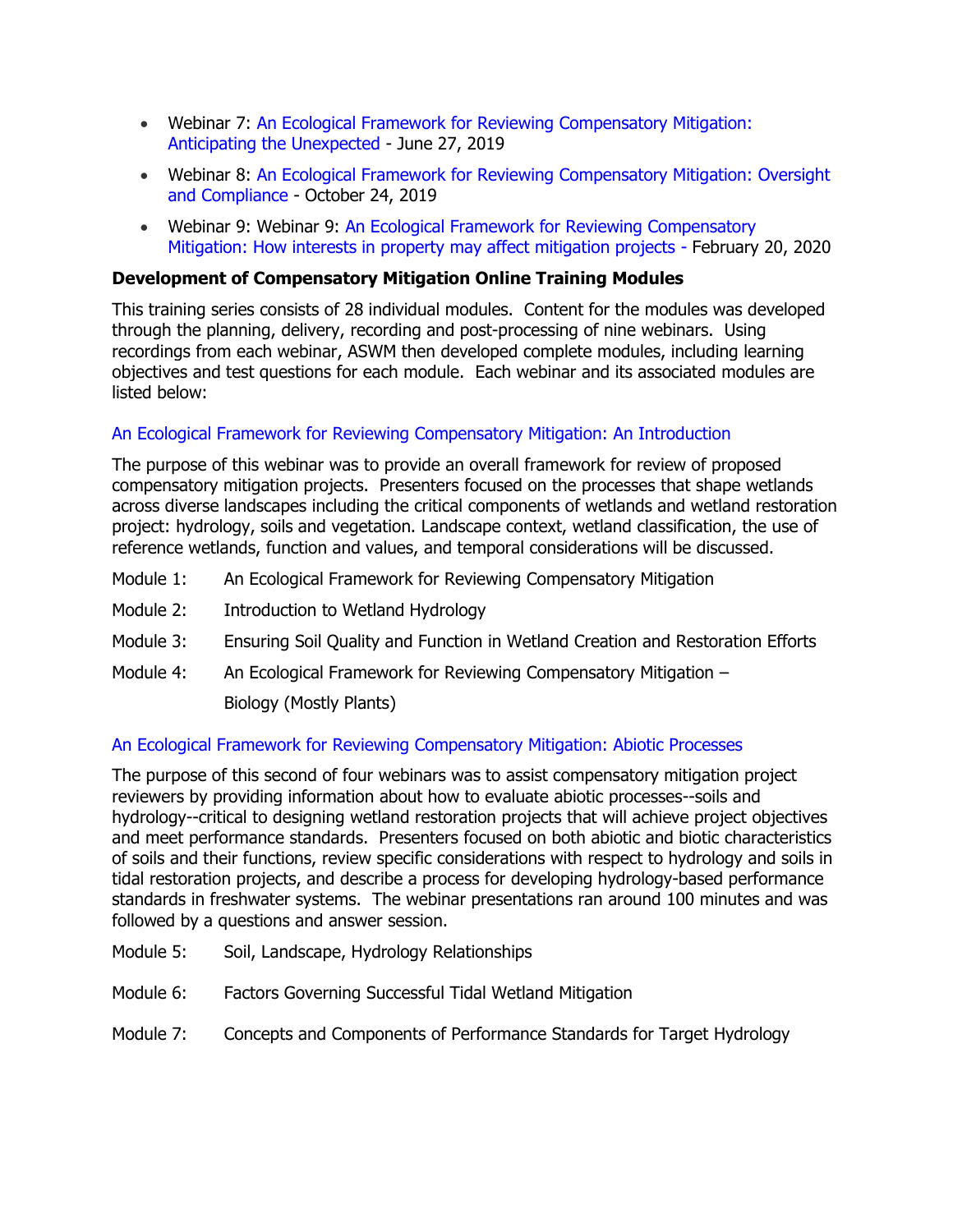#### [An Ecological Framework for Reviewing Compensatory Mitigation: Biotic Processes](https://www.aswm.org/webinars-trainings/9779-2018-past-compensatory-mitigation-webinar-series#biotic082918)

The purpose of this third of four webinars was to assist compensatory mitigation project reviewers by providing information about how to evaluate biotic processes—plants, animals, etc. and explore 1) how they are linked to hydrology, soils and other biotic characteristics, 2) how biotic elements provide indicators of wetland health and function and 3) how to measure progress using performance standards and monitoring plans. During the webinar the use of and selection of reference wetlands to determine appropriate biological communities to restore (e.g., planting palettes) was also explored. By linking all these elements together presenters provided insights into how to manage abiotic and biotic elements to restore high quality, high functioning wetlands. These topics were explored using examples of freshwater wetlands including vernal pools, floodplains, riverine and coastal projects

- Module 8: Biotic Processes Vernal Pool Case Study
- Module 9: Biological Components of Compensatory Mitigation Wetlands
- Module 10: Biotic Processes in Riverine Wetlands

#### [An Ecological Framework for Reviewing Compensatory Mitigation: Plan Review](https://www.aswm.org/aswm/aswm-webinarscalls/6776-2019-past-compensatory-mitigation-webinar-series#plan032119)

The purpose of this webinar was to help plan reviewers evaluate whether a project as proposed is likely to achieve its objectives by examining some of the most important aspects of a project. Examples (including both successful and less than successful projects) from riverine, palustrine freshwater and coastal projects was provided to highlight the importance of site selection, water budgets, soils, monitoring, adaptation, and resiliency in evaluating a restoration plan.

- Module 11: Mitigation Plan Review: Site Selection, Riverine Systems
- Module 12: 'Red Flag' Review for Hydrology and Soils in Palustrine Systems
- Module 13: Monitoring Plans and Adaptive Management for Coastal Mitigation Projects

#### [An Ecological Framework for Reviewing Compensatory Mitigation: Coherent Plans](https://www.aswm.org/aswm/aswm-webinarscalls/6776-2019-past-compensatory-mitigation-webinar-series#mitigationapril2019) – Goals, [Objectives, Performance Standards, Outcomes and Monitoring](https://www.aswm.org/aswm/aswm-webinarscalls/6776-2019-past-compensatory-mitigation-webinar-series#mitigationapril2019)

The purpose of this webinar is threefold: First, the webinar shares that performance standards are the roadmap to successful wetland restoration and mitigation. The likelihood of success increases dramatically when well-designed, ecologically relevant performance standards are used. This talk outlined key considerations for constructing effective performance standards that account for a broad set of physical, hydrological, and biological functions. We also covered practical considerations such alternative ways to approach "reference", timing of when different standards should be met, and ways to develop standards that are resilient to changing conditions over time. Finally, we considered critical data management approaches that can improve accessibility of monitoring data necessary to evaluate standards over time.

Second, the webinar covers a condition-based approach to assessing functional replacement for wetland mitigation. An approach of this type was developed using a reference wetland data set of natural wetlands that includes data from the major Ohio wetland types that span a gradient of human disturbance. From this data set wetland program tools were developed. Fundamentally, this approach is strongly data-driven, and it follows then that meaningful and adequate mitigation monitoring is absolutely necessary to determine whether the mitigation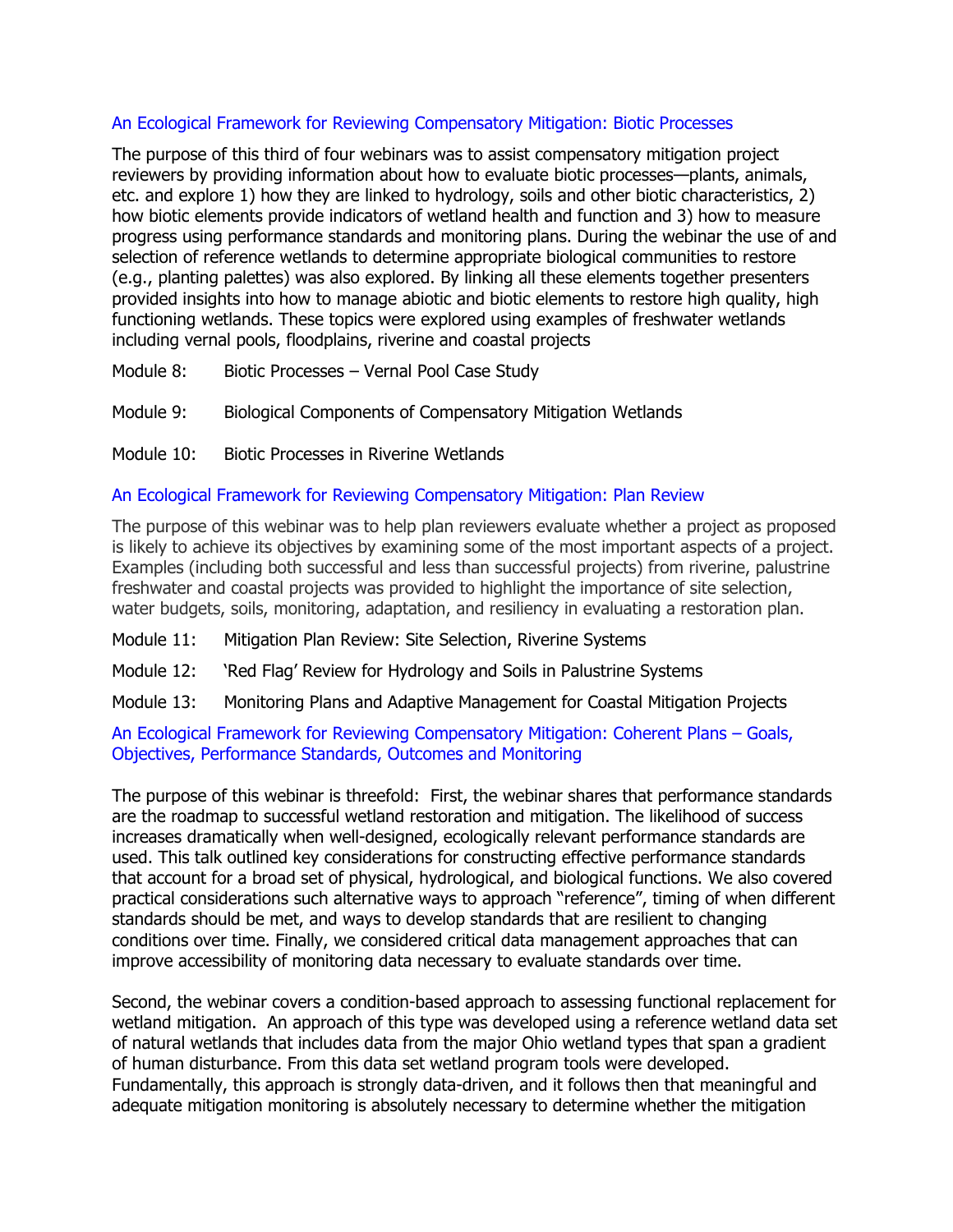wetland has "succeeded" or "failed." This process and considerations are covered in the first portion of the webinar.

Third, tiering may be an often overlooked but very useful approach to mitigation design and implementation. There are lots of information to be gained from the biology of early successional and volunteer species. Too often in the past, too much focus has been on getting plants in the ground and the subsequent survivorship metric of the planted specimens. Poor survivorship may be a result of poor microhabitat selection, poor choice of plants for sitespecific conditions, or a result of overlooking other ecological factors and processes. Anthony provided an overview of some case studies of how some restoration sites here in the east have failed and why, and how tiering, more attention to site-specific attributes, and the consideration of other ecological factors in the mitigation planning process may help to improve success of a mitigation site.

- Module 14: Linking Monitoring Indicators to Performance Standards
- Module 15: Performance Standards and Monitoring Protocols for Ohio Compensatory Mitigation Wetlands
- Module 16: Ecological Considerations in Wetland Mitigation Planning and Monitoring

#### [An Ecological Framework for Reviewing Compensatory Mitigation: From Conceptual to Final](https://www.aswm.org/aswm/aswm-webinarscalls/6776-2019-past-compensatory-mitigation-webinar-series#webinar051519)  **[Design](https://www.aswm.org/aswm/aswm-webinarscalls/6776-2019-past-compensatory-mitigation-webinar-series#webinar051519)**

The purpose of this webinar is threefold: First, the value of good data on both biotic and abiotic elements was emphasized in earlier webinars in this series. Good biotic and abiotic data also forms the foundation of the mitigation conceptual design; however, all the data necessary to finalize the design is often not yet available when a conceptual mitigation plan is first presented to regulatory agency staff. Using selected case studies, this webinar identified general best practices for evaluating conceptual designs, illustrate how designs become more refined as new information comes to light and how to best remain engaged in the design process while working towards a final, implementable design.

Second, mitigation projects generally follow a three-phased approach to design prior to construction and implementation on the ground. These phases consist of Conceptual, Preliminary, and Final Design efforts. The Conceptual phase focuses on developing a series of Concepts / Options and then determining the feasibility of developing a mitigation project. These initial conceptual phases are important in provides an opportunity for cooperative agency review and input towards the selection of an approved "Preferred" concept. However, that "Preferred" concept may or may not move forward into more detailed design based upon cost/benefit analysis. Preliminary Design phase is where the details of a "Preferred" concept selected evolves thru a design process towards the development of construction plans. It involves agency review that may involve revisions to the details of the "Preferred" design as it moves forward towards construction. This webinar outlined this process and discuss the Final Design, which finalizes the construction plans and specifications of a mitigation project for construction efforts. This presentation provided some examples of the different phases for different types of projects that may be undertaken.

Third, the webinar outlined the U.S. Army Corps of Engineers Norfolk District review and approval process for Mitigation Work Plans submitted by providers of wetland and stream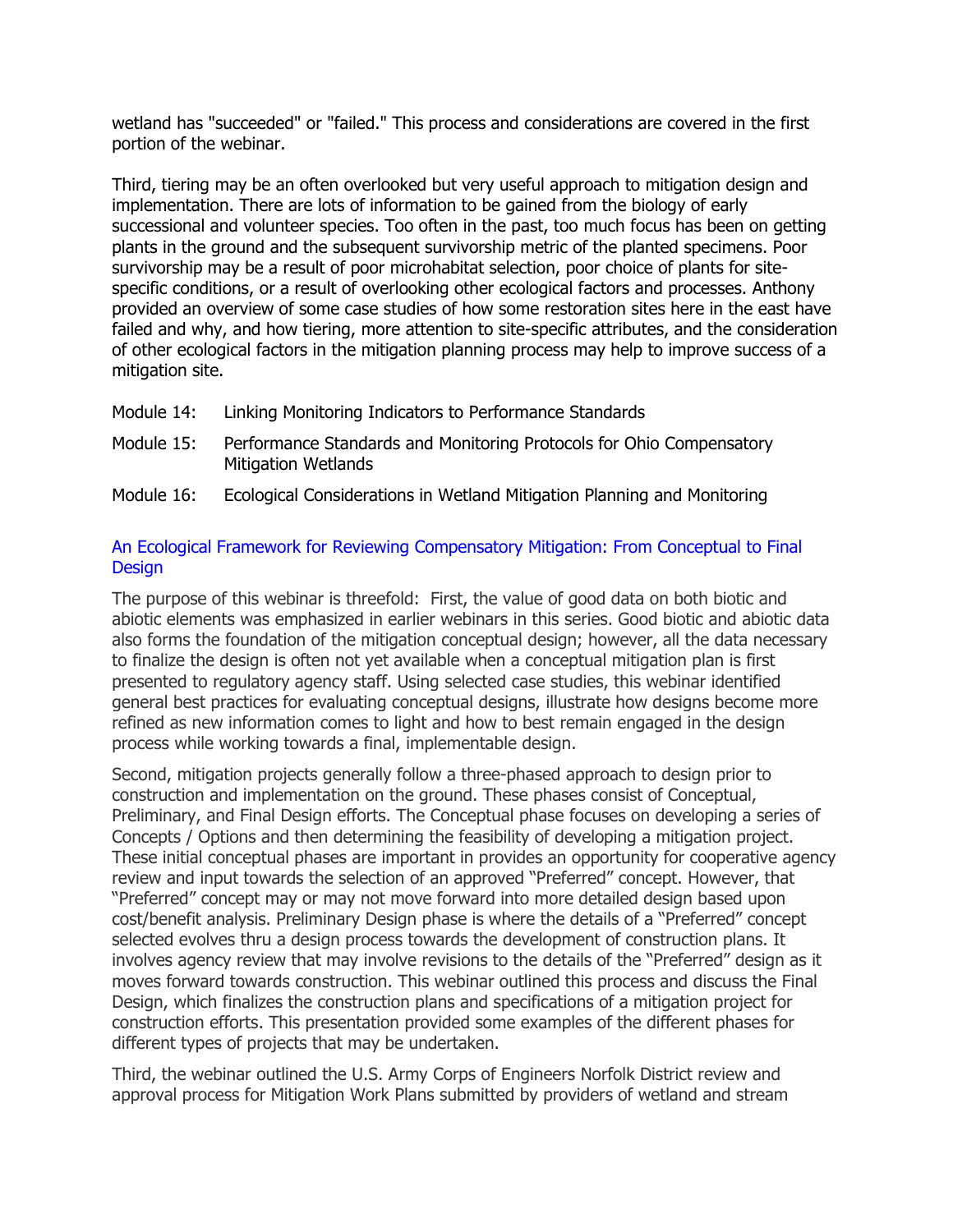compensatory mitigation projects from conceptual to final design. This presentation focused on the District regulators perspective of what information is necessary, when is that information necessary, and the level of detail required at each submittal milestone for review and approval. The presenter walked through some specific examples that will serve to demonstrate some lessons learned and how the District's requirements have changed over the years.

#### Module 17: Wetland Mitigation Concept to Final Design – Where Dreams and Reality Collide

- Module 18: Three Phases of Design in Compensatory Mitigation Projects
- Module 19: Mitigation Work Plans: A Regulator's Perspective

#### [An Ecological Framework for Reviewing Compensatory Mitigation: Anticipating the Unexpected](https://www.aswm.org/aswm/aswm-webinarscalls/6776-2019-past-compensatory-mitigation-webinar-series#webinar062719)

The purpose of this webinar was threefold: First, compaction of created wetland subsoils is often required for stability and to limit groundwater losses, but failure to provide a suitably loosened surface soil rooting media is a common problem, particularly for deeper rooted forested wetlands. This webinar discussed these problems and several remedies include managing soil placement and tillage operations in concert with seasonal/moisture constraints. Near-surface compaction can also drastically alter hydroperiod regimes away from intended target references. Deeper excavations of creation sites in the mid-Atlantic USA also commonly encounter potential acid-sulfate materials, which if allowed to oxidize, generate very low soil+water pH and phytotoxic conditions. Preconstruction testing, recognition and avoidance are critical; remedial measures include heavy liming and organic amendments and/or keeping these materials saturated year-round.

Second, wetland and fluvial restoration projects commonly include post-construction plans which detail actions to address issues related to routine maintenance, adaptive management and remediation. These three direct actions have one common goal: set the constructed project on a trajectory to realize the restoration objectives. This webinar reviewed these three direct actions, with an emphasis on (1) how the direct actions are typically differentiated during the pre-construction planning and design phase, (2) post-construction conditions that are difficult to anticipate and therefore plan around, and (3) strategies that can be used to address significant uncertainties involving future landscape conditions. They reviewed the San Clemente Dam Removal project to help illustrate routine maintenance, adaptive management and remediation, within the context of an action that will reset the Carmel River corridor to a new physical state.

Third, this presentation provided an understanding of the Corps' perspective in review, approval, and oversight of mitigation projects where adaptive management has been used as an important tool for planning and response to challenges and unforeseen changes to those projects.

- Module 20: Soil Compaction and Acid-S Conditions
- Module 21: Anticipating the Unexpected in the Context of Dam Removal
- Module 22: Adaptive Management: A Regulator's Perspective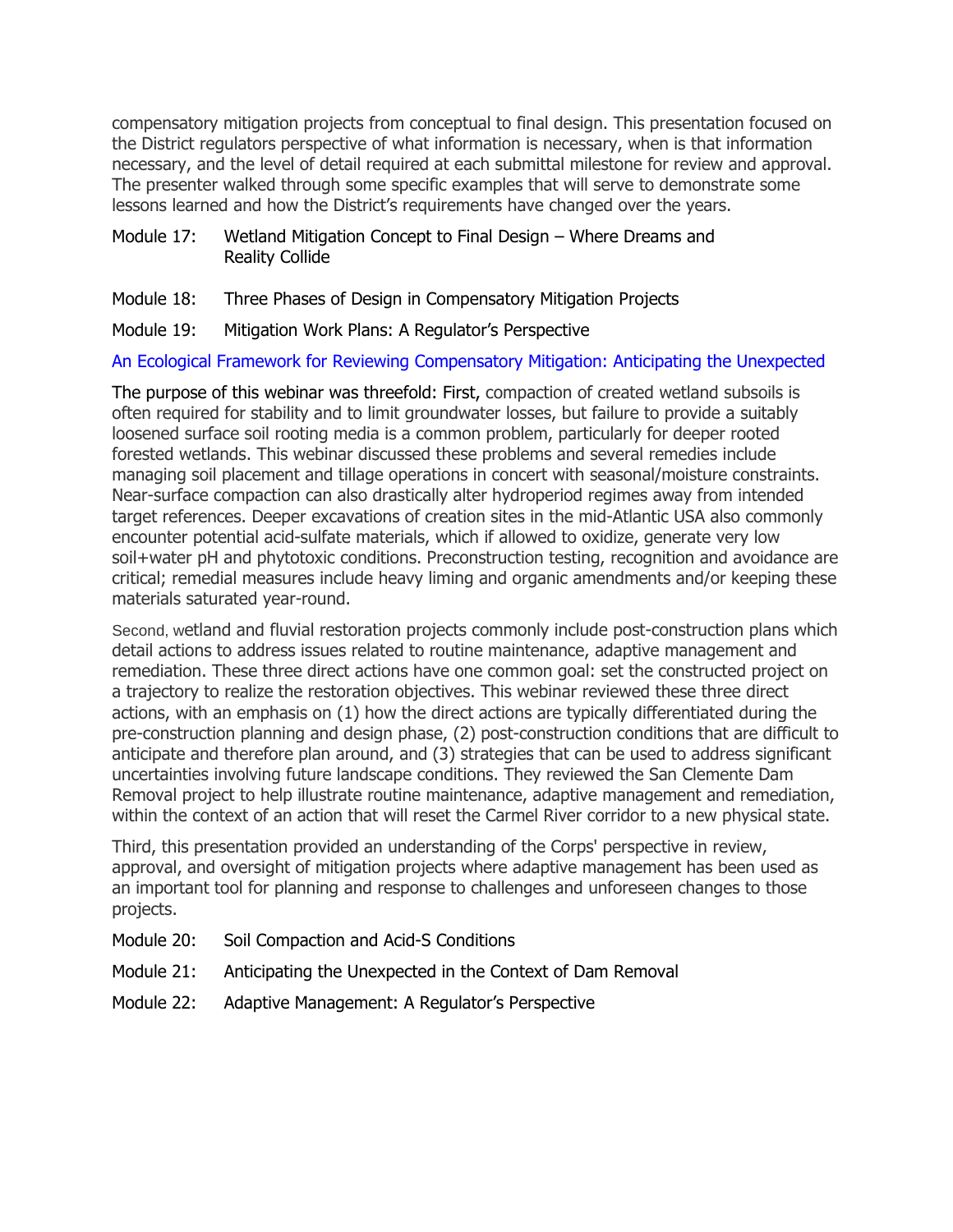#### [An Ecological Framework for Reviewing Compensatory Mitigation: Oversight and Compliance](https://www.aswm.org/aswm/aswm-webinarscalls/6776-2019-past-compensatory-mitigation-webinar-series#mitigation1024)

This webinar has a three-fold purpose around the topic of oversight and compliance: First, oversight and compliance is an important component of compensatory mitigation. This presentation discussed oversight and compliance from the perspective of a Corps Regulator as well as important "touch points" in mitigation plan review, approval, implementation, monitoring and long term management. Examples of effective adjustment of anticipated outcomes will be given and along with flexibility in the regulatory oversight of the compensatory mitigation process.

Second, oversight and compliance are essential components of any functional regulatory program. This presentation discusses oversight tools that are used in Virginia in the regulation of mitigation banks and in-lieu fee programs. In addition, through several case studies, the presentation will provide a state perspective of the communication and resolutions that developed when non-compliance or other issues were identified.

Third, oversight and compliance challenges in compensatory mitigation are different for project sponsors and consultants than for regulators. This presentation will explore challenges faced by project sponsors and consultants during the development, implementation, monitoring, and long-term management stages of mitigation projects and offer potential solutions and best management practices. Such challenges include implementing complex performance standards for multiple agencies, finding appropriate easement and endowment holders, disparity in endowment requirements across projects, coordinating decisions with multiple parties during implementation, and lack of collaboration between agencies and project proponents during project development.

- Module 23: Mitigation Oversight and Compliance: USACE Regulatory Perspective
- Module 24: An Ecological Framework for Reviewing Compensatory Mitigation: Oversight and **Compliance**
- Module 25: Challenges and Potential Solutions for Mitigation Compliance: Project Sponsor and Consultant Perspective

#### [An Ecological Framework for Reviewing Compensatory Mitigation: How interests in property](https://www.aswm.org/aswm/aswm-webinarscalls/3681-2020-past-compensatory-mitigation-webinar-series#mitigation022020)  [may affect mitigation projects](https://www.aswm.org/aswm/aswm-webinarscalls/3681-2020-past-compensatory-mitigation-webinar-series#mitigation022020)

This webinar has a three-fold purpose: First, the webinar seeks to help participants understand and address real property interests for successful site protection and financial assurances. To ensure that mitigation projects are provided long-term protection through real estate or other available mechanisms it is necessary to understand basic concepts of property law, including title concepts, encumbrances of property, priority of interests, and potentially severed interests or estates. The goal of this presentation was to understand real estate legal concepts within the framework of planning for successful site protection for mitigation sites, and to address issues arising from prior and severed interests in property pledged to protect mitigation projects.

Secondly, the webinar explored how water rights drive aquatic resource mitigation in the West. Water is a finite resource in the arid west and as demands on water supply increase, implementing legal protection for the hydrology of aquatic resource mitigation is as essential for long term success as site selection and mitigation design. The goal of the presentation was to shed light on questions regarding self-sustaining aquatic resource mitigation and restoration projects, methods to protect aquatic resources from future water demands in perpetuity, and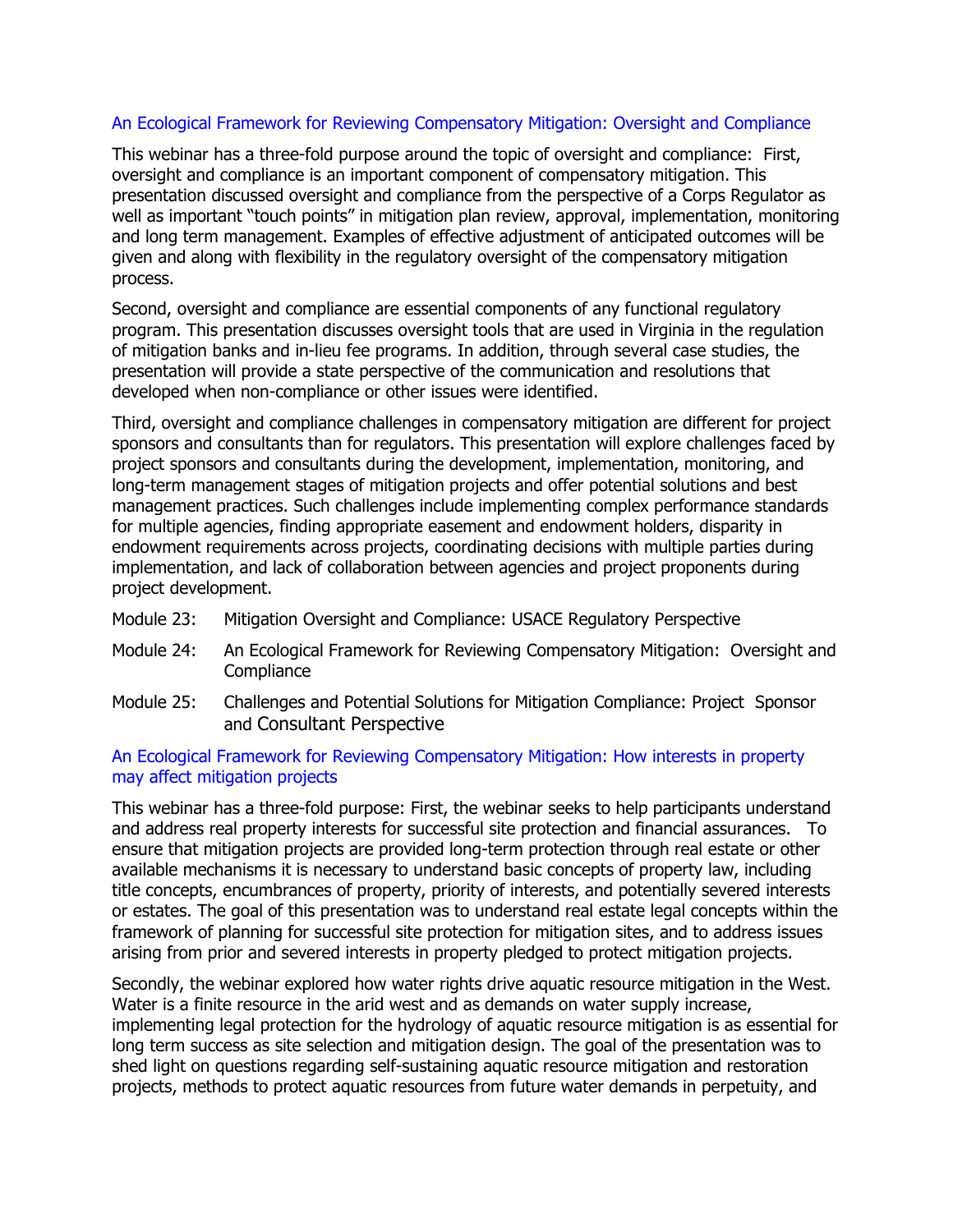federal and state regulatory requirements. This discussion will provide examples of how water rights have governed mitigation success and failures within arid regions.

Third, the webinar address factors affecting cost and feasibility of mitigation projects. There are many property interests that can affect mitigation projects, with the most common affects being negative impacts to cost and schedule. Impacts to cost and schedule ultimately translate to challenges to the overall feasibility of the projects. This presentation looks at some of these property interests and how they can affect mitigation projects; and will also address the numerous other associated interests that can compound the effects on a project's costs and overall feasibility. Examples will be provided of mitigation projects that were able to successfully overcome these challenges and another project that was unable to overcome the challenges.

- Module 26: Understanding and Addressing Real Property Interests for Successful Site Protection & Financial Assurances
- Module 27: How Water Rights Drive Aquatic Resource Mitigation in the West
- Module 28: Factors Affecting Cost and Feasibility of Mitigation Projects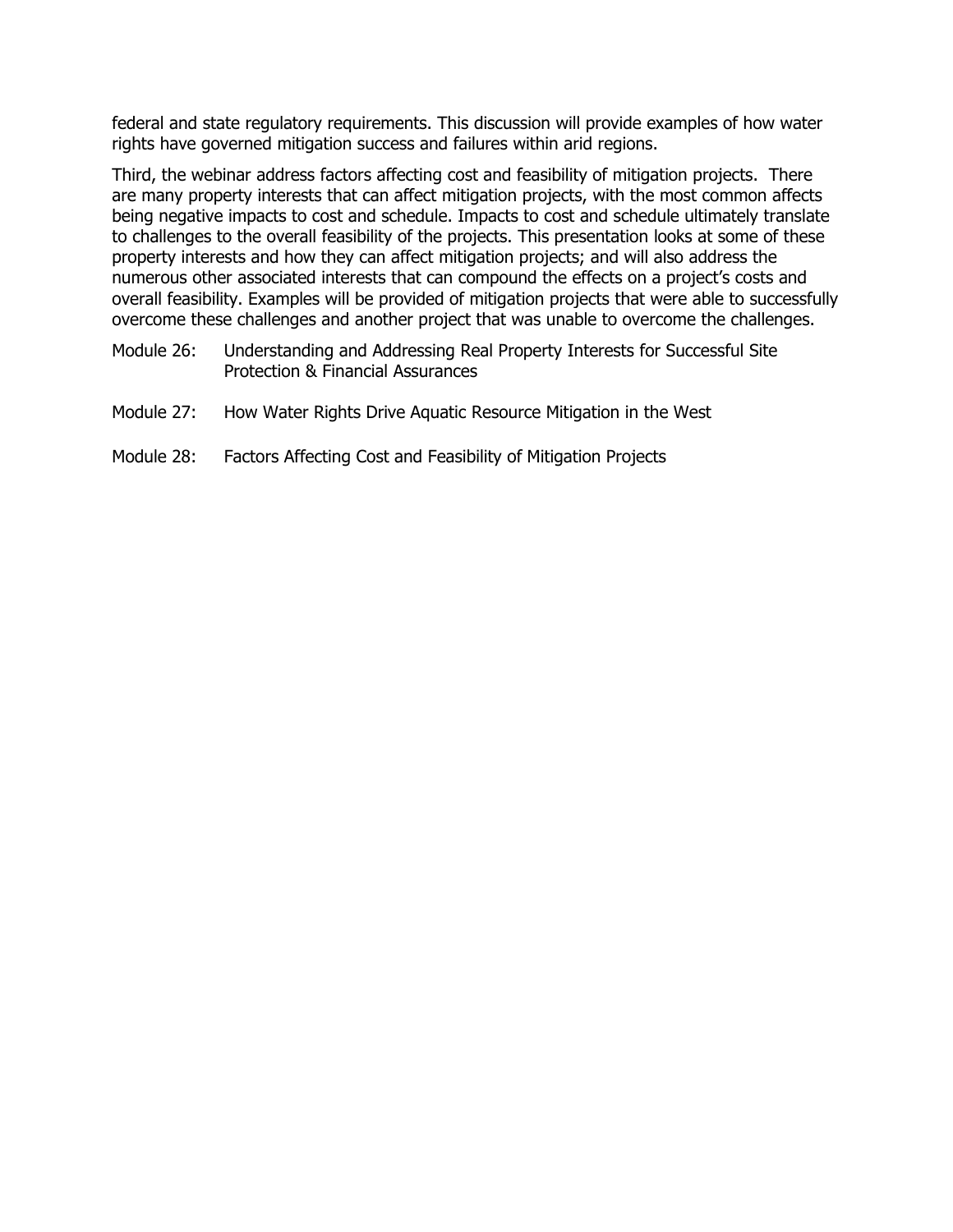#### **Module #1: An Ecological Framework for Reviewing Compensatory Mitigation**

**Trainer: Eric D. Stein, D.Env.** is a Principal Scientist at the Southern California Coastal Water Research Project (SCCWRP), where he is head of the Biology Department. Dr. Stein oversees a variety of projects related to in-stream and coastal water quality, bioassessment, hydromodification, watershed modeling, and assessment of wetlands and other aquatic resources. His research focuses on effects of human activities on the condition of aquatic ecosystems, and on developing tools to better assess and manage those effects. Dr. Stein has authored over 100 journal articles and technical reports and participates on numerous technical workgroups and committees related to water quality and wetland assessment and management. Prior to joining SCCWRP in 2002, Dr. Stein spent six years as a Senior Project Manager with the



Regulatory Branch of the Los Angeles District Corps of Engineers, and four years with a private consulting firm.

#### **Module Objectives:**

- Objective #1 This presentation will provide an overview of the onsite and offsite ecological processes that create and sustain wetlands on the landscape. Participants will learn how a compensatory mitigation plan that supports key ecological processes is essential to meeting project goals and objectives. Specifically, participants will learn that compensatory mitigation plans must appropriately identify the proper landscape setting, and demonstrate an understanding for past, present and anticipated future landscape characteristics and connections with respect to the proposed compensatory action.
- Objective #2 Participants will gain an understanding of how the presence or absence of hydrology – both surface and subsurface - healthy hydric soils, landscape connectivity and other current landscape elements provide both opportunities and constraints for compensatory mitigation plan to meet its intended goals and objectives. The role of appropriate reference conditions (i.e. information about a similar wetland that represents the intended endpoint for the compensatory mitigation plan) can assist in designing a project and evaluating it through a monitoring plan whether it will/has met its goals and objectives. The importance of an appropriate monitoring plan to measure progress will be discussed.
- Objective #3 This presentation will cover specific information that should be available to a compensatory mitigation plan reviewer in order to evaluate whether a compensatory mitigation plan is likely to meet the project's goals, objectives and performance standards. This includes, but is not limited to, information on key hydrologic processes, soil conditions, biological connections and the potential impacts of anticipated future conditions including drought, flooding and sea level rise.

#### **Test Questions**

#### **1. Which are the most important determinants of successful restoration? (select all that apply)**

- A. Position in the landscape
- B. Aquatic resource type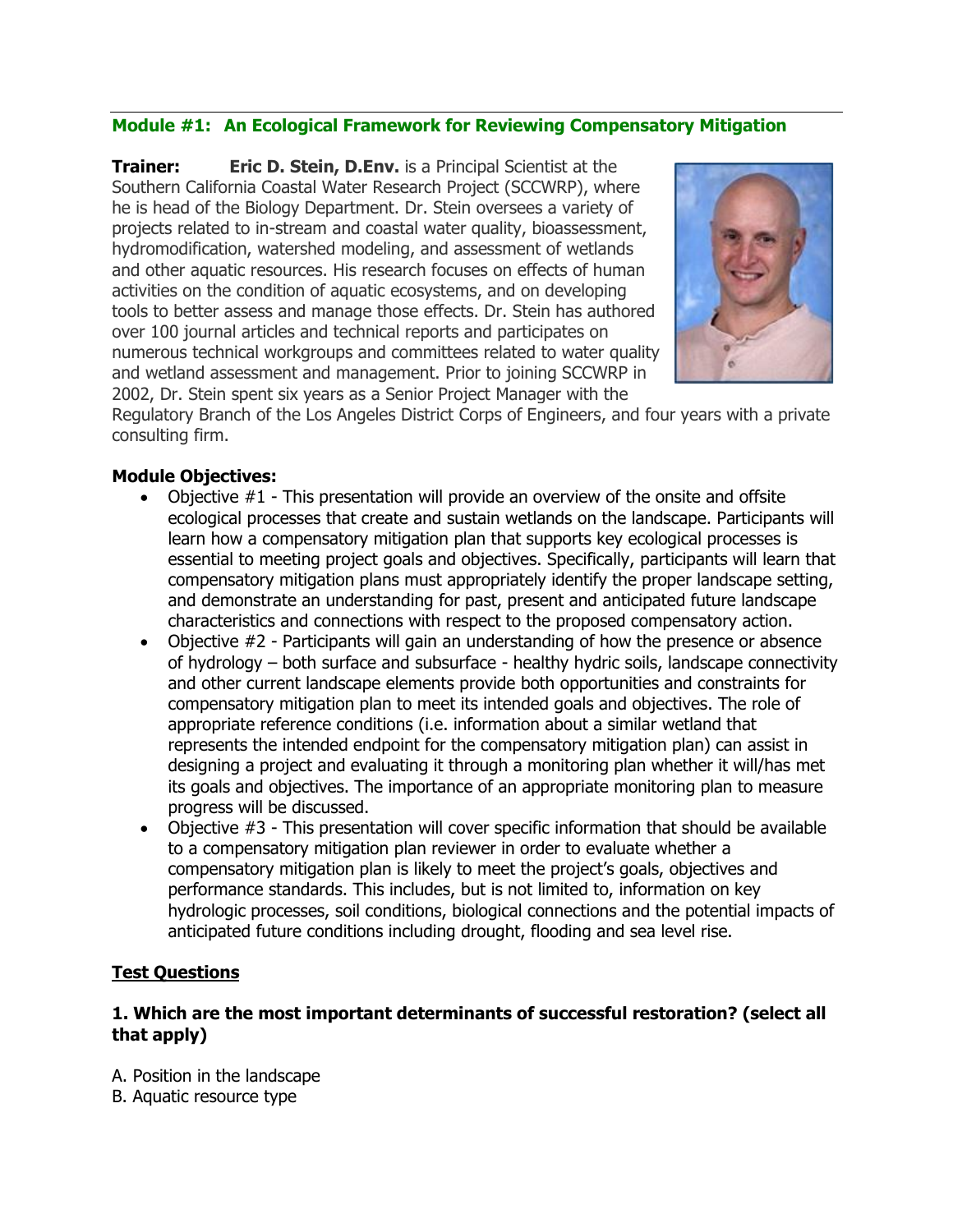C. Physical connections D. Biological connections **Answer: A, C and D**

### **2. Which of the following is NOT a hydrogeomorphic (HGM) classification?**

- A. Slope
- B. Depression
- C. Flat
- D. Marginal
- E. Riverine

**Answer: D**

#### **3. Which of the following are considerations for selecting a good reference site?**

A. If the reference site is located in a comparable landscape setting

B. If the reference site contains comparable and appropriate biology

C. If the reference site has comparable hydrology and soil conditions

D. If the reference site is less than 10 miles from the mitigation site

### **Answer: A and C**

### **4. Why are landscape connections important? (select all that apply)**

A. Provide pathways for surface and subsurface water flows which are important for wetland type and function

B. Promote materials processing functions for soils structure and associated microbial communities

C. Ensures easy access for practitioners and construction equipment

D. Provide critical refugia, migration corridors and connectivity to adjacent uplands **Answer: A, B and D**

#### **5. Which of the following describe information that should be part of a compensatory mitigation plan and/or available on request? (select all that apply)**

A. Current and historical information for the site (e.g., aerial photos, maps, etc.)

B. Information including diagrams and data representing key hydrological processes

C. Current (and historic if possible) soil conditions

D. Adjacent land uses and location of nearby wetlands

E. Narrative description or summary data plots of anticipated future site conditions related to precipitation and air temperature

F. Potential sources of invasive species—both plants and animals

**Answer: All of the above (A, B, C, D, E and F)**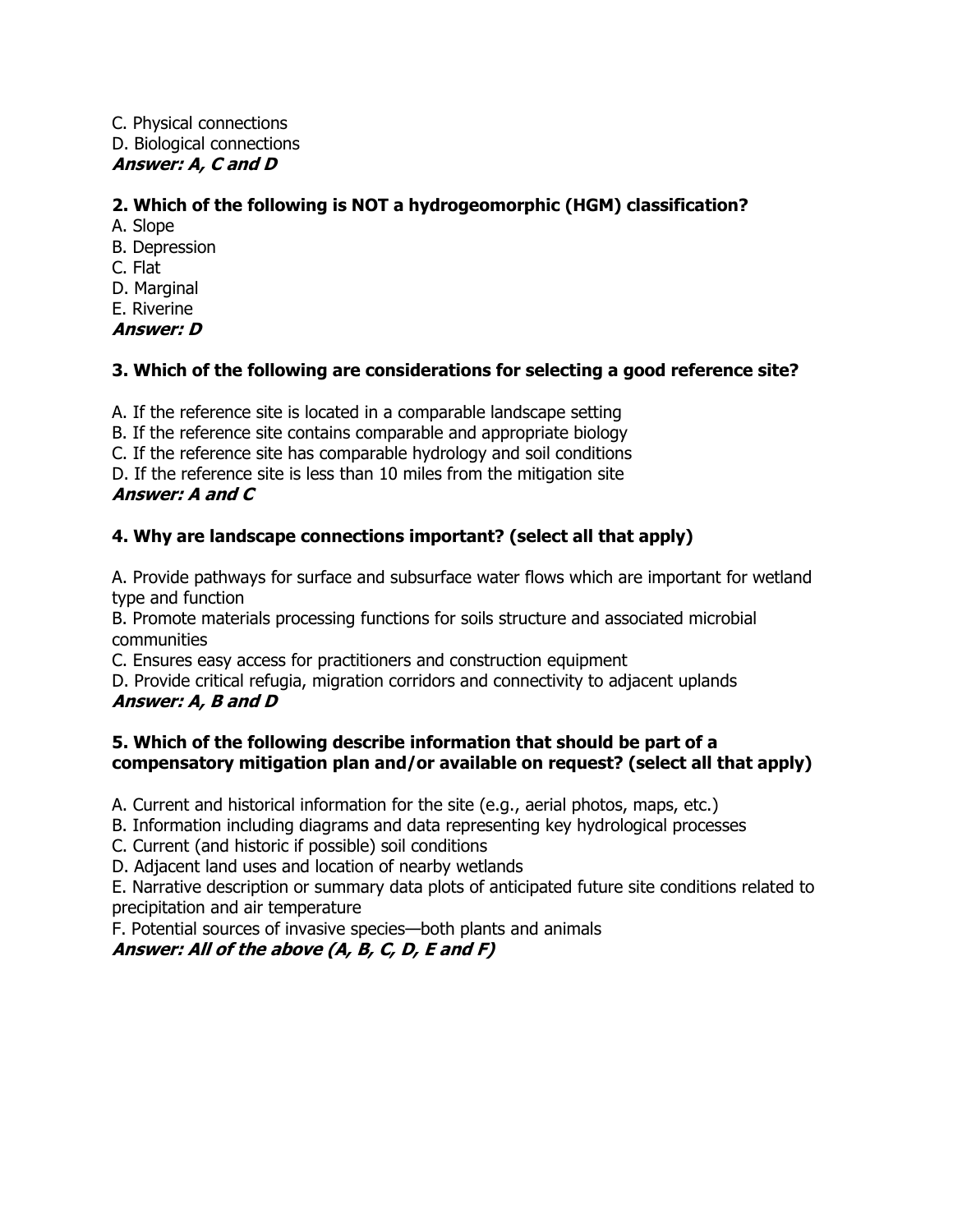### **Module #2: Introduction to Wetland Hydrology**

#### **Trainer:**

**Jeremy Sueltenfuss** is a Wetland Ecologist at Colorado State University, Department of Forest and Rangeland Stewardship. His research focuses on wetland hydrology, and the hydrologic drivers of wetland form and function. Jeremy's research has focused primarily on mountain systems, ranging from the wetlands of Juneau Alaska down to the Peruvian Andes. By understanding how water flows through and across the landscape, Jeremy tries to apply his research on degraded



and hydrologically altered wetlands to restore these vital ecosystems. His dissertation research focused on the use of hydrologic performance standards for wetland mitigation.

#### **Module Objectives:**

- Objective #1 This presentation will provide an overview of how water flows across and through the landscape.
- Objective #2 Participants will learn about diverse wetland types, how wetlands connect to the broader landscape and how hydrographs vary by wetland type.
- Objective #3 Participants will learn about what hydrology factors to consider in reviewing wetland restoration designs and proposals.

#### **Five test questions**

#### **1. Wetland water levels are the primary driver of: (select all that apply)**

- A. Soil formation.
- B. Vegetation composition.
- C. Air quality.
- D. Animal use.
- E. Potable well water availability

#### **Answer: A, B and D**

#### **2. Which of the statements below is NOT true?**

A. Wetland types are highly variable.

B. Wetland types differ in their hydrologic regimes.

C. If you meet the technical standard for wetland hydrology you do not need to worry about wetland type.

D. Wetland type indicates depth to the water table.

#### **Answer: C and D**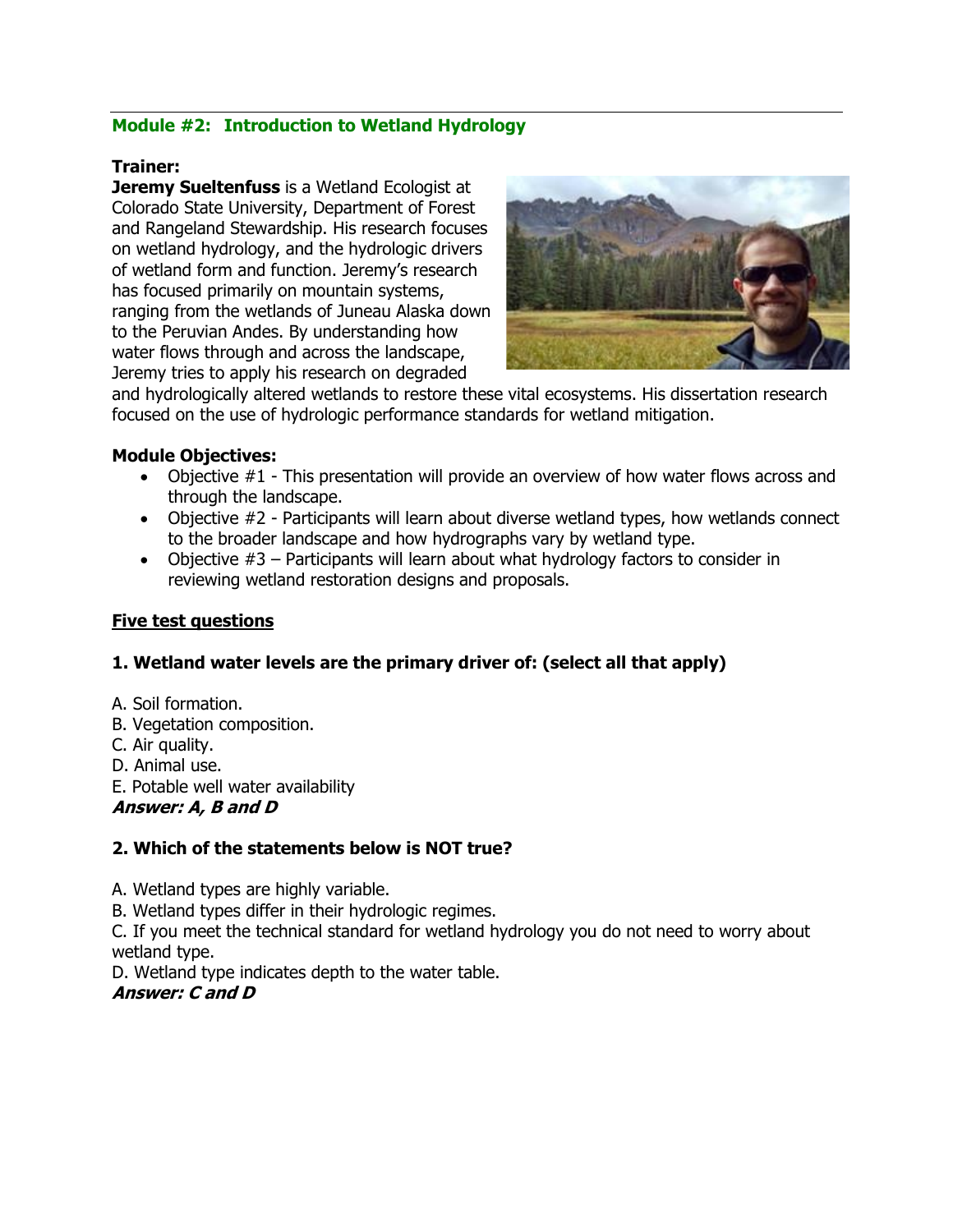#### **3. What are some ways in which water moves across and through the landscape? (select all that apply)**

A. Snow and rain seep into the landscape.

B. Groundwater moves slowly through the wetland and discharges into a stream. Rivers and streams move water through floodplains.

D. Water can move through the ground parallel to the river channel.

### **Answer: All of the above**

#### **4. Understanding the hydrogeomorphic classification of your wetland provides insights into:**

A. How the wetland functions.

- B. How to restore the wetland.
- C. The mineral content of the wetland.
- D. What its hydrograph will likely be.

### **Answer: A, B and D**

### **5. What are some of the questions that a good restoration plan should allow you to answer?**

A. What was the historical wetland type, water source and landscape connection before the wetland was altered?

B. What does the wetland site look like now?

C. What impacts occurred to bring the wetland to the condition it is in today?

D. How do the proposed actions restore the altered hydrology?

#### **Answer: All of the above.**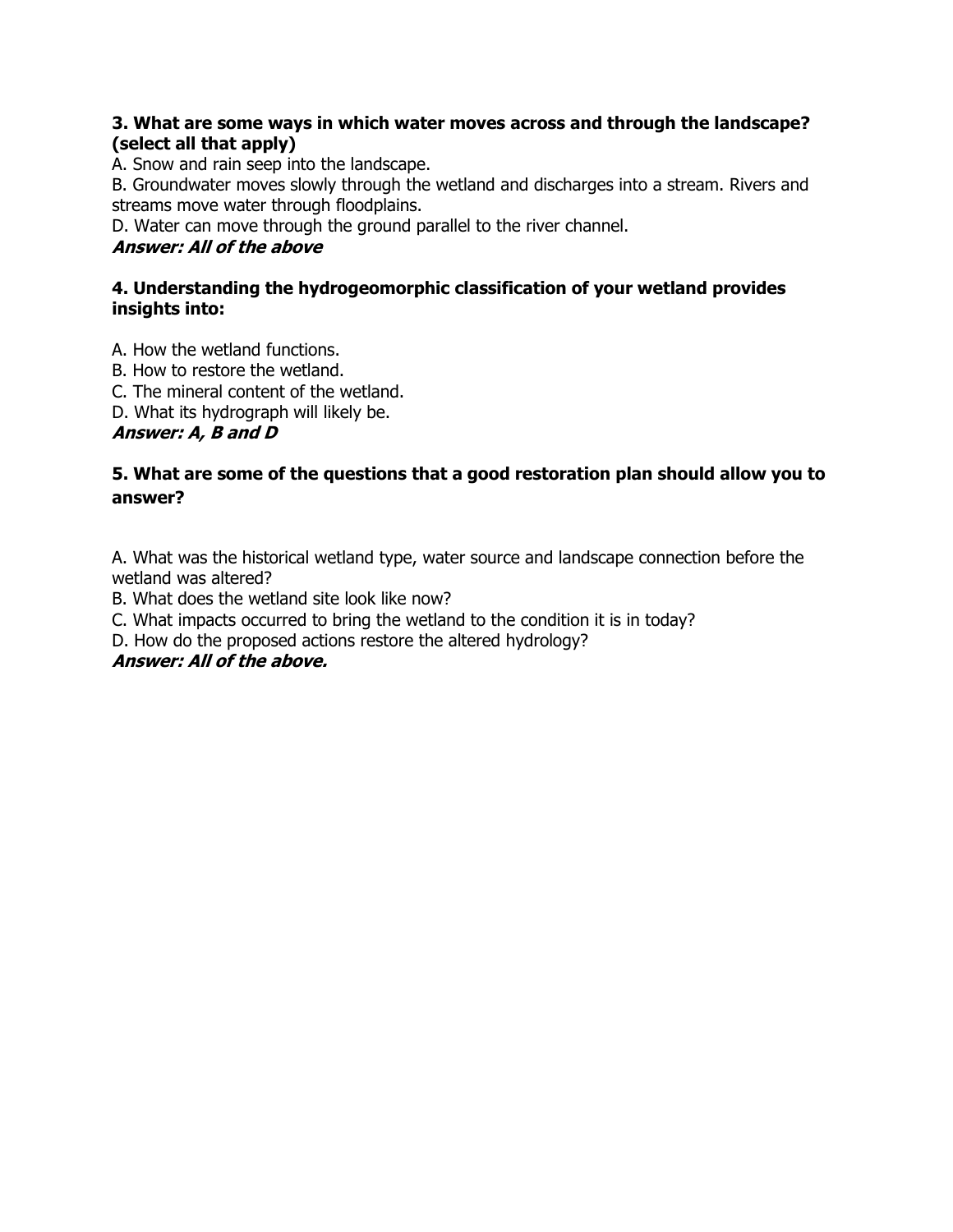#### **Module #3: Ensuring Soil Quality and Function in Wetland Creation and Restoration Efforts**

**Trainer: W. Lee Daniels** is the Thomas B. Hutcheson Professor of Environmental Soil Science at Virginia Tech in Blacksburg, Virginia. He received his Ph.D. in Soil Science from VPI & SU in 1985. Dr. Daniels areas of specialization include stabilization and restoration of disturbed lands including areas disturbed by mining, road building, waste disposal, urbanization and erosion. In particular, he has focused his research and consulting experience in wetland impact mitigation, mine reclamation, and soil-waste management systems. His teaching programs at Virginia Tech focus on soil geomorphology and landscape analysis with particular emphasis on the relationships among surficial geology, hydrology, soil patterns and long term landscape evolution processes. Major awards include



the Reclamation Researcher of the Year by the American Society for Surface Mining and Reclamation (ASMR) in 1993, USEPA's National Biosolids Utilization Research Award in 2000 and the Lifetime Achievement in Research Award by ASMR in 2012.

#### **Module objectives:**

- Objective  $#1$  This presentation will provide an overview of the characteristics and functions of hydric soils in wetland creation and restoration projects.
- Objective #2 Participants will also learn about common limitations in created and/or restored wetland soils.
- Objective  $#3$  Participants will learn about what factors to consider in determining the likelihood of establishing hydric soil function.

#### **Test Questions**

#### **1. Which is the correct NRCS definition of a hydric soil?**

A. A soil that is formed under conditions of continual surface saturation all year round.

B. A soil that formed under conditions of saturation, flooding or ponding long enough during the growing season to develop anaerobic conditions in the upper part.

C. A soil that is sustained by groundwater during the drier months of the year sufficiently enough to develop anaerobic conditions in the lower part.

D. A soil that is found only in natural tidal wetlands in the southeastern region of the United States.

#### **Answer: B**

### **2. Which of the following is NOT a function of hydric soils?**

- A. Nitrogen removal.
- B. Phosphorus removal.
- C. Carbon sequestration.
- D. Habitat provision for wetland flora, fauna, microbes, etc.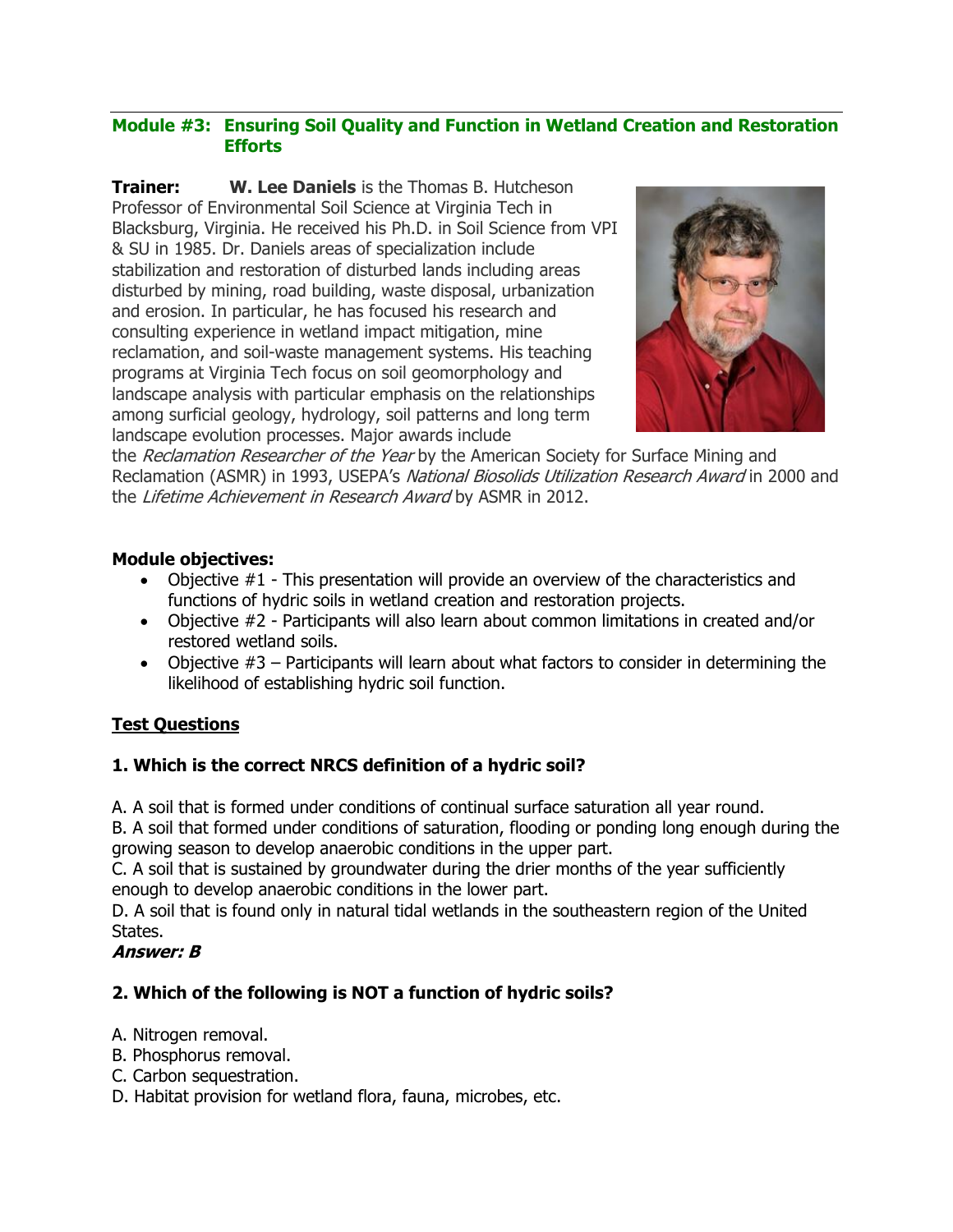#### E. Storm surge protection. **Answer: E**

#### **3. Which are some common problems with created and/or restored wetlands soils? (select all that apply)**

A. Compaction.

- B. Lower soil organic material levels than natural sites/soils.
- C. Lack of microtopography.
- D. Degraded soil structure/permeability/rooting.
- E. Higher soil temps when young, leading to higher carbon loss rates.

### **Answer: All of the above**

### **4. Which of the following statements is false?**

A. Sulfidic materials are good for hydric soil health.

B. Hydric soils take time to develop.

C. It is important to understand hydric soils within the context of the landscape in which they are located.

D. It is valuable to have other scientific disciplines involved with site assessments.

### **Answer: A**

### **5. Which of the following are ways to determine the presence of a hydric soil? (select all that apply)**

A. Learn how to accurately and completely describe soil morphology, particularly redox features.

B. Carefully describe soil morphology before any site disturbance and then immediately after final creation/restoration, being sure to quantify redox feature abundance.

C. Monitor and record the success of hydric plant growth on soil surfaces.

D. At a pre-determined interval (e.g., 1, 3 and 5 years), conduct follow-up soil descriptions in "mini-pits" excavated to 30+ cm and carefully quantify color, redox feature abundance, etc.

E. Detect and quantify development of lower overall chroma and increased redox concentrations, pore linings, or other features.

### **Answer: A, B, D and E**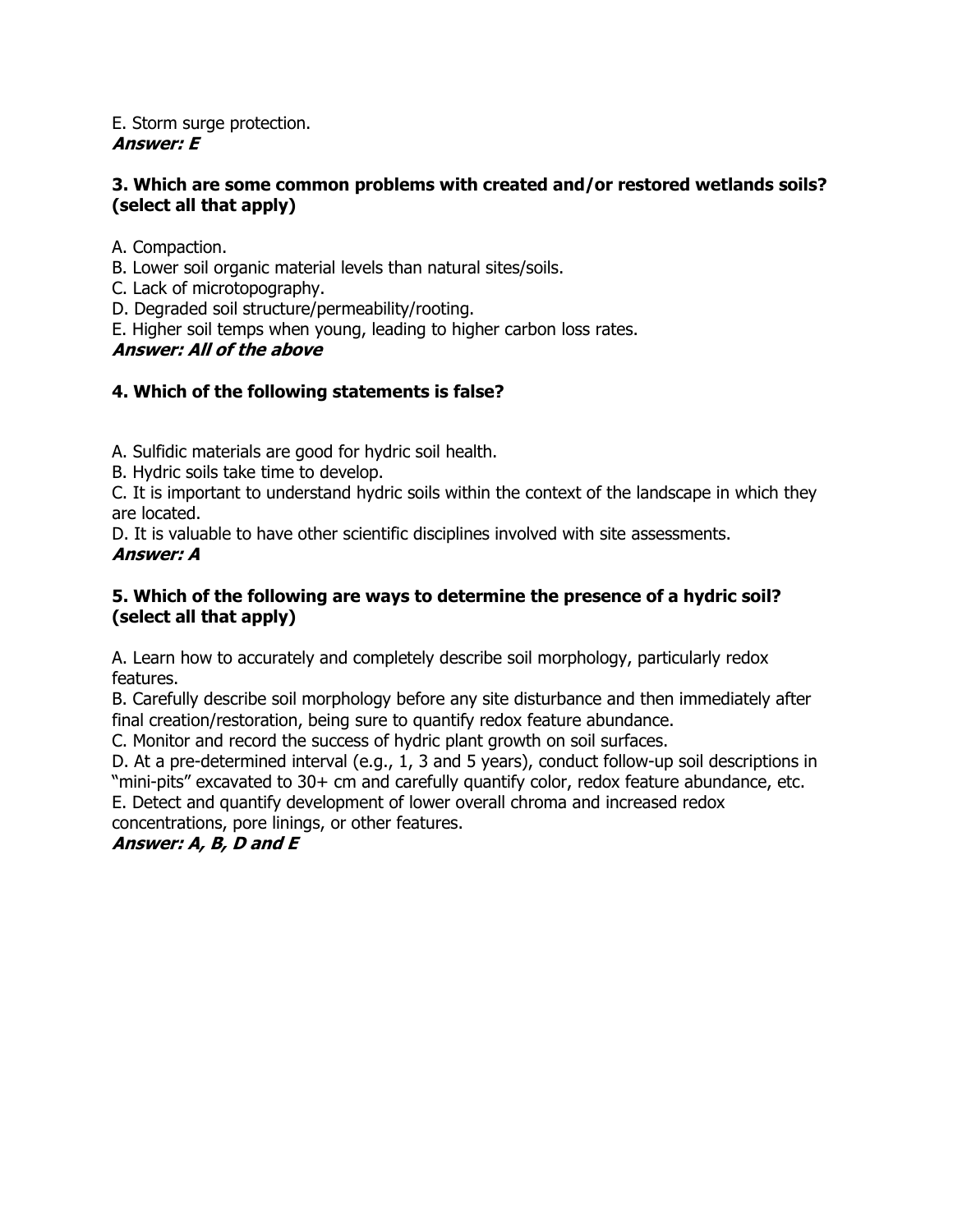#### **Module #4: An Ecological Framework for Reviewing Compensatory Mitigation – Biology (Mostly Plants)**

**Trainer: Matt Schweisberg** is the Principal of Wetland Strategies and Solutions, LLC [\(www.wetlandsns.com\)](http://www.wetlandsns.com/), where he provides policy, regulatory and technical advice and assistance for clients seeking to navigate a wide range of regulatory and nonregulatory issues related to wetlands and other aquatic resources. He works throughout the U.S. Matt is a Professional Wetland Scientist under the Professional Certification Program of the Society of Wetland Scientists. He is a retired federal wetlands



ecologist and wildlife biologist who spent over 32 years with the U. S. Environmental Protection Agency at its HQ office in Washington, D.C. and New England Region office in Boston. Matt served as Chief of the New England Region's Wetlands Protection Program and Senior Wetland Ecologist, and on national work groups developing guidance and regulations on Clean Water Act jurisdiction. He has testified before federal grand juries and served several times as an expert witness in federal, state, and private litigation. He co-instructs a week-long intensive course on wetland identification and delineation at the Eagle Hill Institute in Maine, and has taught courses in wetland regulation, restoration and creation, wetland ecology, and wetland identification and delineation for federal and state agencies, academic organizations, and environmental consultants. He received his degree in Wildlife Management from the University of Maine.

#### **Module Objectives:**

- Objective #1 This presentation will provide an overview of how biotic structure is affected/influenced by abiotic factors, primarily ecological processes. Participants will learn how a compensatory mitigation plan that addresses the key ecological processes is essential to ensuring the project meets its stated goals and objectives.
- Objective #2 Participants will understand the role of appropriate ecological reference and data requirements to understand the trajectory of the development of targeted vegetative communities.
- Objective #3 This presentation will cover specific information and resources recommended to support the project's goals, objectives, monitoring program, and performance standards. This includes, but is not limited to, available data sources, hydrologic and biological connections, temporal considerations, changing conditions, and stressors that will drive the trajectory of development of vegetation contributing to the success of a mitigation project.

#### **Test Questions**

#### **1. Which of the following are factors that will affect targeted plant communities/species? (check all that apply)**

- A. Watershed conditions
- B. Landscape position
- C. Hydrologic Regime and Connections
- D. Air Quality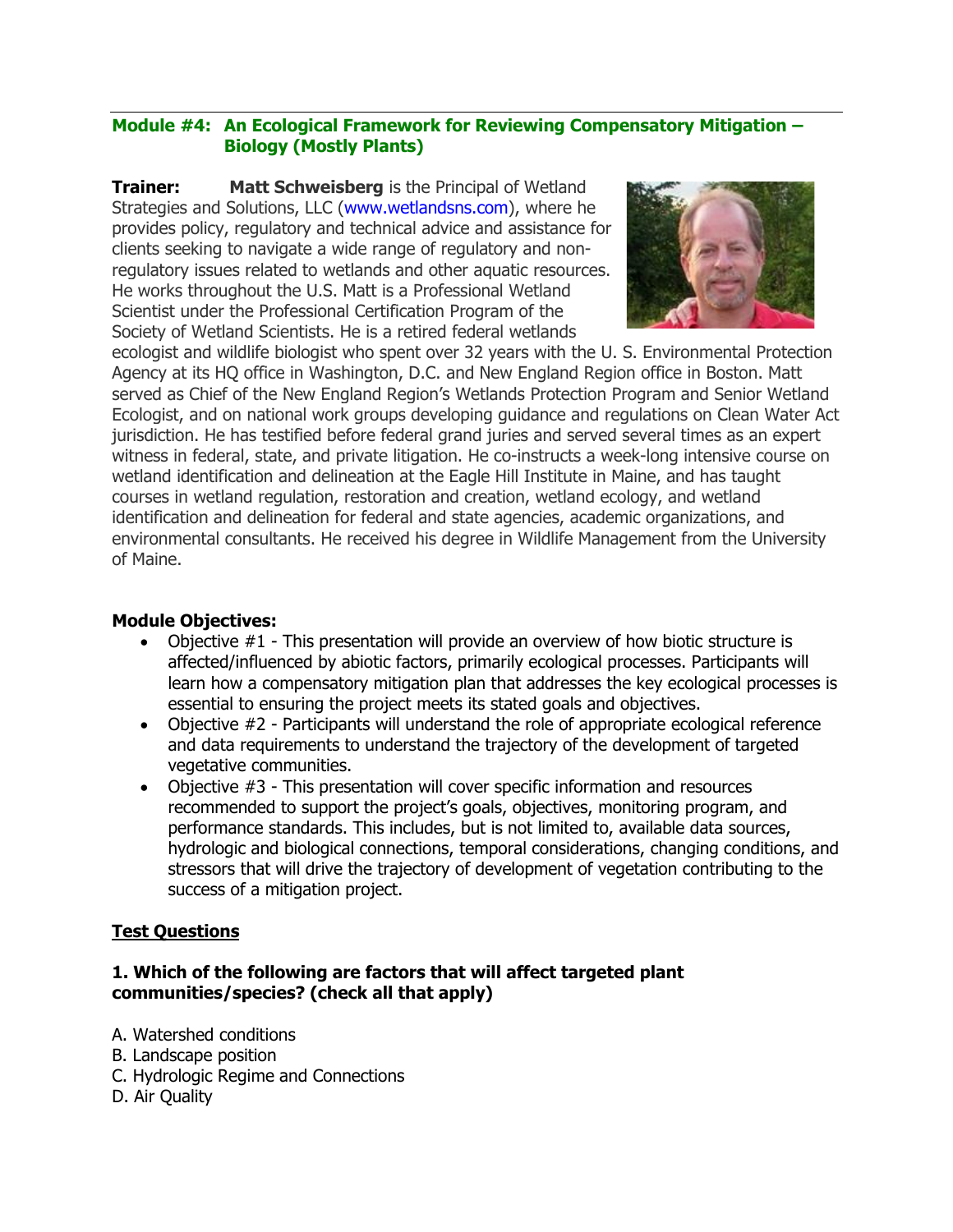#### E. Soils **Answer: A, B, C, and E**

#### **2. What should you be identifying when reviewing a mitigation site and its ecological reference when designing your compensatory mitigation project? (check all that apply)**

- A. Vertical and horizontal structure
- B. Dominant and non-dominant species
- C. Natives and non-native invasive species
- D. Patch types
- E. Stressors

### **Answer: All**

3. The following are on-line information sources that can be used when evaluating proposed vegetation plans (check all that apply):

- A. National Wetland Plant List
- B. USDA Natural Resources Conservation Service Plant Materials Program
- C. Local, experienced botanists
- D. Regional Invasive/Noxious Plant Lists
- E. Herbarium data, manuals and/or handbooks

**Answer: All**

#### **4. Select the factors to be considered when designing a vegetation monitoring program (check all that apply):**

- A. Predatory animal species
- B. Invasive species management
- C. Vegetative succession timing
- D. Hydrologic regime
- E. Survival rates
- F. Cost
- G. Climate Variability

**Answer: B – G**

#### **5. What information should be included in Mitigation Plans to support the proposed goals and objectives of a mitigation project (check all that apply)?**

A. Biological Connections – adjacent land uses and sources of invasive species

B. Soil Conditions – compaction, salinity, organic matter, hydric soil rating,

C. Key hydrologic processes – diagrams supporting data, hydrologic impacts (e.g. drain tiles,

discharges, physical barriers, etc.), frequency of flood events

D. Proximity to other aquatic resources

E. Stressors and other reasonably foreseeable land uses

**Answer: All**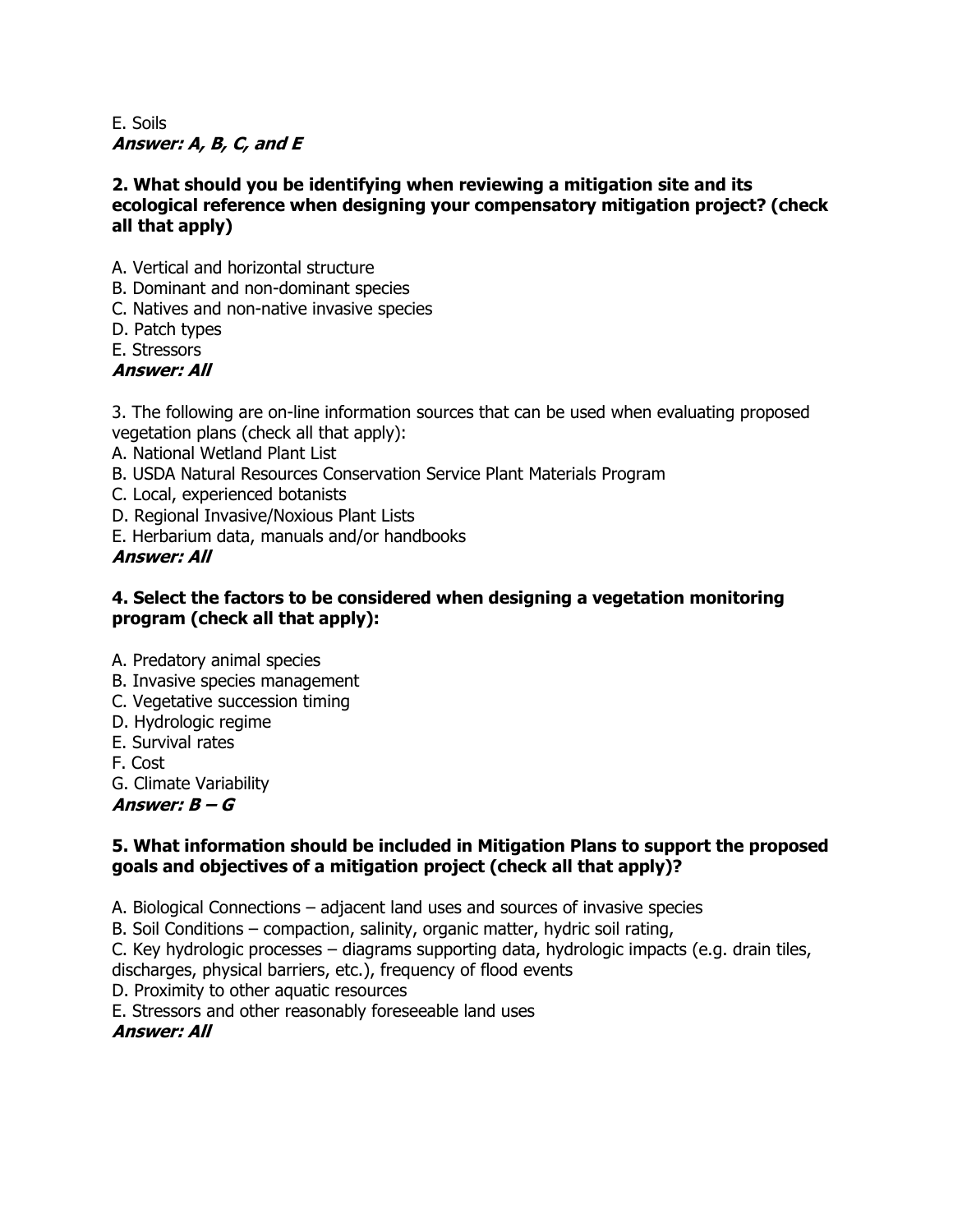### **Module #5: Soil, Landscape, Hydrology Relationships**

**Trainer: Lenore Vasilas** is a USDA Natural Resources Conservation Service (NRCS) Soil Scientist on the Soil Science Division Technical Soil Services Staff. She has been a soil scientist for NRCS for 28 years working for the first 7 years on soil survey and the rest of her career in various positions concentrating on hydric soils issues. She has been a member of the National Technical Committee for Hydric Soils for 20 years and is the current chair of the committee.



#### **Module Objectives:**

- Objective  $#1$  Understand how soil, landscape and hydrology relate to your mitigation design.
- Objective #2 Understand how soil, landscape and hydrology affect the functions of your mitigation site.
- Objective  $#3$  Understand how to assess if you have achieved soil hydrology targets.

### **Test Questions**

### **1. Which of the following statements is false?**

- A. Water held by suction forces has a pressure less than atmospheric pressure.
- B. Saturated soil has a pressure greater than atmospheric pressure.
- C. A horizon is saturated when the soil water pressure is zero or positive.
- D. The strength of suction force is related to soil pore diameter.
- E. Unsaturated soils have suction forces that allow water to move freely.

### **Answer: E**

#### **2. Which of the following is NOT a soil characteristic that affects hydrologic function?**

- A. Slope.
- B. Drainage class/hydroperiod.
- C. Permeability.
- D. Conductivity.

E. Microtopography.

#### **Answer: D**

#### **3. What are some tools for assessing whether you have achieved wetland hydrology?**

- A. Piezometer.
- B. Shallow well.
- C. Soil temperature gauge.
- D. IRIS tube.
- E. Physical evidence.

**Answer: A, B, D and E**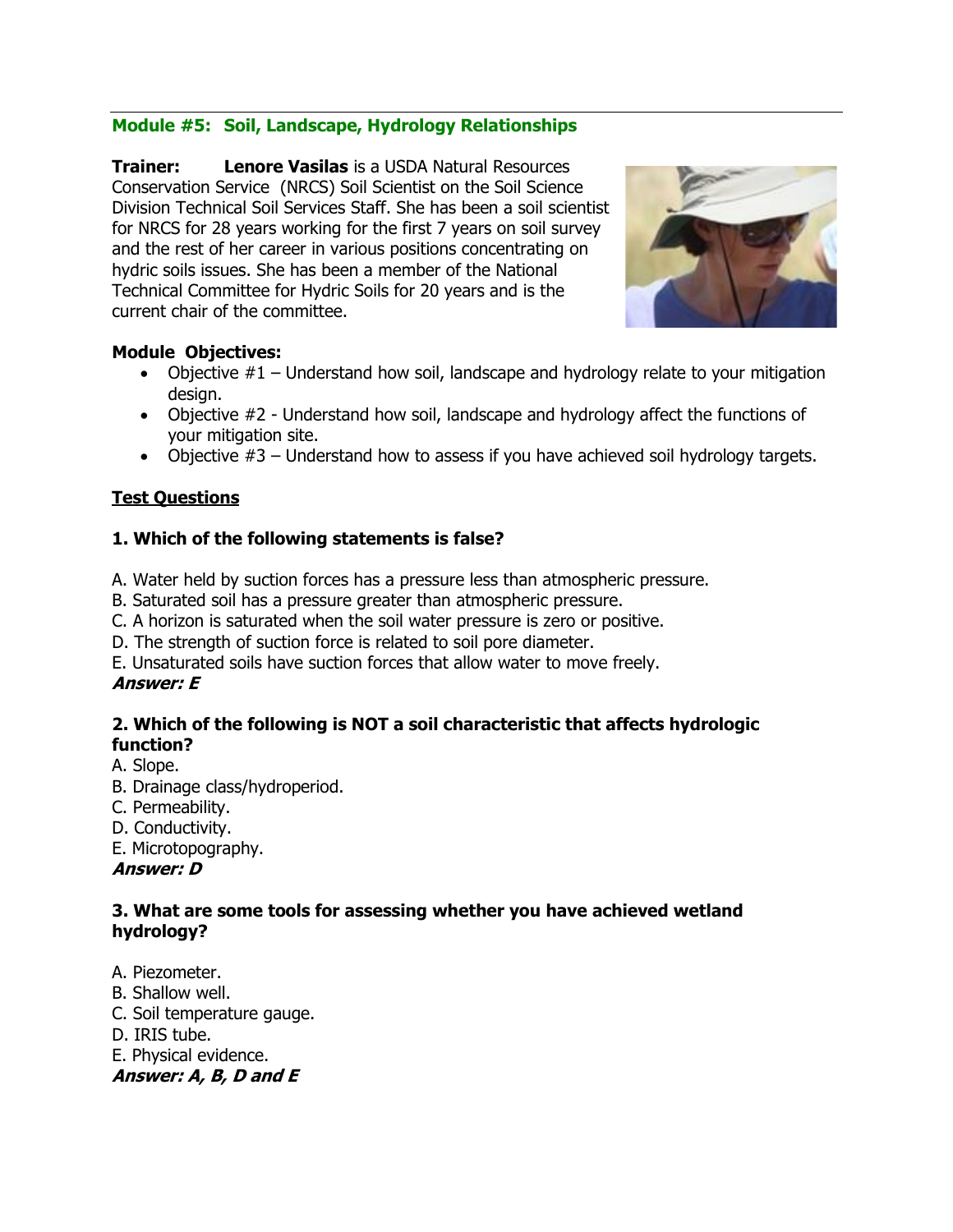### **4. Which of the following statements is false?**

A. Wetlands that have a high hydraulic gradient have fast moving water flows.

B. Soil color should not be used an indicator of soil type.

C. Different types of wetlands provide different wetland functions.

D. Perched water tables with small hydraulic gradients often lead to gleyed colors.

E. Different hydroperiods produce different soils that provide different functions.

#### **Answer: B5. Which of the following statements are true? (select all that apply)**

A. Wetlands remove 70-90% of nitrogen from water.

B. Uplands do not remove nitrogen from water.

C. Wetlands retain about 45% of phosphorous from water.

D. If soils were hydric before restoration, then they will be hydric after restoration.

E. Wetland functions are the biological, chemical and physical processes that occur in wetlands.

### **Answer: A, C and E**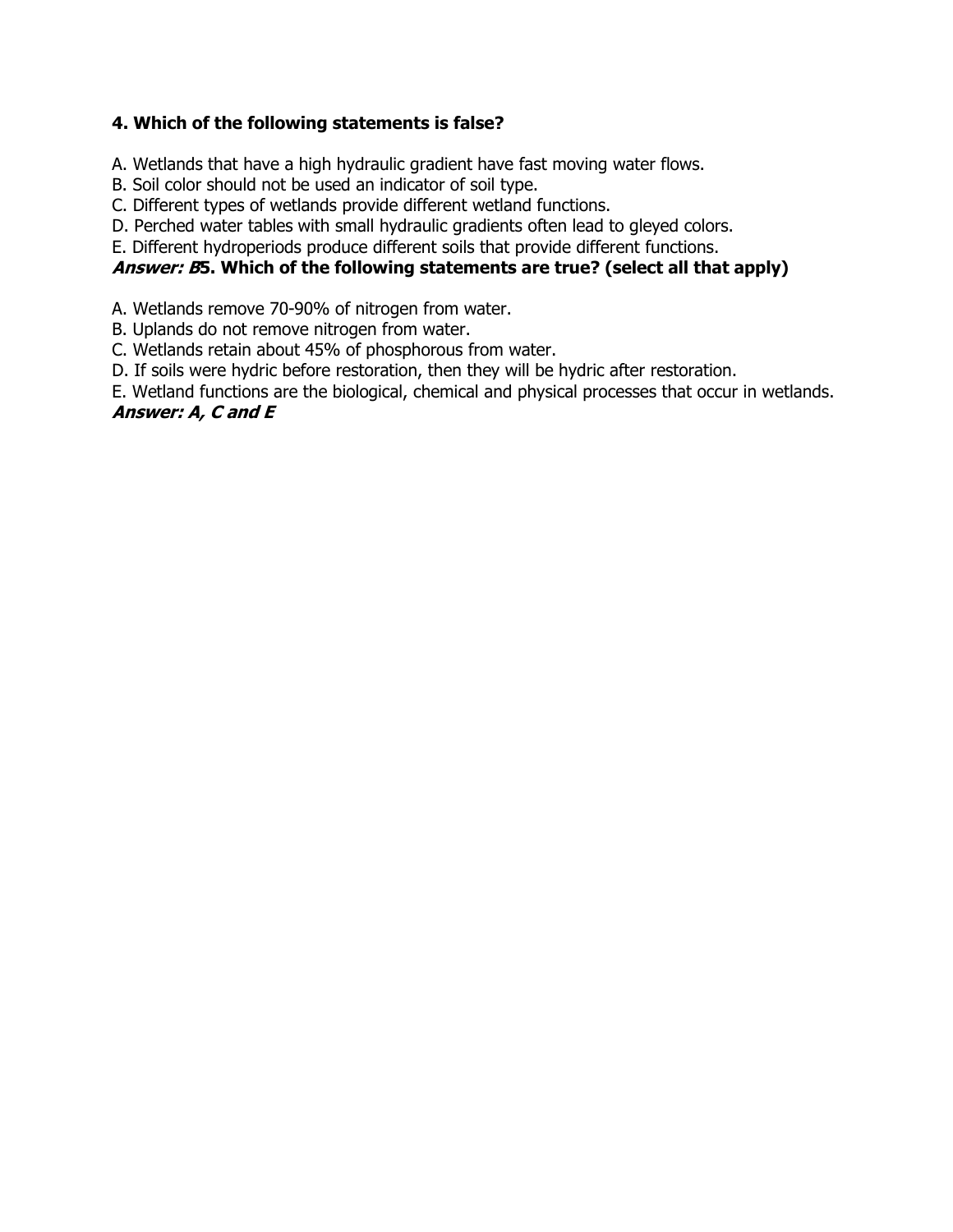#### **Module #6: Factors Governing Successful Tidal Wetland Mitigation**

**Trainer: Walter I. Priest, III** after over 40 years in the public sector working for the Virginia Division of Shellfish Sanitation, U.S. Army Corps of Engineers, the Virginia Institute of Marine Science and the NOAA Restoration Center, Walter, currently works with his consulting firm, Wetland Design and Restoration. He is a Professional Wetland Scientist. His work experience at VIMS included: permit review and environment impact assessment, tidal wetlands inventories, beneficial use of dredged material and wetland restoration. While with the NOAA Restoration Center, he provided project management



for a wide range of fisheries habitat restoration projects including: large and small scale tidal wetland restorations, oyster reefs, Living Shorelines, seagrass restoration and dam removal projects. He also designed and helped implement a number of tidal wetland restorations at remediated Super Fund sites. He has also developed Prospectus' and design for two tidal wetland mitigation banks as well as conducted long-term monitoring of two other tidal wetland mitigation banks. During his career he has been involved with over 70 habitat restoration projects involving over 100 acres providing: design, detailed critical review, project management, construction oversight, volunteer plantings and/or long-term monitoring. He recently authored a chapter in the book, Living Shorelines: The Science and Management of Nature-based Shoreline Protection, entitled, Practical Living Shorelines: Tailored to Fit in Chesapeake Bay.

#### **Module Objectives**

- Objective  $#1$  Understand the five primary functions of tidal wetlands and how to determine if proposed design is realistic for the site.
- Objective #2 Understand how to evaluate plan for appropriate tidal hydrology, elevation, soil composition, plant selection and biological benchmarks.
- Objective #3 –Understand how to monitor and review monitoring reports to ensure performance targets have been met.

### **Test Questions**

#### **1. Which of the following are important criteria for tidal mitigation site selection?**

- A. No contamination on site.
- B. Site has diminished ecological value.
- C. Site has access to tidal hydrology.
- D. Site is connected to the larger watershed.
- E. Site has adjacent habitat for wildlife.

#### **Answer: All of the above.**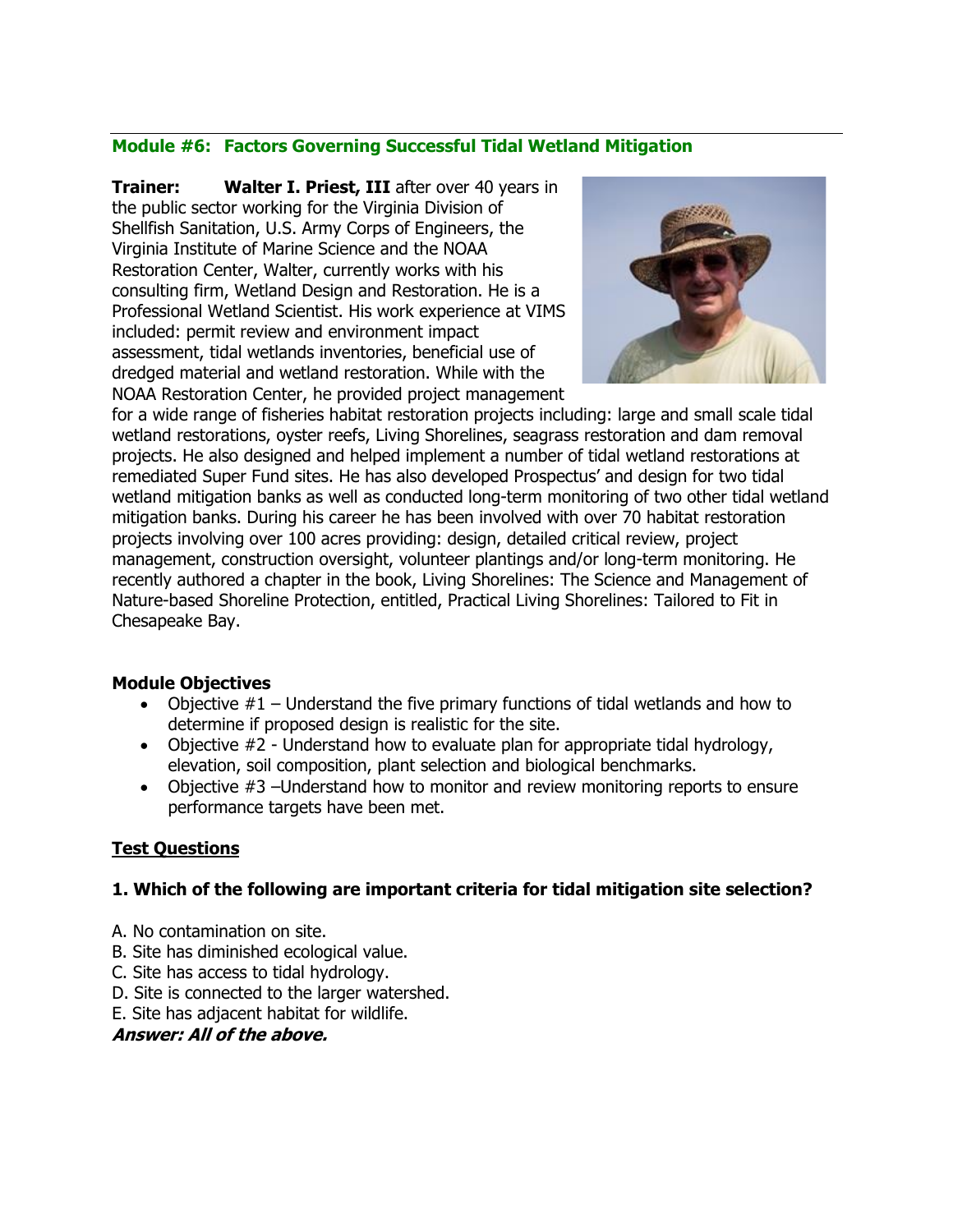### **2. Which of the following is NOT a tidal wetland function?**

- A. Fish, shellfish and wildlife habitat.
- B. Water quality enhancement.
- C. Heat abatement.
- D. Shoreline erosion protection.
- E. Flood buffering.

### **Answer: C**

### **3. Which of the following should be included in a monitoring report?**

- A. History of the watershed.
- B. Project description.
- C. Sampling design.
- D. Presentation of summary and raw data.
- E. Analysis and recommendations.

### **Answer: B, C, D and E**

### **4. Which of the following should be monitored?**

- A. Sediment accumulation.
- B. Macrobenthic invertebrates and wildlife.
- C. Signs of excessive erosion or deposition.
- D. Number, size and diversity of fishes.
- E. Plant survival and invasive species.

### **Answer: All of the above.**

### **5. Which of the following statements are true? (select all that apply)**

A. Sand is best for planting and growth.

- B. Organic matter will increase over time.
- C. Perimeter ditches can help with invasive species management.
- D. Elevation is not critical to success.
- E. Vegetation success is an indicator of appropriate hydrology.

### **Answer: A, B, C and E**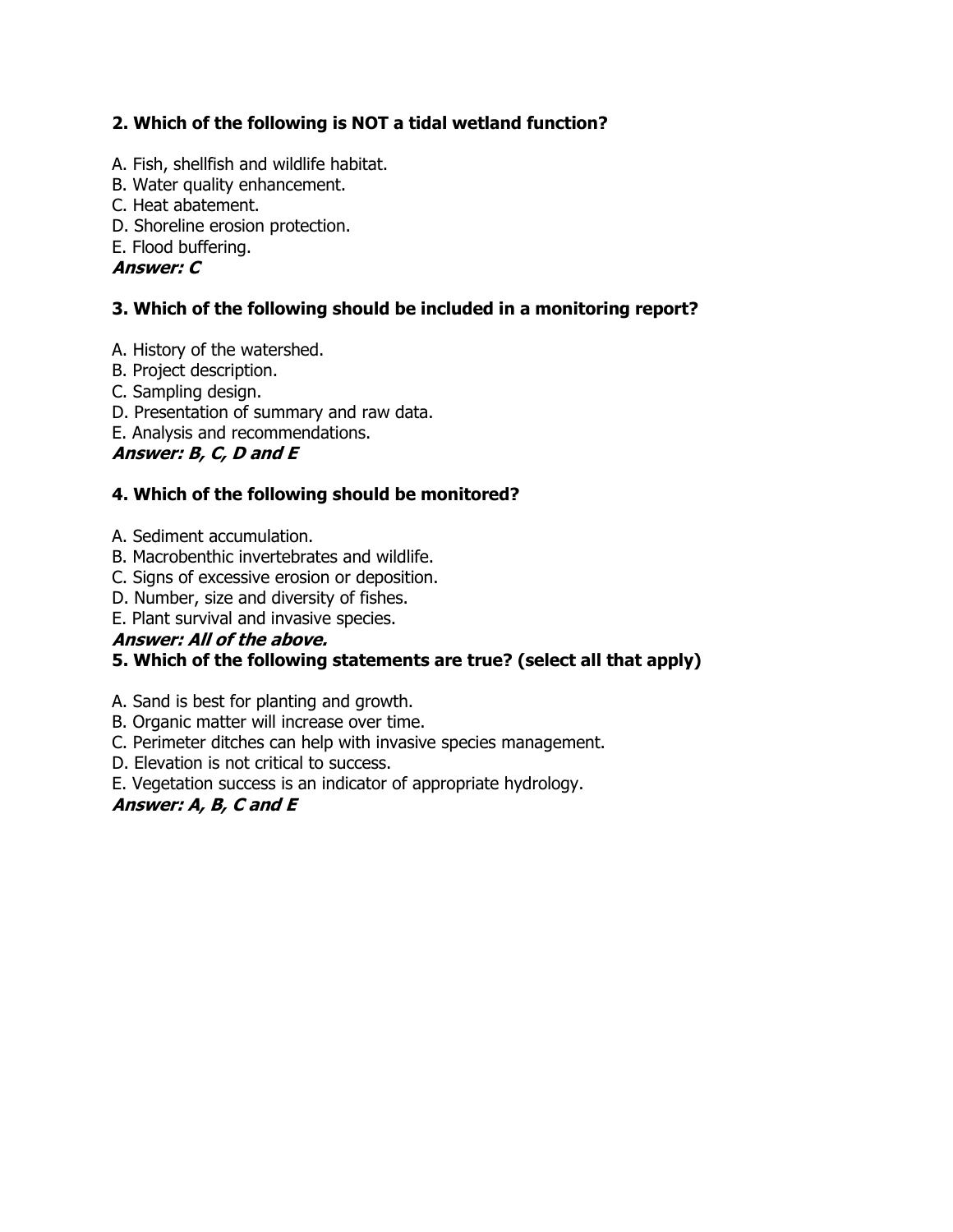#### **Module #7: Concepts and Components of Performance Standards for Target Hydrology**

**Trainer: Steve Eggers** is a Senior Ecologist for the U.S. Army Corps of Engineers, St. Paul District Regulatory Branch. He has worked with the Corps of Engineers for more than 40 years. Steve is widely recognized as a regional and national expert in wetlands, serving as a member of a national team responsible for updating the Corps wetland delineation manual, as well as participating in the update of the national wetland plant list and co-authoring the book Wetland Plants and Plant Communities of Minnesota and Wisconsin. Steve provides training and technical assistance with wetland delineations and restoration projects. He has helped further understanding of wetland science and connecting it with public policy.



#### **Module Objectives:**

- Objective  $#1$  Understand the components of and how to develop appropriate performance standards for hydrology.
- Objective #2 Understand how performance standards can be used to achieve the correct trajectory for meeting goals/objectives.
- Objective #3 Understand how to identify and use reference wetlands for development of performance standards.

### **Test Questions**

#### **1. Which of the following statements is false?**

A. Performance standards must be based on the best available science that can be measured or assess in a practicable manner.

B. A compensation site that meets performance standards for both target hydrology and target vegetation is typically on the correct trajectory for meeting goals/objectives.

C. The technical wetland hydrologic standard is adequate for any wetland type.

D. The goal is not to establish the minimum wetland hydrology, but rather to establish the optimum hydrology for targeted wetland types and associated functions and services.

E. Unsaturated soils have suction forces that allow water to move freely.

#### **Answer: C**

#### 2. It is not important for data loggers to collect data at the same time of day – true **or false?**

A. True. B. False. **Answer: False**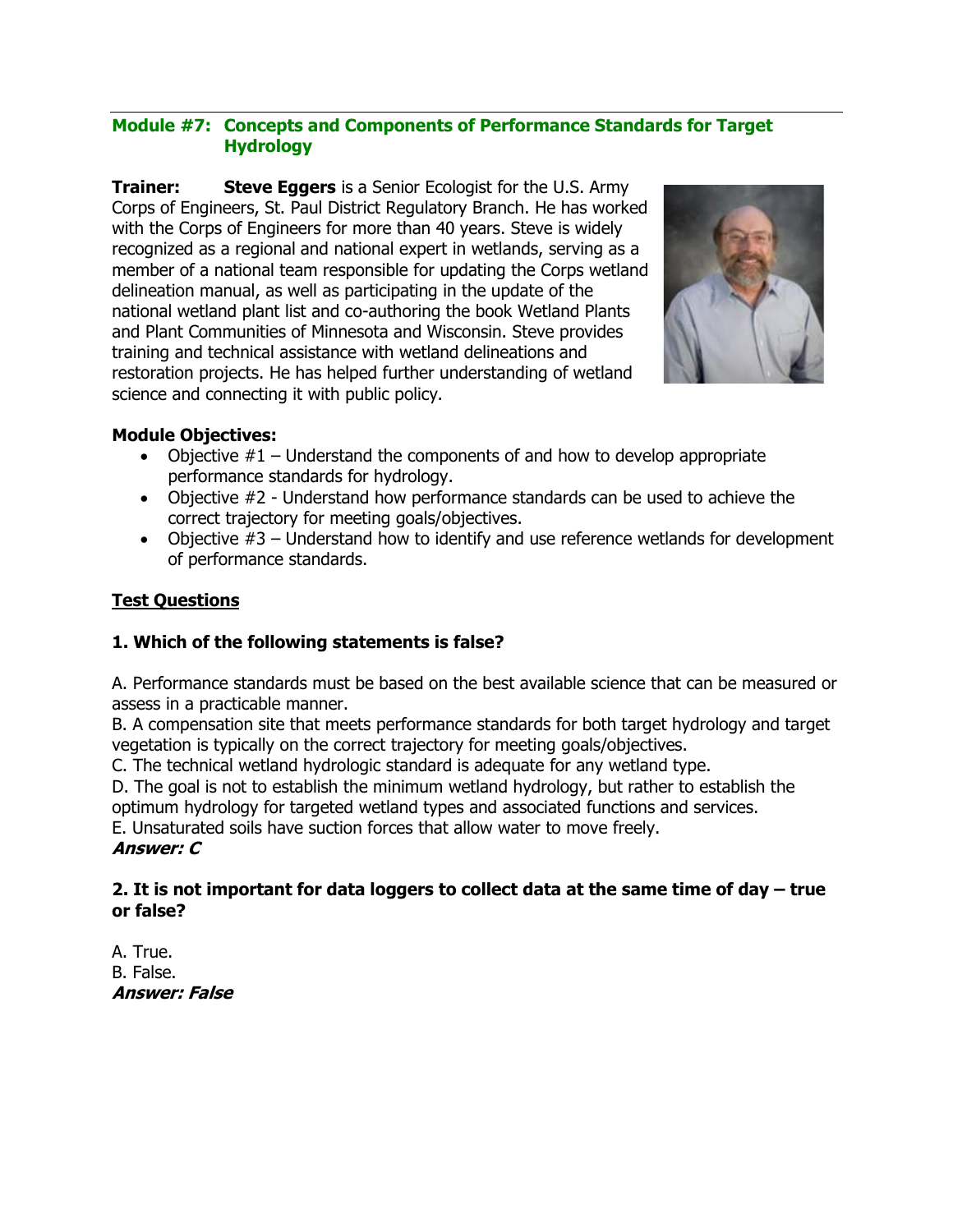#### **3. True or False: Reference wetlands should be within the same watershed as the compensation site?**

A. True. B. False. **Answer: A**

#### **4. What should you do if there are no suitable reference wetlands available? (select all that apply)**

- A. Consult scientific literature.
- B. Consult regional wetland experts.
- C. Incorporate site-specific data and analysis.
- D. Develop performance standards based on best available science.
- E. Develop performance standards based on preferred wetland functions.

#### **Answer: A, B, C and D**

### **5. Which of the following statements are true? (select all that apply)**

A. Performance standards must require water levels to be less than 12 inches below the soil surface.

B. Hydrology performance standards are targets, not absolutes.

C. Performance standard descriptions must be assigned metrics.

D. If a site should develop a different hydrological regime than specified in the performance standards, then the site is considered a failure.

E. You should use site specific data to tailor performance standards to achieve goals/objectives. **Answer: B and E**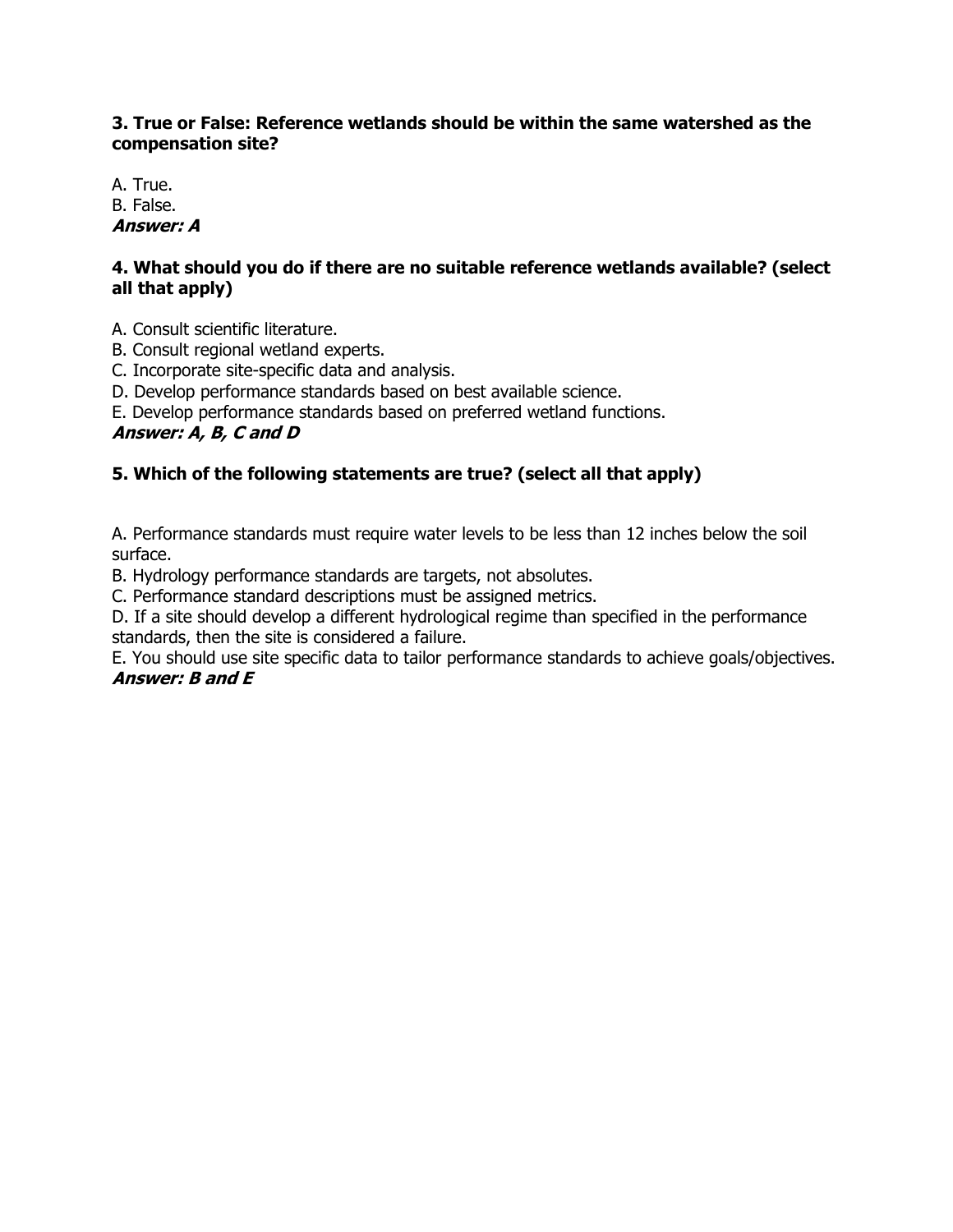#### **Module #8: Biotic Processes – Vernal Pool Case Study**

**Trainer: Matt Gause** is the Ecological Resources & Land Stewardship Director at Westervelt Ecological Services and oversees Westervelt's land stewardship and ecological resources on over 8,000 acres of restored wetlands and endangered species habitat on 18,000 acres of preserved properties in California, the Rocky Mountain region and southeastern United States. Mr Gause has over 25 years of experience with wetland restoration including the restoration of vernal pools, riparian forest, tidal marsh, and floodplain wetlands. He has also managed conserved lands for more than 15 threatenend or endangered species on preserves throughout California. In addition, Mr. Gause provides site suitability analyses during the land acquisition process,



including restoration suitability, threatened and endangered species, easement restriction analysis, and future land management cost estimation. Mr. Gause also develops and implements both baseline and long-term land management and monitoring strategies for mitigation and conservation landscapes. Mr. Gause is a Certified Ecological Restoration Practitioner (CERP) and received a Bachelor of Science in Botany from the University of California at Davis

#### **Module Objectives:**

- Objective  $#1$  Learn the definition of a vernal pool.
- Objective #2 Understand the abiotic and biotic elements of a vernal pool.
- Objective #3 Understand vernal pool monitoring and performance standards.

#### **Test Questions**

#### **1. Which is the most accurate definition of a vernal pool?**

A. Vernal pools are seasonally flooded landscape depressions where water ponds because of limitations to surface and subsurface drainage.

B. Vernal pools are depressional wetlands that are flooded during the summer and fall.

C. Vernal pools are wetlands formed by glaciated depressions on the landscape and are wet all year round.

D. Vernal pools are wetlands that are fed by groundwater that seeps to the surface.

E. Vernal pools are tidal wetlands that have water levels responsive to tidal fluctuations. **Answer: A**

#### **2. Which of the following are characteristics of vernal pools? (select all that apply)**

A. The soil surface horizon is often composed of clay loam or clay.

B. Vernal pools go through three hydrologic phases: initial inundation, undulating inundation and drying.

C. Soil chemistry can have a broad range from acidic to alkaline.

D. They have highly specialized endemic flora.

E. The provide critical habitat for generalistic fauna.

#### **Answer: A, B, C and D**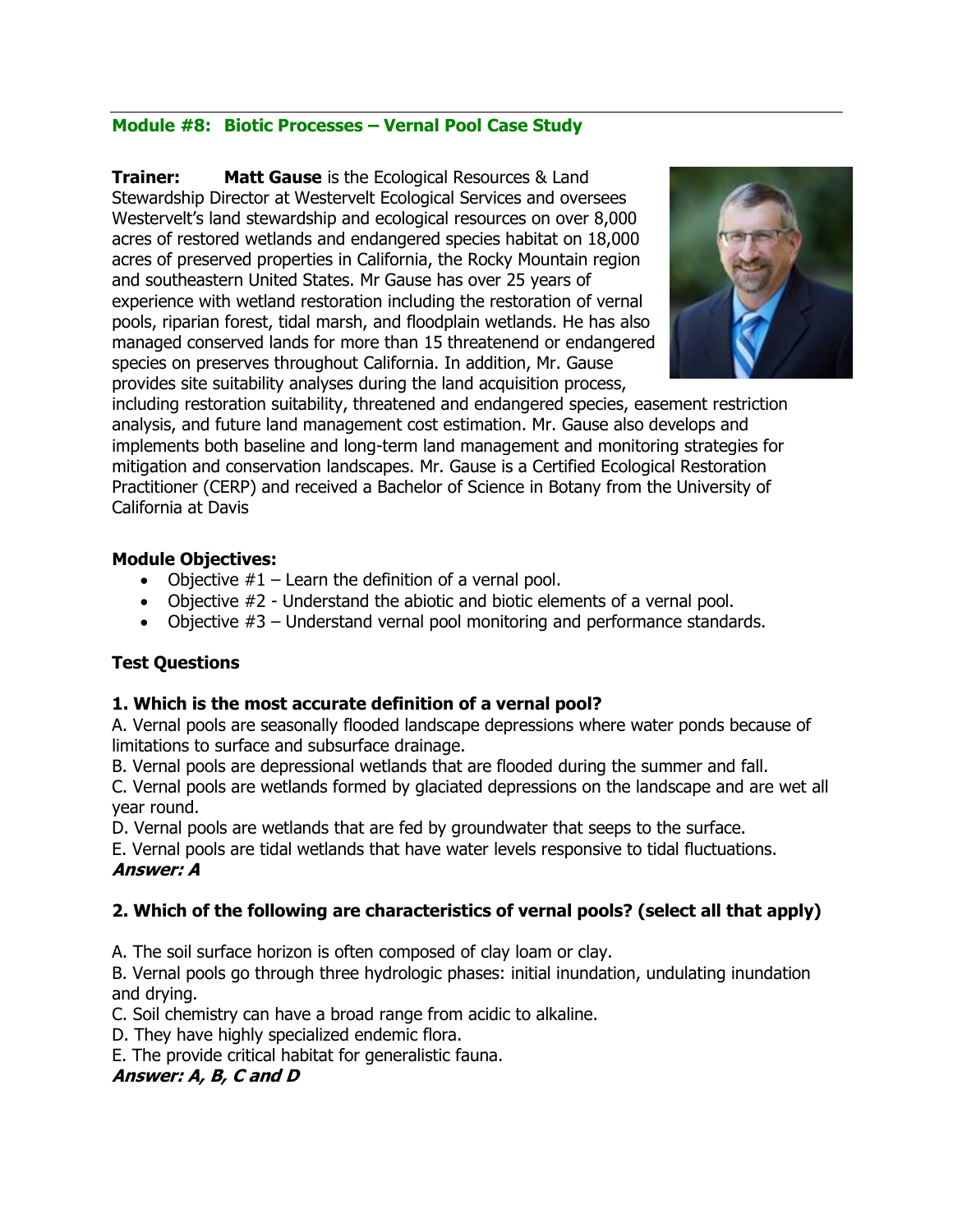### **3. Which of the following statements is true?**

- A. All vernal pools are alike.
- B. Vernal pools are only found in California.

C. Agriculture has been the biggest cause of vernal pool loss in California over the past twenty years.

D. Floral rings around vernal pools in California are caused by nutrient overloads from surrounding agricultural practices.

E. Vernal pool soils are rich in nutrients.

#### **Answer: C**

#### **4. In California, vernal pool wetted acreage cannot exceed 15% density across the landscape because: (select all that apply)**

A. Federal regulations require it.

- B. Vernal pools exist within a matrix of grassland.
- C. Dietary requirements of fairy shrimp.
- D. Otherwise they remain wet all year round.
- E. It makes it easier to avoid impacts.

#### **Answer: B**

### **5. Which of the following statements is false? (select all that apply)**

A. Vernal pool performance standards are universally applicable.

B. Total vernal pool acreage across California has increased dramatically in the past 100 years.

C. During construction, excavation should be managed to control the thickness of soil over restrictive layers.

D. Invasive species cannot survive in vernal pools because of the hardpan soil layers.

E. Numerous vernal pool classification schemes have been developed.

#### **Answer: A, B and D**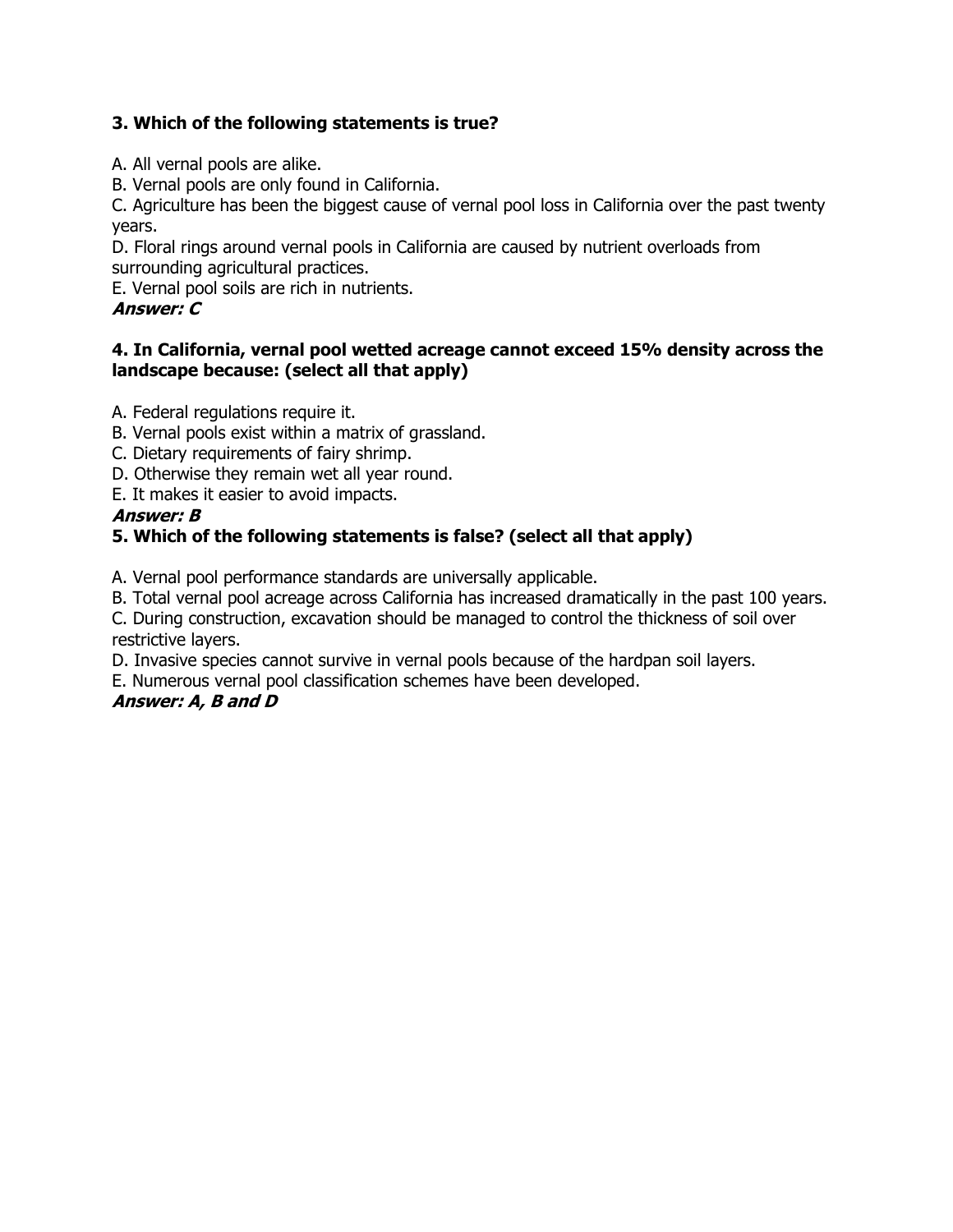### **Module #9: Biological Components of Compensatory Mitigation Wetlands**

**Trainer: Mick Micacchion** is a Professional Wetland Scientist and works as a restoration ecologist with The Nature Conservancy for the Ohio In-Lieu-Fee Compensatory Mitigation Program. He has a BS and MS in Wildlife Management, both from Ohio State University. Mick retired in 2011 from the Ohio Environmental Protection Agency (Ohio EPA) with 32 years of state service including 10 years with the Ohio Department of Natural Resources. While working for 20 years at Ohio EPA he was instrumental in the development of Ohio's Wetland Water Quality Standards rules, wetland assessment tools, including the Ohio Rapid Assessment Method for Wetlands (ORAM), Vegetation Index of Biotic Integrity (VIBI), Amphibian Index of Biotic Integrity (AmphIBI), "Standardized Monitoring Protocols and Performance Standards for Ohio Mitigation Wetlands" and their integration into Ohio's wetland program, which has worked as a model for the country.



Mick also works for the non-profit Midwest Biodiversity Institute (MBI) where he has served as a wetland ecologist for the past seven years. Currently he instructs courses in Wetland Botany, Wetland Delineation, Ohio Amphibians, Ohio Wetland Assessment Methods, including ORAM, VIBI/VIBI-FQ, and AmphIBI, as well as several other courses at MBI. He has monitored the physical, chemical and biological features, including the soils, hydrology, chemistry, plant, amphibian and macroinvertebrate communities of hundreds of Ohio's natural wetlands and trained hundreds of wetland professionals in the development and use of wetland monitoring and assessment methods, including ORAM, VIBI and AmphIBI. He has also monitored, assessed, and reported on the condition of hundreds of Ohio compensatory wetland mitigation projects and spent more than a decade on Ohio's Interagency Review Team, where he was a major contributor to the "Guidelines on Wetland Mitigation Banking in Ohio." Mick was a member of the Technical Advisory Group, which developed the methods used in the National Wetland Condition Assessment (NWCA), and lead crews and managed others for both the 2011 and 2016 NWCAs sampling wetlands in Ohio, Michigan, Wisconsin, Minnesota, Kentucky, Tennessee, and 10 other states. He is the Vice President of the Ohio Wetlands Association and was a founder and has been active with the Ohio Vernal Pool Network since 2004.

#### **Module Objectives:**

- Objective  $#1$  Understand how the abiotic components impact the biotic components of a mitigation wetland.
- Objective #2 Understand how to characterize reference condition.
- Objective  $#3$  Understand how to develop IBIs and set quantitative ecological performance standards that are achievable and reasonable.

#### **Test Questions**

#### **1. What components are important for site selection? (select all that apply)**

- A. Correct texture and compactness of soils.
- B. Correct type of hydrologic regime for wetland type.
- C. Correct water chemistry.
- D. Correct slopes, depths and microtopography.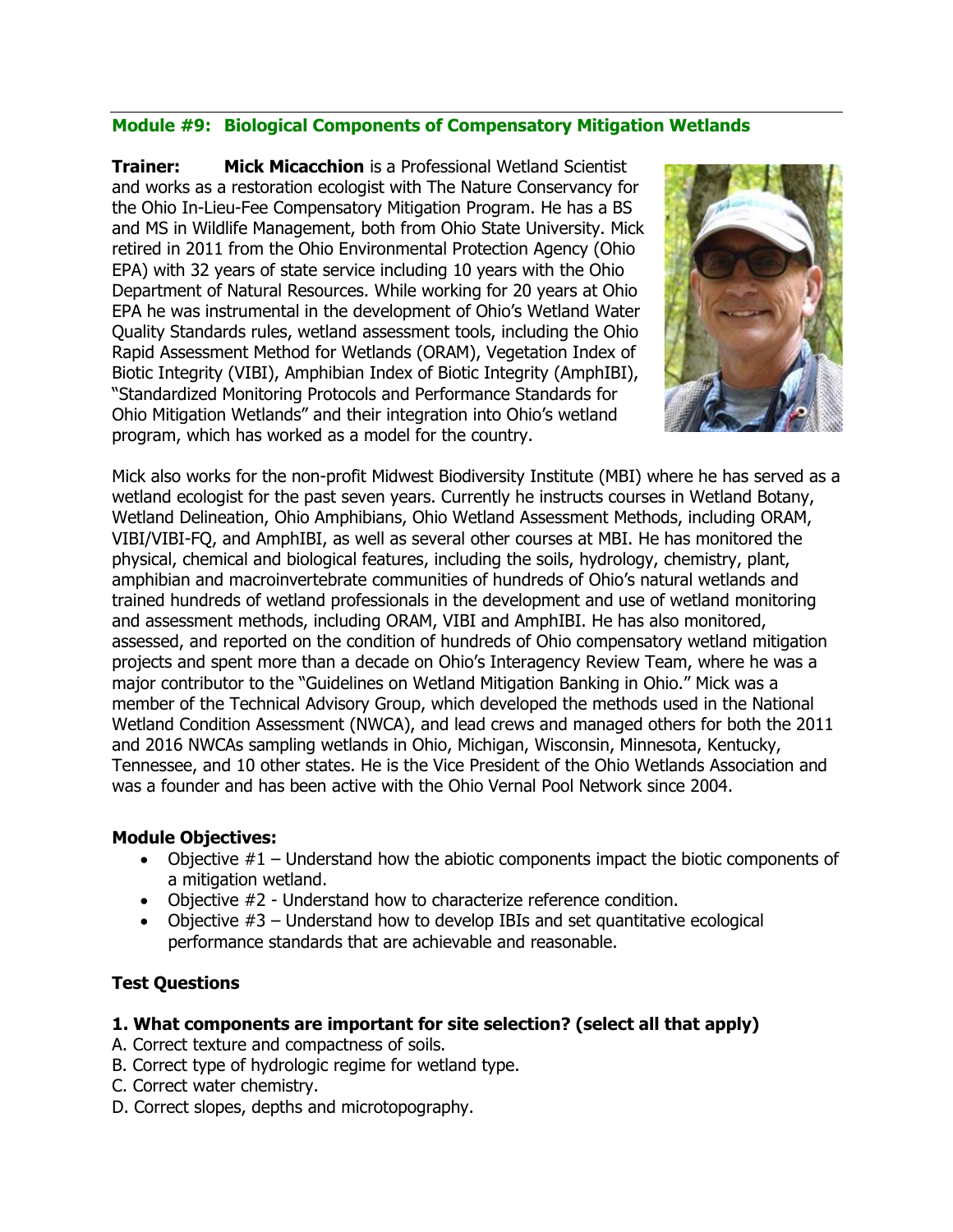E. Adequately wide buffers and low intensity surrounding land uses.

### **Answer: All of the above**

### **2. Which of the following statements is false?**

A. Ecological understanding gained from defining reference condition leads to development of reasonably achievable and quantifiable performance standards.

B. Expectations for performance standards change with differing classes of wetlands, ecoregions, plant community classes and watershed of a project.

C. Undisturbed reference wetlands may not exist in your state in which case you should select the least disturbed wetlands for reference.

D. A reference network of wetlands should be selected that represent the diversity of all wetland types.

E. Reference wetlands should be sampled to verify the level of performance desired on a trajectory to reaching reference condition.

### **Answer: D**

### **3. Which statement below is true?**

A. Your IBI score is unrelated to the gradient of human disturbance.

B. IBI scores should only be developed for wetland vegetation.

C. Native flora is genetically stronger and therefore better suited to thrive in disturbed wetlands than non-natives.

D. You should use the same IBI metrics for all taxa.

E. The biological species of wetlands and how they respond to stressors can be used to develop IBIs.

### **Answer: E**

### **4. Monitoring of compensatory mitigation wetlands is needed to: (select all that apply)**

A. Take any necessary adaptive management actions.

B. Confirm that the mitigation site is on a trajectory to reach performance targets.

C. Compare reference wetlands to compensatory mitigation wetlands.

D. Watch for and manage invasive species infestations.

E. Track abnormal wildlife behavior.

### **Answer: A, B, C and D**

### **5. Habitat needs for biotic elements on mitigation sites include: (select all that apply)**

A. Appropriate microtopography.

B. High level intensity surrounding land uses that incentivize migration of species onto the mitigation site.

C. Soils that hold water during the summer months.

D. Supply of plants and animals that make up targeted animal species diets.

E. Poor water quality.

### **Answer: A and D**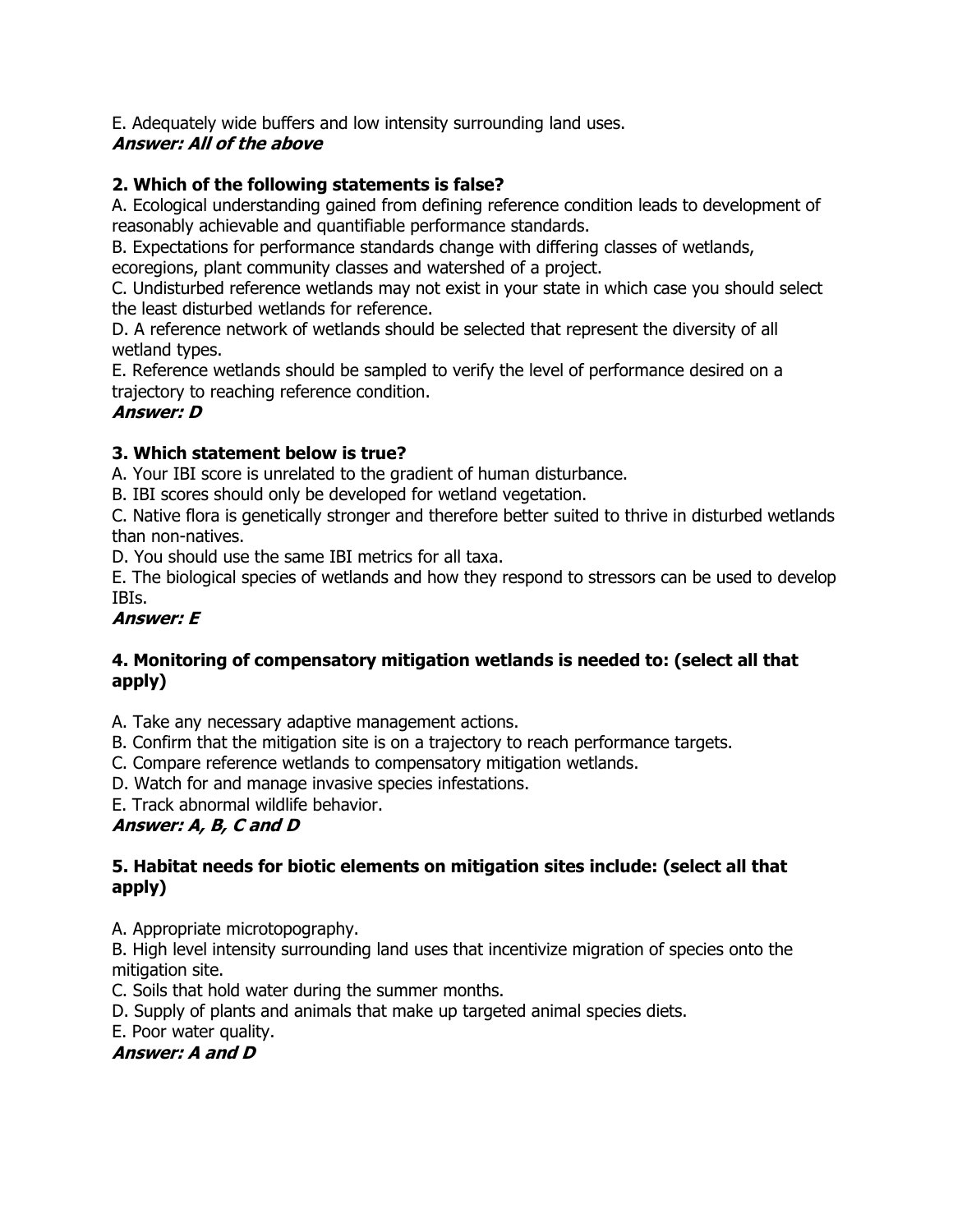#### **Module #10: Biotic Processes in Riverine Wetlands**

**Trainer: Gretchen Coffman** is an Associate Professor at the University of San Francisco. Dr. Coffman is a restoration ecologist and Associate Professor at the University of San Francisco (USF) who has worked on wetland and riparian restoration projects throughout the U.S. and internationally for more than 28 years. Since 1991, she has conducted jurisdictional wetland delineations throughout California, the east coast, the southeast, Midwest, and Puerto Rico. In addition, she has applied ecological experience in vegetation and invasive plant species mapping, watershed assessment studies, historical



ecology studies, rare plant surveys, and compensatory wetland mitigation projects.

Dr. Coffman's current research focuses on scientific questions with high relevance to management problems, mainly related to riparian plant ecology, restoration, and invasive plant biology in wetlands and river systems of Mediterranean-type and tropical climates. Her research focuses on experimental wetland revegetation and restoration strategies, invasive plant ecology, and restoration monitoring to improve performance standards. She has on-going research projects along rivers and watersheds in coastal southern California, the San Francisco Bay Area, the Central Valley of California, and Southeast Asia. In 2015, she led a National Geographic Expedition in the Annamite Mountains of Laos to document and begin restoration of the Critically Endangered Asian swamp cypress trees she discovered. Since then, her team has successfully propagated almost 2,000 seedlings and started restoration efforts in 2018. In 2016, she was the recipient of the Arthur Furst Faculty Research Award that honors USF Faculty or Alumnus whose work exemplifies research for the betterment of humanity.

Since 2010, she has taught field ecology courses in the Environmental Science Department, Masters of Science in Environmental Management graduate program, and Environmental Studies program at the USF. Courses include Basic and Advanced Wetland Delineation, Field Botany, California Ecosystems, Tropical Restoration Ecology in Borneo, Ecology and Human Impacts, and Introduction to Environmental Science. She developed a Wetland Delineation Certificate Program at USF in 2013 in which more than 70 students have completed. From 1996 – 2011, Dr. Coffman taught wetland ecology, delineation, and restoration courses in the Wetland Science Series at SFSU's Romberg Tiburon Center for Environmental Studies in Tiburon, California. She holds a Ph.D. from UCLA, 2007, Environmental Science; a M.A. from SFSU, 1998, Ecology and Systematic Biology; and a B.A. from Colgate University, 1991, Biology.

#### **Module Objectives:**

- Objective  $#1$  Understand the biotic characteristics, elements and functions of riverine wetlands
- Objective  $#2$  Understand the structure of the riparian zone
- Objective  $#3$  Learn best practices for measuring and monitoring riverine wetland mitigation performance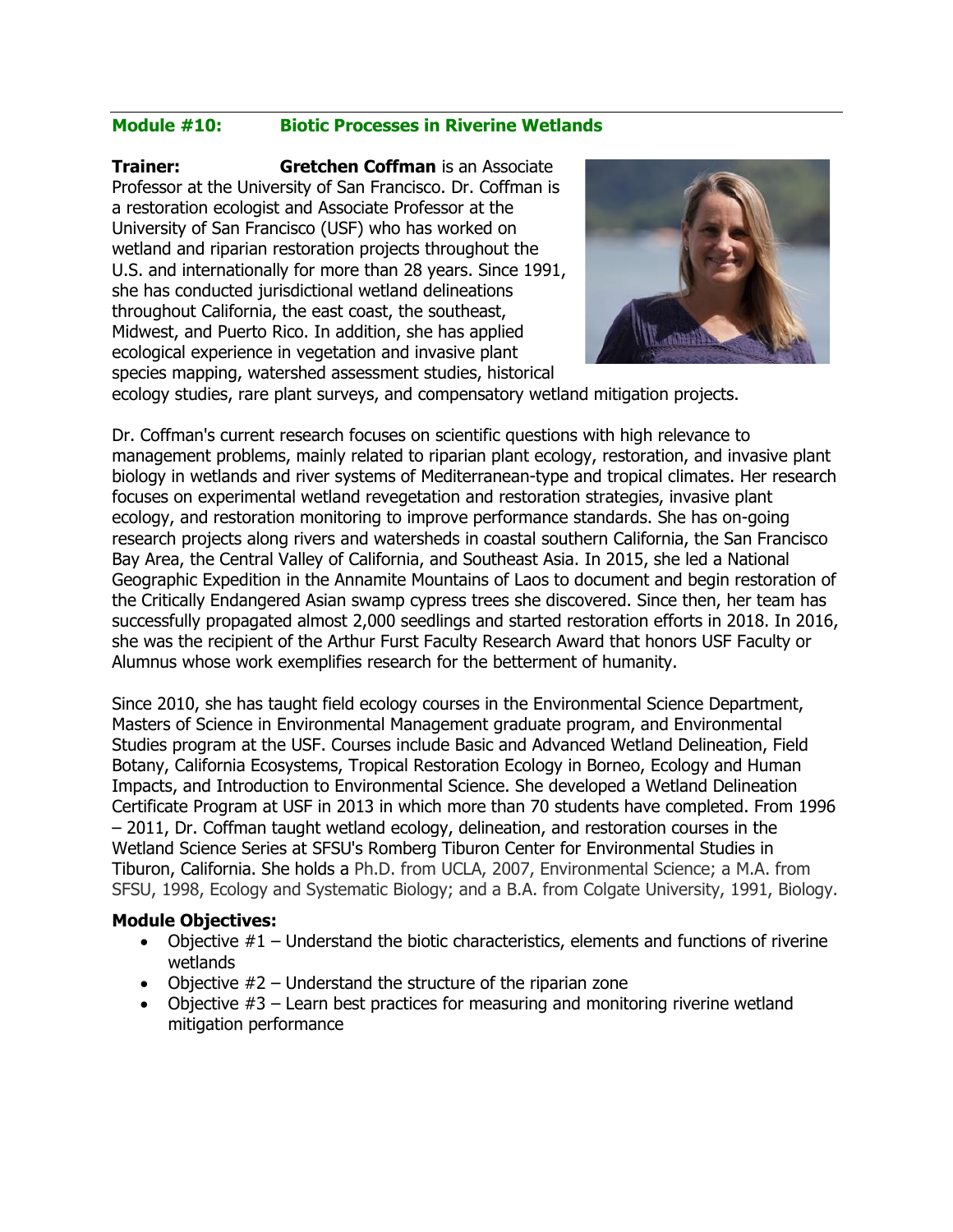### **Test Questions**

#### **1. Which of the following statements about riparian zones are true? (select all that apply)**

A. The riparian zone includes the transitional zone between the terrestrial and aquatic ecosystems.

B. Hydrology in the riparian zone is driven by the flood-pulse concept.

C. Vegetation is adapted to flood-pulse events and subsequent dry down.

D. Biotic characteristics are closely linked to hydrology and soils.

E. Roots of trees growing in the riparian zone often draw water from groundwater.

#### **Answer: All of the above**

### **2. Riverine wetlands along dynamic Mediterranean-type climate rivers are affected by: (select all that apply)**

A. Floods.

B. Fires.

C. Drought.

D. Invasive species.

E. Air pollution.

**Answer: A, B, C and D**

### **3. Which of the following statements is false? (select all that apply)**

A. Riverine wetlands can always be restored to their pristine historical condition.

B. Restoration potential is sometimes impacted by trade-offs due to socio-economic constraints and policy choices.

C. When reviewing compensatory mitigation and monitoring plans, linking revegetation to hydrology and soils is essential.

D. Performance standards should be easily measurable, robust and linked to ecosystem services.

E. Interim standards for monitoring can ensure restoration is on the right trajectory. **Answer: A**

#### **4. Which of the following is not a standard biotic measuring metric for flora? (select all that apply)**

- A. Survivorship.
- B. Hydrologic regime.
- C. Percent cover.
- D. Native vs invasive.

E. Soil type.

**Answer: B and E**

### **5. Which of the following statements is false? (select all that apply)**

A. Historical maps, photos and records can be used to understand reference conditions.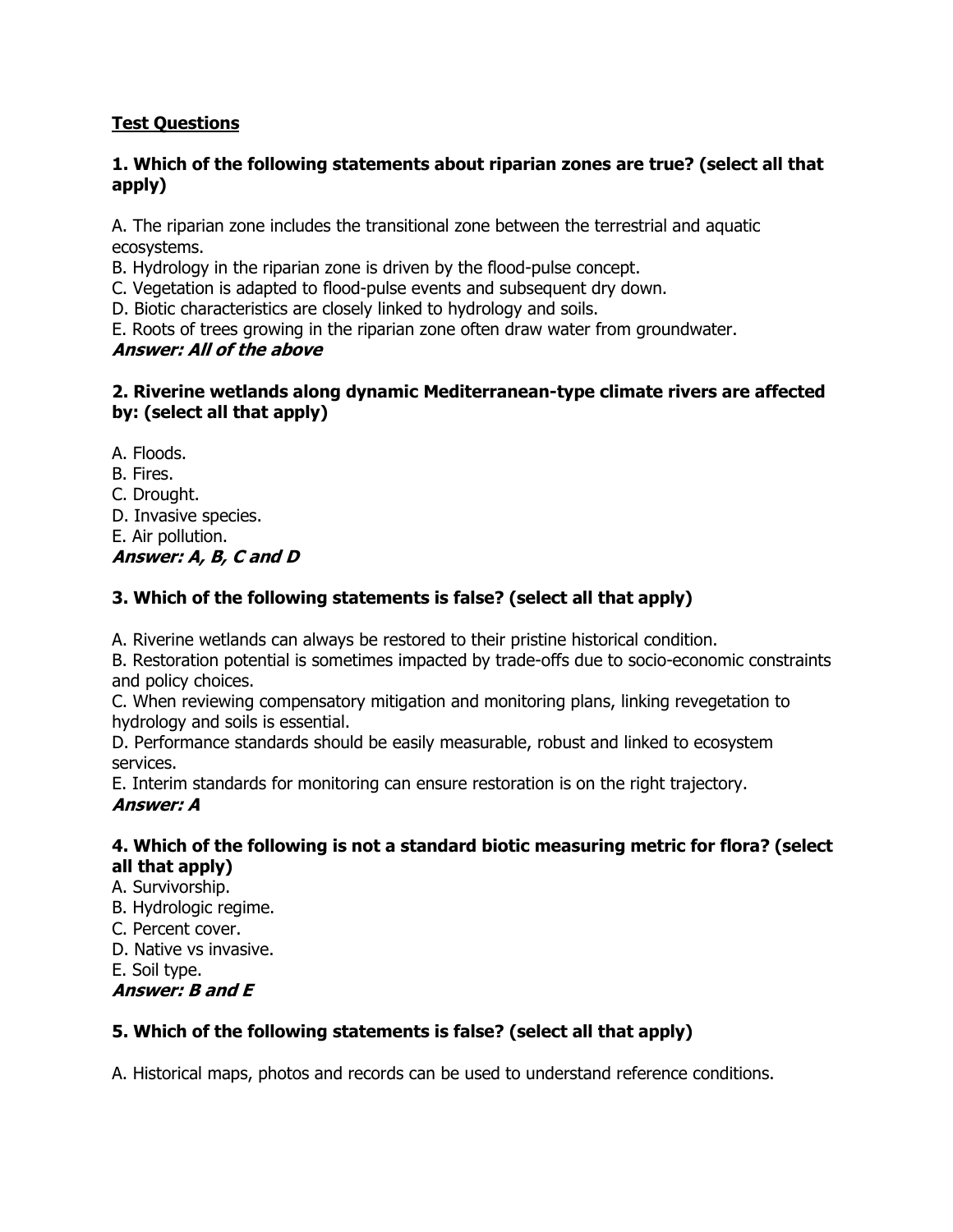B. Reference sites can be used to develop a plant palette and compare to recovery of the restoration site over time.

C. You should only use one reference site to compare to your restoration site.

D. You should choose reference sites that are most similar in hydrology, gradient and geomorphology as your restoration site.

E. If it is difficult to obtain data for your own restoration site due to lack of access, budget or timing, data sharing can be a useful tool.

### **Answer: C**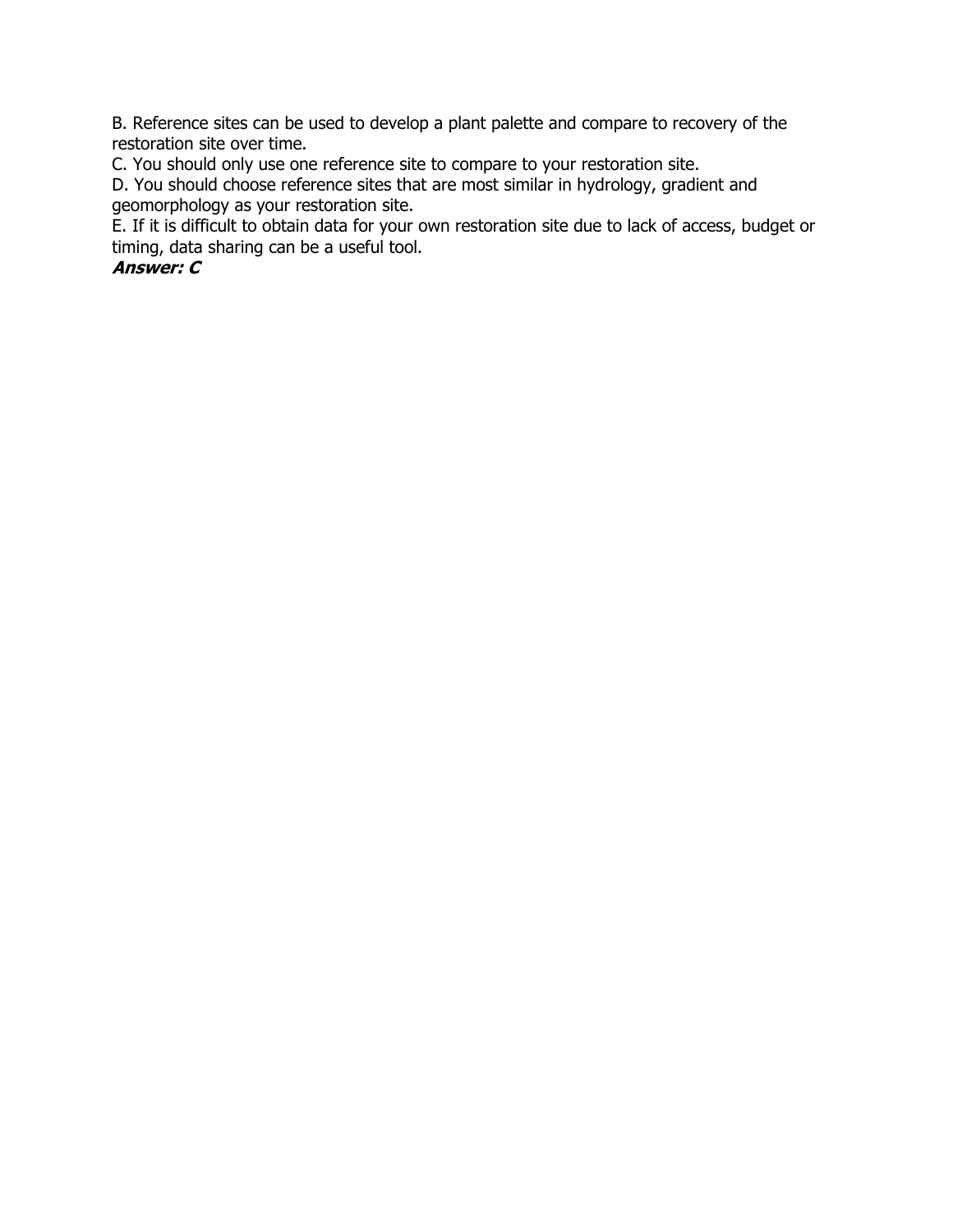### **Module #11: Mitigation Plan Review: Site Selection, Riverine Systems**

**Trainer:** Michelle Mattson is a stream and wetland ecologist with over 20 years of professional experience as a consultant and regulator. Michelle is a compensatory mitigation subject matter expert (SME) and the IWR Regulatory Team budget manager. She supports national and regional training courses in compensatory mitigation and has spent her career in the field working with restoration teams to design, install and monitor restoration projects and programs. At the USACE, Michelle worked across agencies to develop the Advanced Permittee-Responsible Mitigation (APRM) Program for San Diego Association of Governments (SANDAG) and managed multiple banks and ILFs. As a consultant, she worked on two



Special Area Managements Plans (SAMPs), the Otay River Watershed Management Plan, and several Mitigation Banks and ILF sites and multiple large-scale stream restoration projects in alignment with existing and planned USFWS habitat conservation plans (HCPs) and new SDRWQCB water quality requirements. She was a member of the California Wetland Monitoring Workgroup Level 2 (rapid assessment) Committee and was the first to use CRAM in evaluating impacts, alternatives analysis, and monitoring compensatory mitigation to improve decision making in LA District for several large alternative energy projects. Michelle remains a huge supporter of using functional and conditional assessments in regulatory and restoration practices including in informing the location and design of sites to short- and long-term monitoring performance and condition of sites.

#### **Module Objectives:**

- Objective  $#1$  Understand the important characteristics to look for in site selection and evaluating a proposed site.
- Objective #2 Understand the important baseline information needed for site selection.
- Objective  $#3$  Understand how to assess if a proposed site will meet watershed needs.

#### **Test Questions:**

#### **1. What factors according to the 2008 Mitigation Rule must be considered during site selection? (select all that apply)**

- A. Watershed needs.
- B. Onsite alternatives where applicable.
- C. Local land use needs.
- D. Practicality of accomplishing ecological self-sustaining aquatic resource restoration.
- E. Availability of native seed banks.

#### **Answer: A, B and D**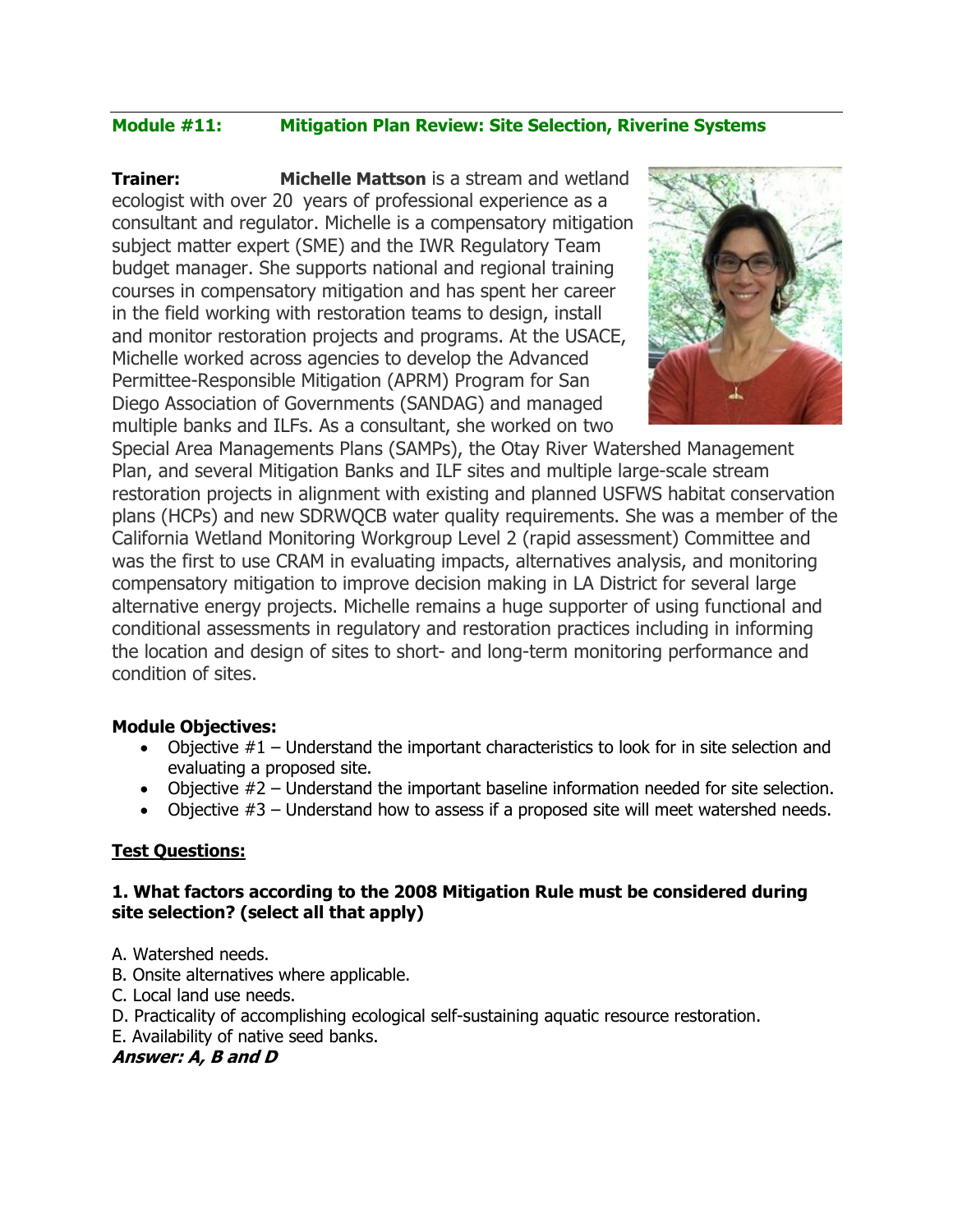#### **2. The following statements about the Watershed Approach are true: (select all the apply)**

A. Allows for use of preservation.

B. Information and analysis must be commensurate with the scope of the mitigation site.

C. The watershed must be at least a HUC 12.

D. Must be used to the extent appropriate and practicable.

E. Allows for inclusion of riparian areas and upland buffers that may not be within Corps jurisdiction.

**Answer: A, B, D and E**

### **3. Mitigation should: (select all that apply)**

A. Replace lost functions.

- B. Occur within the same watershed as the impact.
- C. Consider habitat diversity.
- D. Consider connectivity and adjacent land uses.
- E. Consider risks to aviation.

### **Answer: All of the above**

### **4. Which of the following are important site selection considerations? (select all that apply)**

A. Is there a significant presence of invasive species present on the site or adjacent to the site?

B. Could the post-restoration condition be self-sustainable?

C. Can the site naturally support the type of system proposed?

D. What is the current condition of the watershed and what are potential future impacts?

E. What is attainable?

### **Answer: All of the above**

### **5. Other informational needs for mitigation site selection include: (select all that apply)**

A. Soils and geology.

- B. Cause of original impact.
- C. Topography.
- D. Aquatic resource boundaries.
- E. Existing easements and property rights.

**Answer: A, C, D and E**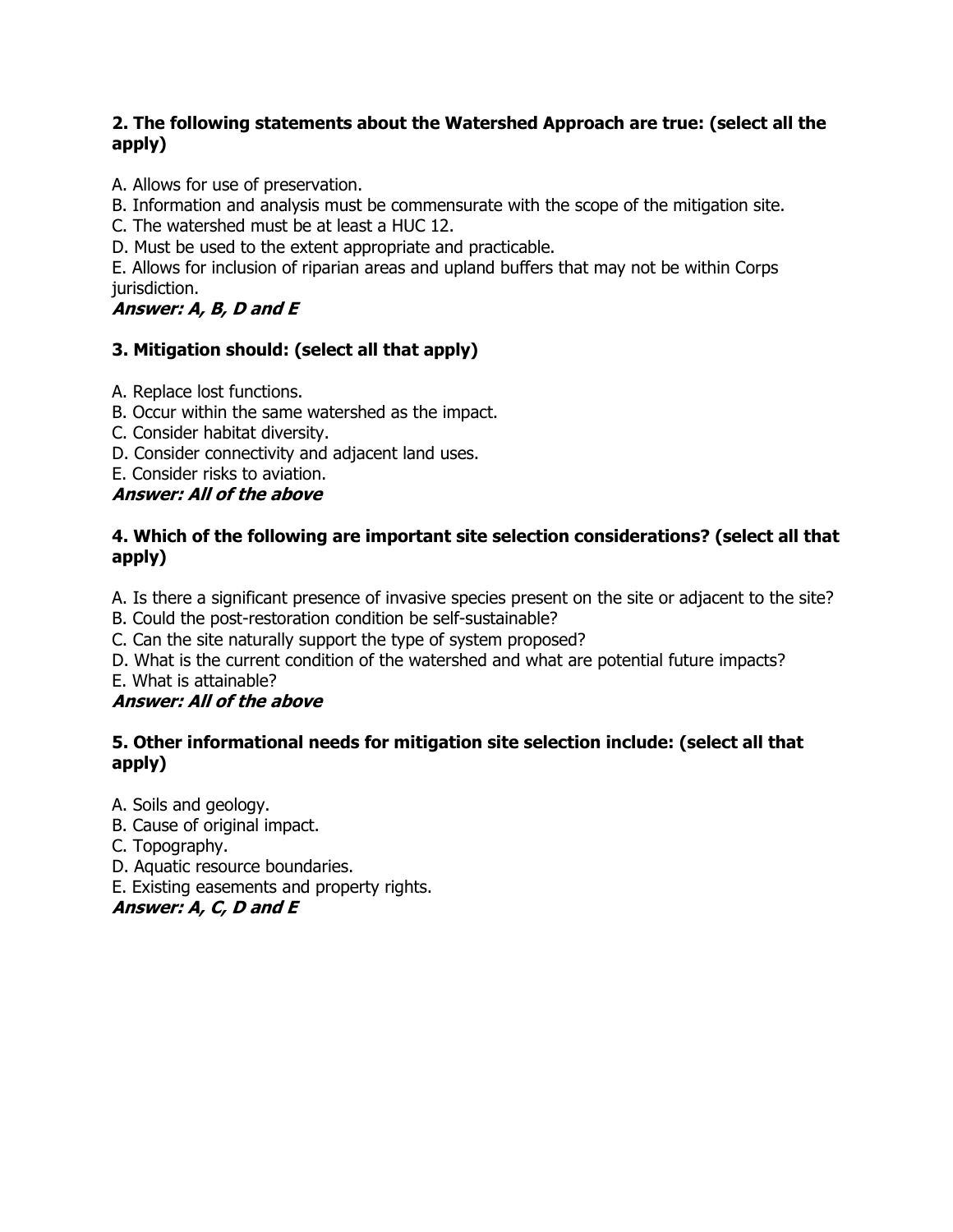### **Module #12: 'Red Flag' Review for Hydrology and Soils in Palustrine Systems**

**Trainer: Michael (Mike) S. Rolband** is the founder of Wetland Studies and Solutions, Inc. (WSSI), a 175+ person natural and cultural resources consulting firm headquartered in Gainesville, Virginia, and a subsidiary of The Davey Tree Expert Company. Mike founded WSSI in 1991 and pioneered its growth and expansion from the one-person wetlands consulting firm, to the multi-discipline natural and cultural resource consulting firm that today operates from four offices focused on permitting and regulatory requirements for the Clean Water Act, Chesapeake Bay Preservation Act, and Stormwater.





in Virginia in 2001. He also formed a non-profit to manage the Wetland Research Initiative, a research program that has funded \$3.6 million in grants to several universities since 2007 – dedicated to advancing the state of the science of Mitigation. Between mitigation banks and permittee-responsible mitigation, WSSI has designed over 1,000 acres of wetland mitigation and over 280,000 linear feet of stream restoration projects.

Mike has served on the Chesapeake Bay Local Assistance Board and many state and local committees dealing with the Chesapeake Bay Preservation Act, stormwater regulations, and wetlands/stream regulations. In 2017 he accepted an appointment as a part-time Professor of Practice in the School of Civil and Environmental Engineering at Cornell University, and now invests his time and expertise teaching graduate students about the design and challenges of wetlands and stream restoration projects. Mike is an alumnus of Cornell, where he obtained his BS in Civil and Environmental Engineering, Master of Engineering (Civil), and MBA.

#### **Module Objectives:**

- Objective  $#1$  Learn important questions a plan reviewer should ask the plan designer.
- Objective  $#2$  Understand the key information to look for in a hydrograph.
- Objective  $#3$  Understand water budget modeling approaches and limitations.

#### **Test Questions**

#### **1. What is the major determinate of the kind of wetland you restore or create? (select all that apply)**

A. Soil type.

- B. Presence of invasive species.
- C. Adjacent land uses.
- D. Hydrology.
- E. Evapotranspiration rates.

#### **Answer: D**

#### **2. What information should you find or provide in a hydrograph? (select all the apply)**

A. Minimum water level.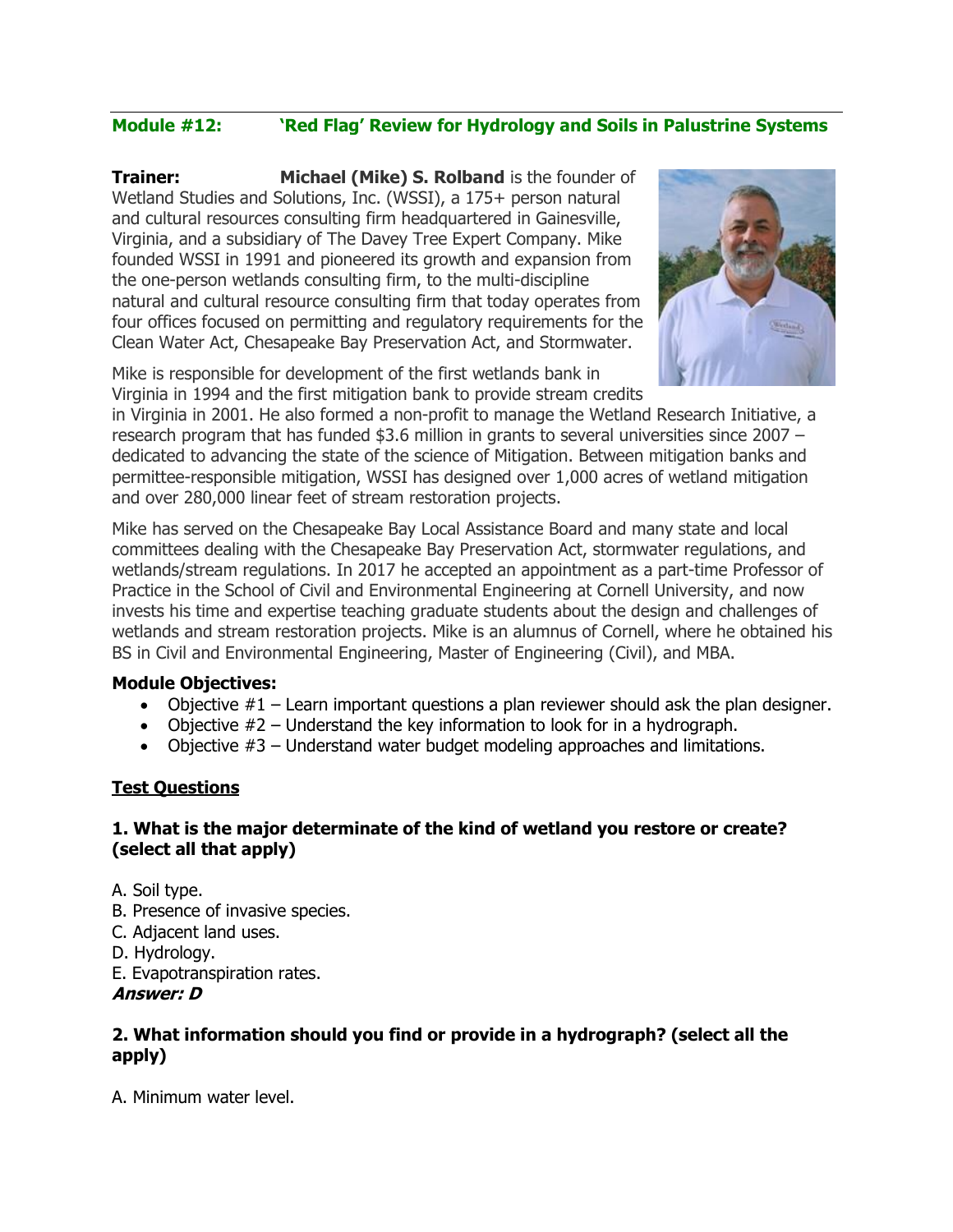B. Maximum water level. C. Duration. D. Timing/seasonality. E. Salinity. **Answer: A, B, C and D**

### **3. Which of the following are considered water budget inputs? (select all that apply)**

A. Net potential storage.

- B. Precipitation.
- C. Surface-water input.
- D. Overflow bank.
- E. Groundwater input.

**Answer: B, C, D and E**

#### **4. Which of the following are considered water budget outputs? (select all that apply)**

- A. Evapotranspiration.
- B. Surface-water output.
- C. Overflow bank.
- D. Ground-water output.
- E. Net potential storage.

**Answer: A, B, D and E**

#### **5. What are some tools available in support of estimating groundwater output? (select all that apply)**

A. The NRCS soil texture/bulk density triangles.

- B. Large, sealed, double ring infiltrometer.
- C. Best professional judgement.
- D. Single ring infiltrometer.
- E. Precision permeameter.

#### **Answer: All of the above.**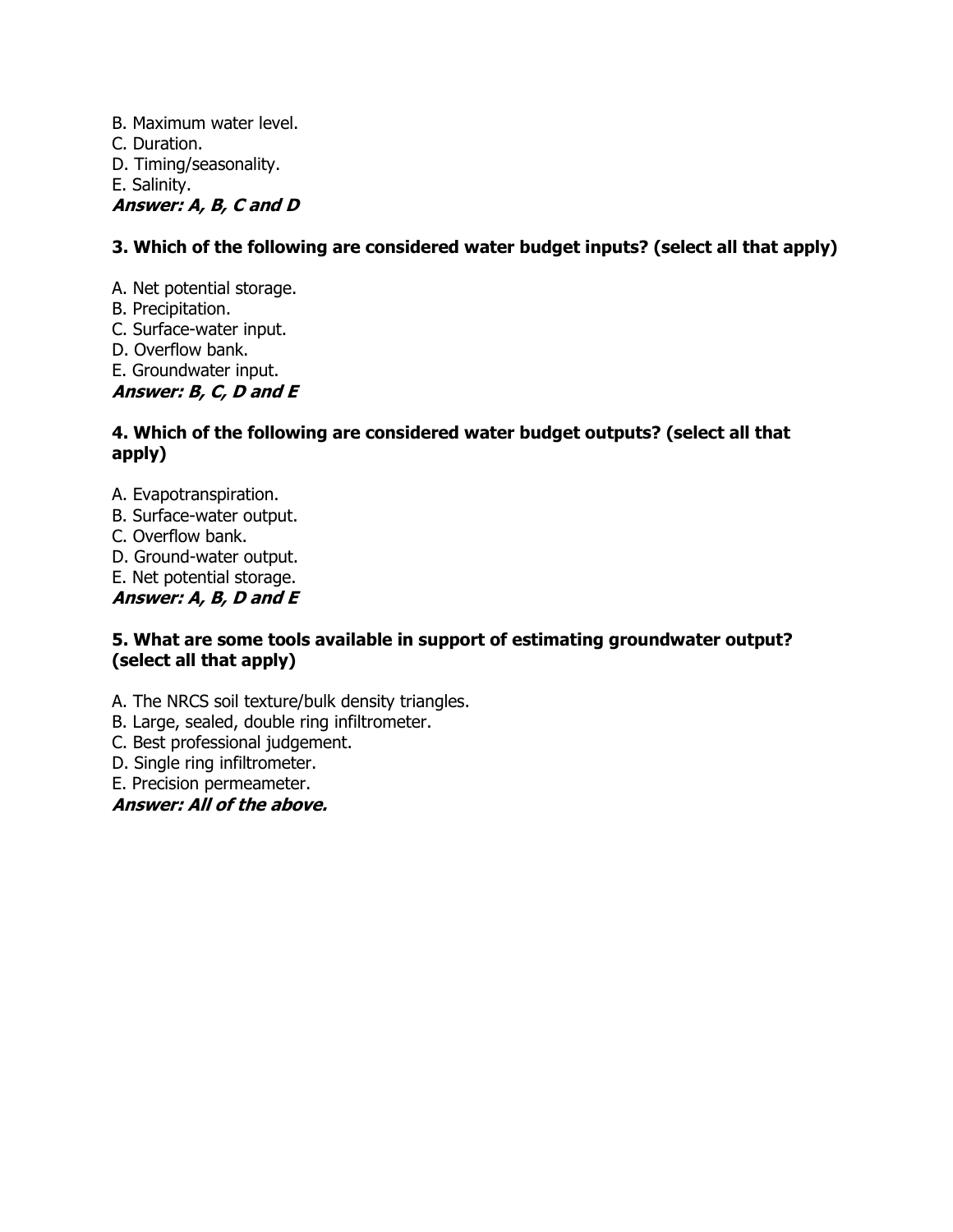#### **Module #13: Monitoring Plans and Adaptive Management for Coastal Mitigation Projects**

**Trainer: Karen Greene** is the Mid-Atlantic Field Offices Supervisor for NOAA Fisheries Greater Atlantic Regional Fisheries Office's (GARFO) Habitat Conservation Division and is also the GARFO Essential Fish Habitat Coordinator. She has been with NOAA Fisheries for more than 25 years, working primarily in the Mid-Atlantic region, especially in New York, New Jersey, Delaware and Pennsylvania. Her primary focus has been to provide advice and guidance to federal agencies on avoiding, minimizing and offsetting adverse impacts to coastal fish habitats through a number of consultation authorities such as the Magnuson Stevens Fishery Conservation and Management Act and the Fish and Wildlife Coordination Act. Karen has been involved in the evaluation of compensatory mitigation plans for more than two decades and participated on many interagency



review teams (IRTs) for wetland mitigation banks, including the Meadowlands Interagency Mitigation Advisory Committee originally convened in 1998, as well as the IRTs for the first federally approved mitigation banks in NJ and NY. Karen is co-located at the NOAA Fisheries Northeast Fisheries Science Center at their James J. Howard Marine Science Laboratory at Sandy Hook, NJ. She has a BS and MS in Environmental Science, both from Rutgers University.

#### **Module Objectives:**

- Objective  $#1$  Learn about why monitoring is important and how it is used.
- Objective  $#2$  Understand what the key elements are that should be included in a monitoring plan.
- Objective  $#3$  Understand how to assess monitoring parameters and performance standards.

#### **Test Questions**

#### **1. What are the required elements for a monitoring plan? (select all that apply)**

- A. Parameters to be monitored.
- B. Frequency for submitting monitoring reports.
- C. Length of monitoring period.
- D. Parties responsible for conducting the monitoring.
- E. Party responsible for report submission.

#### **Answer: All of the above.**

#### **2. What is the correct length of time for a monitoring period? (select all the apply)**

- A. Not less than 5 years.
- B. From 1-5 years.
- C. 5-10 years.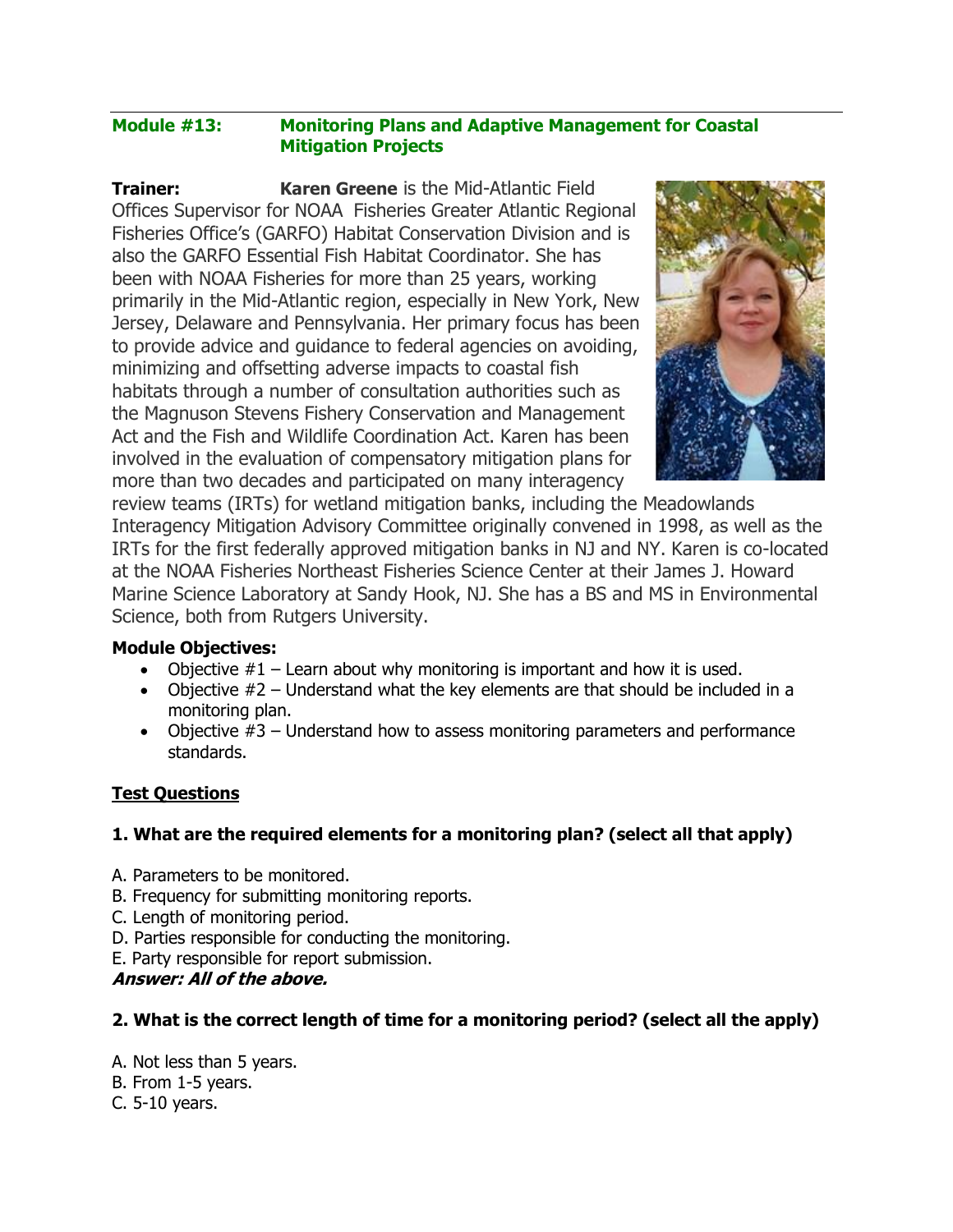D. Until performance standards are met.

E. Until the site meets the reference site level of performance.

### **Answer: A and D**

### **3. Which of the following are biotic parameters to monitor? (select all that apply)**

A. Benthic organisms.

B. Vegetation.

C. Fish.

D. Wildlife.

E. Thickness of the B Horizon.

**Answer: A, B, C and D**

### **4. Which of the following are abiotic parameters to monitor? (select all that apply)**

A. Hydrology.

B. Soils.

C. Encroachment.

D. Contaminants.

E. Physiography.

### **Answer: A, B, D and E**

### **5. What are some key points to consider when creating or reviewing performance standards? (select all that apply)**

A. Measure completion of action.

B. Measure outcomes not actions.

C. Identify the attribute of the indicator that will be monitored.

D. Write standards based upon minimum thresholds.

E. Use precise and unambiguous language to define compliance.

### **Answer: B, C, D and E**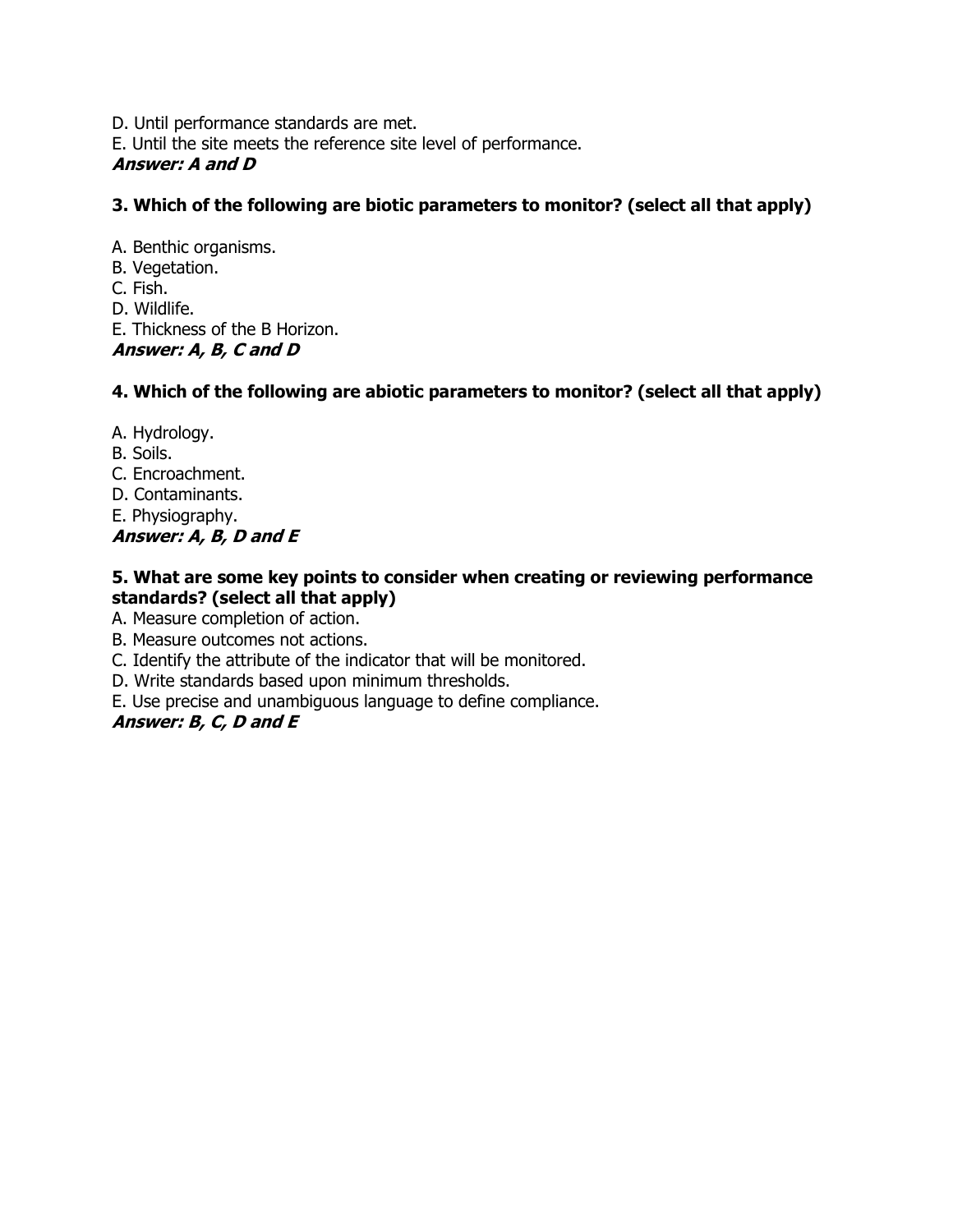### **Module #14: Linking Monitoring Indicators to Performance Standards**

**Trainer: Eric D. Stein, D.Env.** is a Principal Scientist at the Southern California Coastal Water Research Project (SCCWRP), where he is head of the Biology Department. Dr. Stein oversees a variety of projects related to in-stream and coastal water quality, bioassessment, hydromodification, watershed modeling, and assessment of wetlands and other aquatic resources. His research focuses on effects of human activities on the condition of aquatic ecosystems, and on developing tools to better assess and manage those effects. Dr. Stein has authored over 100 journal articles and technical reports and participates on numerous technical workgroups and committees related to water quality and wetland assessment and management. Prior to joining SCCWRP in 2002, Dr. Stein spent six years as a Senior Project Manager with the



Regulatory Branch of the Los Angeles District Corps of Engineers, and four years with a private consulting firm.

#### **Module Objectives:**

- Objective  $#1$  Learn key attributes for good performance standards.
- Objective  $#2$  Understand the ecological considerations that are key for mitigation monitoring and selection of performance metrics.
- Objective  $#3$  Learn about factors that influence wetland plant communities.

#### **Test Questions**

#### **1. What are some key characteristics of good performance standards? (select all that apply)**

A. Measurable in an objective and repeatable manner.

- B. Tied to clear targets, benchmarks or reference standards.
- C. Resilient to changing conditions over time.
- D. Remain constant over time.
- E. Clear, concise and unambiguous.

#### **Answer: A, B, C and E**

#### **2. What are some different ways to establish performance targets? (select all that apply)**

- A. Comparison to ambient.
- B. Comparison to reference.
- C. Comparison to peer reviewed studies.
- D. Improvement from reference.
- E. Improvement from baseline.

#### **Answer: A, B and E**

#### **3. Which of the below are types of performance indicators? (select all that apply)**

A. Ecological indices.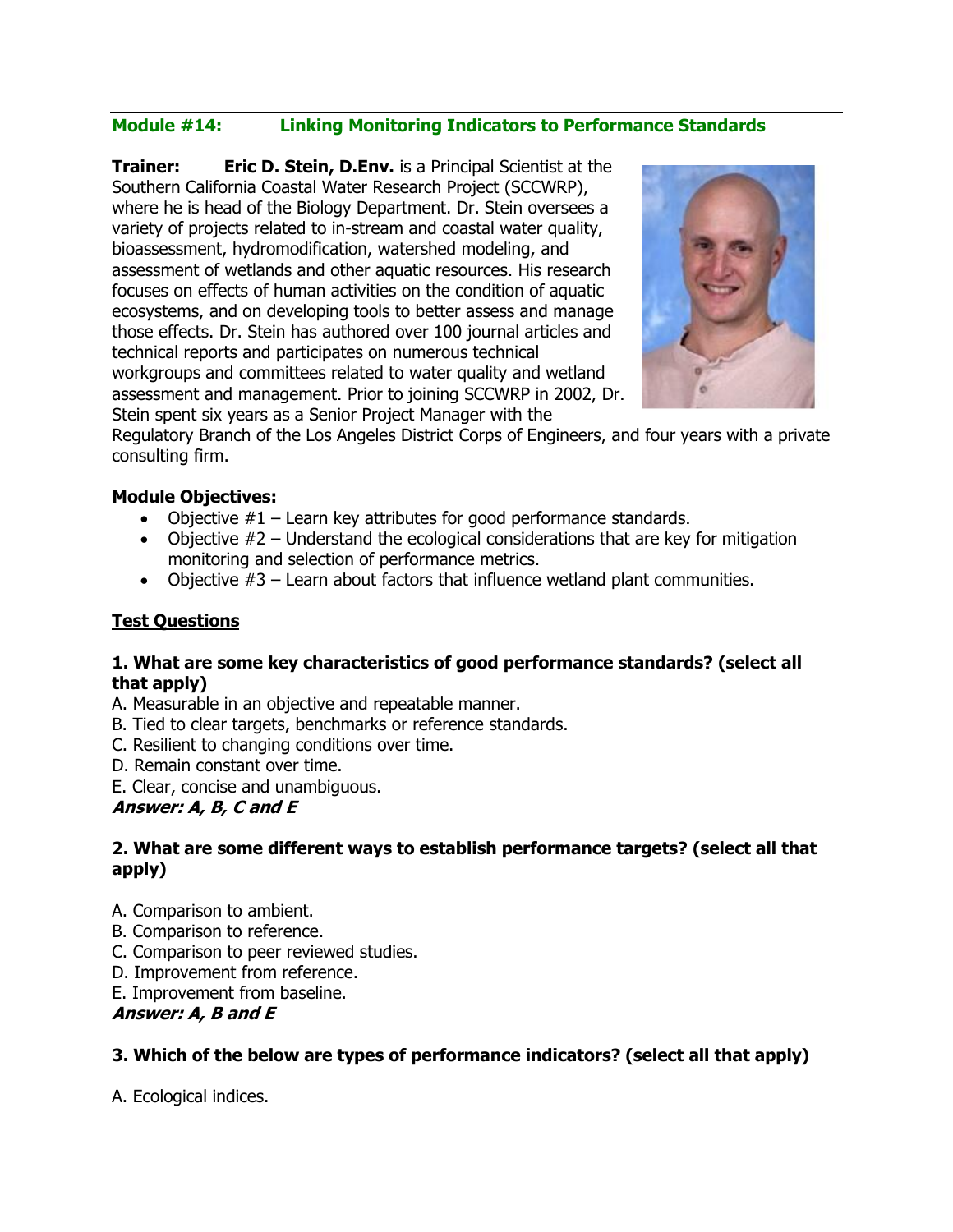B. Condition or functional assessment.

C. Wetland establishment approach (vegetation, hydrology, soils).

D. Level 3 intensive measure (plant community composition, geomorphic condition, sensitive species).

E. Geospatial analysis.

**Answer: A, B, C and D**

#### **4. Which of the following are hydrologic considerations/best practices for performance standards? (select all that apply)**

A. Issues of seasonality/perenniality relative to water source.

B. Avoids reliance on artificial sources of hydrology.

C. Appropriate hydrologic regime relative to landscape position and desired wetland/stream type.

D. Allows for aquatic species.

E. Allows for necessary dynamism (e.g. flood-scour cycles).

#### **Answer: A, B, C and E**

#### **5. Which of the following are biotic considerations/best practices for performance standards? (select all that apply)**

A. Consider using standard bioassessment tools (e.g. FQAI, IBI).

B. Adjust standards over time relative to sentinel locations.

C. Allow for habitat needs of sensitive, threatened and endangered species.

D. Allow for short and long-term succession cycles and response to natural disturbances.

E. Focus on structural and functional elements (e.g. recruitment).

### **Answer: A, B, D and E.**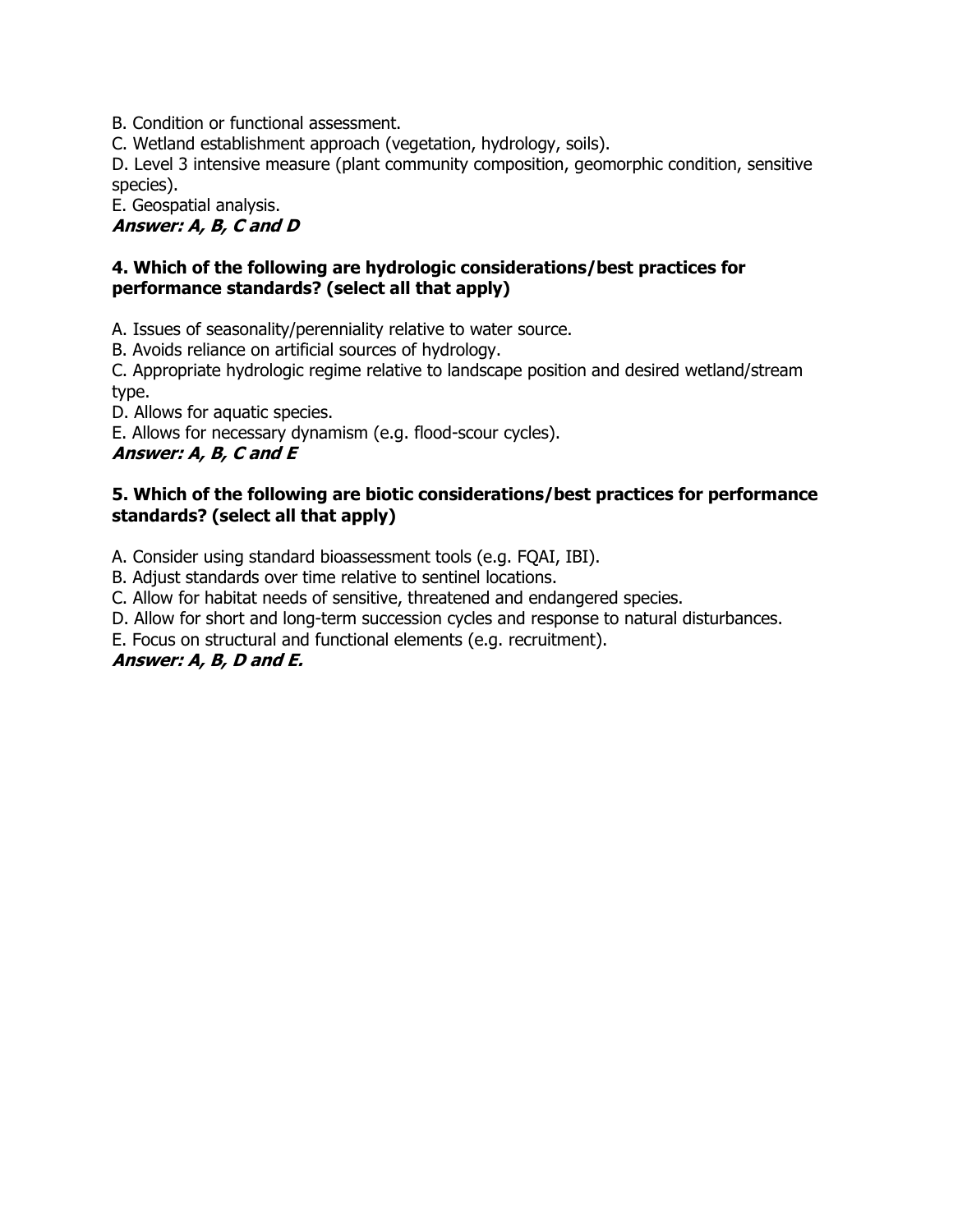#### **Module #15: Performance Standards and Monitoring Protocols for Ohio Compensatory Mitigation Wetlands**

**Trainer: Mick Micacchion** is a Professional Wetland Scientist and works as a restoration ecologist with The Nature Conservancy for the Ohio In-Lieu-Fee Compensatory Mitigation Program. He has a BS and MS in Wildlife Management, both from Ohio State University. Mick retired in 2011 from the Ohio Environmental Protection Agency (Ohio EPA) with 32 years of state service including 10 years with the Ohio Department of Natural Resources. While working for 20 years at Ohio EPA he was instrumental in the development of Ohio's Wetland Water Quality Standards rules, wetland assessment tools, including the Ohio Rapid Assessment Method for Wetlands (ORAM), Vegetation Index of Biotic Integrity (VIBI), Amphibian Index of Biotic Integrity (AmphIBI), "Standardized Monitoring Protocols and Performance Standards for Ohio Mitigation



Wetlands" and their integration into Ohio's wetland program, which has worked as a model for the country.

Mick also works for the non-profit Midwest Biodiversity Institute (MBI) where he has served as a wetland ecologist for the past seven years. Currently he instructs courses in Wetland Botany, Wetland Delineation, Ohio Amphibians, Ohio Wetland Assessment Methods, including ORAM, VIBI/VIBI-FQ, and AmphIBI, as well as several other courses at MBI. He has monitored the physical, chemical and biological features, including the soils, hydrology, chemistry, plant, amphibian and macroinvertebrate communities of hundreds of Ohio's natural wetlands and trained hundreds of wetland professionals in the development and use of wetland monitoring and assessment methods, including ORAM, VIBI and AmphIBI. He has also monitored, assessed, and reported on the condition of hundreds of Ohio compensatory wetland mitigation projects and spent more than a decade on Ohio's Interagency Review Team, where he was a major contributor to the "Guidelines on Wetland Mitigation Banking in Ohio." Mick was a member of the Technical Advisory Group, which developed the methods used in the National Wetland Condition Assessment (NWCA), and lead crews and managed others for both the 2011 and 2016 NWCAs sampling wetlands in Ohio, Michigan, Wisconsin, Minnesota, Kentucky, Tennessee, and 10 other states. He is the Vice President of the Ohio Wetlands Association and was a founder and has been active with the Ohio Vernal Pool Network since 2004.

#### **Module Objectives:**

- Objective  $#1$  Understand how a condition-based approach to assessing functional replacement can be developed and used.
- Objective #2 Learn how to utilize multi-metric biological indices and hydrological and biogeochemical indicators to measure condition.
- Objective  $#3$  Understand how a rapid assessment methodology can be used to measure functional capacity.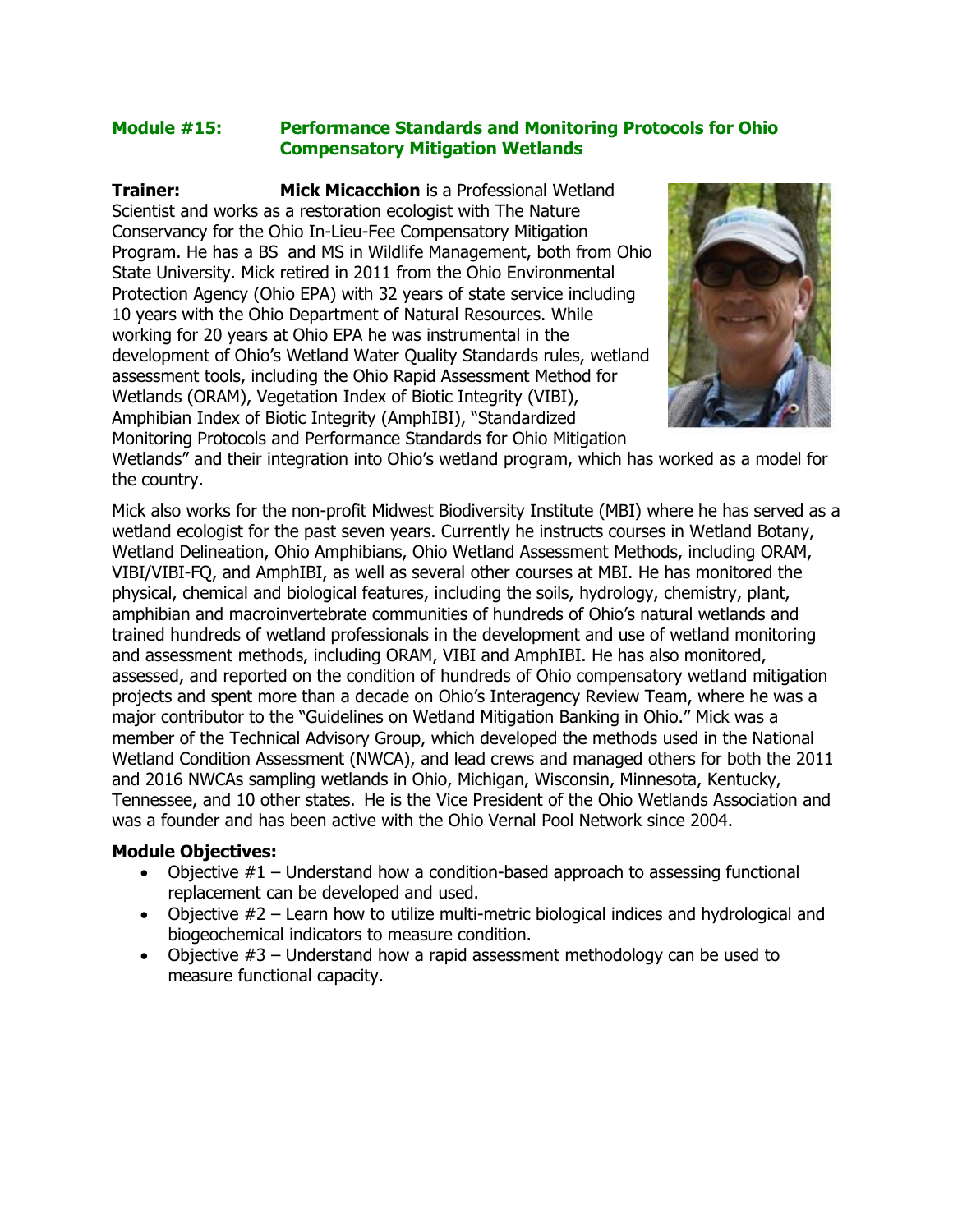### **Test Questions**

#### **1. Which of the categories below are required for Ohio wetland mitigation bank performance standards? (select all that apply)**

A. Wetland area.

- B. Water quality.
- C. Ecological condition.
- D. Relative cover of native perennial hydrophytes.
- E. Relative cover of invasive plant species.

### **Answer: A, C, D and E**

### **2. How do you ensure adequate replacement of functions occur? (select all the apply)**

A. Ensure that the site is protected by a long-term easement agreement.

- B. Ensure replacement is based on the appropriate mitigation ratios.
- C. Ensure replacement includes the same wetland type.

D. Ensure performance standards meet equal or higher levels of ecological condition.

E. Ensure monitoring is conducted using quantitative condition-based wetland assessment tools. **Answer: B, C, D and E**

### **3. In Ohio, in order to provide forested habitat with an adequate diversity of species, the following planting guidelines must be followed: (select all that apply)**

A. A minimum of 200 native, free standing live and healthy (disease and pest free) trees per acre.

B. A minimum of 200 native, free standing live and healthy (disease and pest free) shrubs/subcanopy tree species per acre.

C. A minimum of 8 native tree species are planted within the forested areas, and each of these 8 species represents at least 5% of the overall tree count.

D. A minimum of 8 native shrub/sub-canopy species are planted within the forested areas, and each of these 8 species represents at least 5% of the overall shrub/subcanopy tree count.

E. A minimum of 25% of all live trees planted consist of at least 4 species having coefficient of conservatism values from 5 to 10.

### **Answer: All of the above**

#### **4. Which of the following are included in Ohio's rehabilitation performance standards? (select all that apply)**

A. Must meet VIBI scores equivalent to or higher than the threshold for wetland habitat.

B. Must increase VIBI score 10 points from baseline score.

C. Less than 5% relative cover of invasive species.

D. Greater than 75% relative cover of native perennial hydrophytes.

E. Less than 10% turbidity due to erosion.

#### **Answer: A, B, C and D**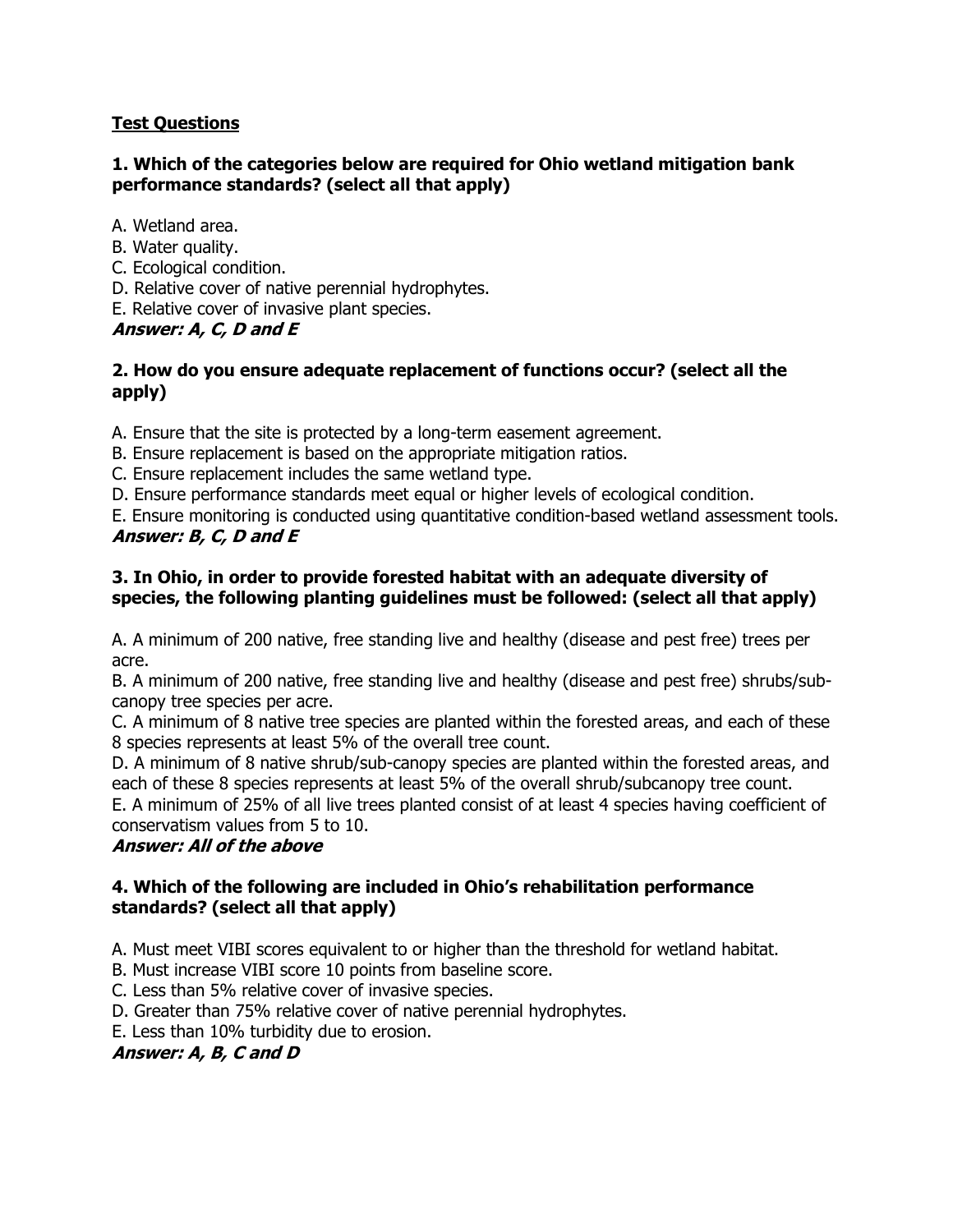#### **5. What are some beneficial outcomes of quantitative wetland performance standards? (select all that apply)**

A. Based on conditions specific to Ohio's wetlands.

B. Expectations are clear and measurable from the beginning.

C. No debate as to whether or not a performance standard has been met.

D. Puts appropriate weight on the permittee or sponsor to develop high quality wetlands to compensate for losses.

E. High performing mitigation projects can receive advanced credit releases in Ohio if they outperform or meet required standards sooner than the 10-year standard time frame.

#### **Answer: All of the above**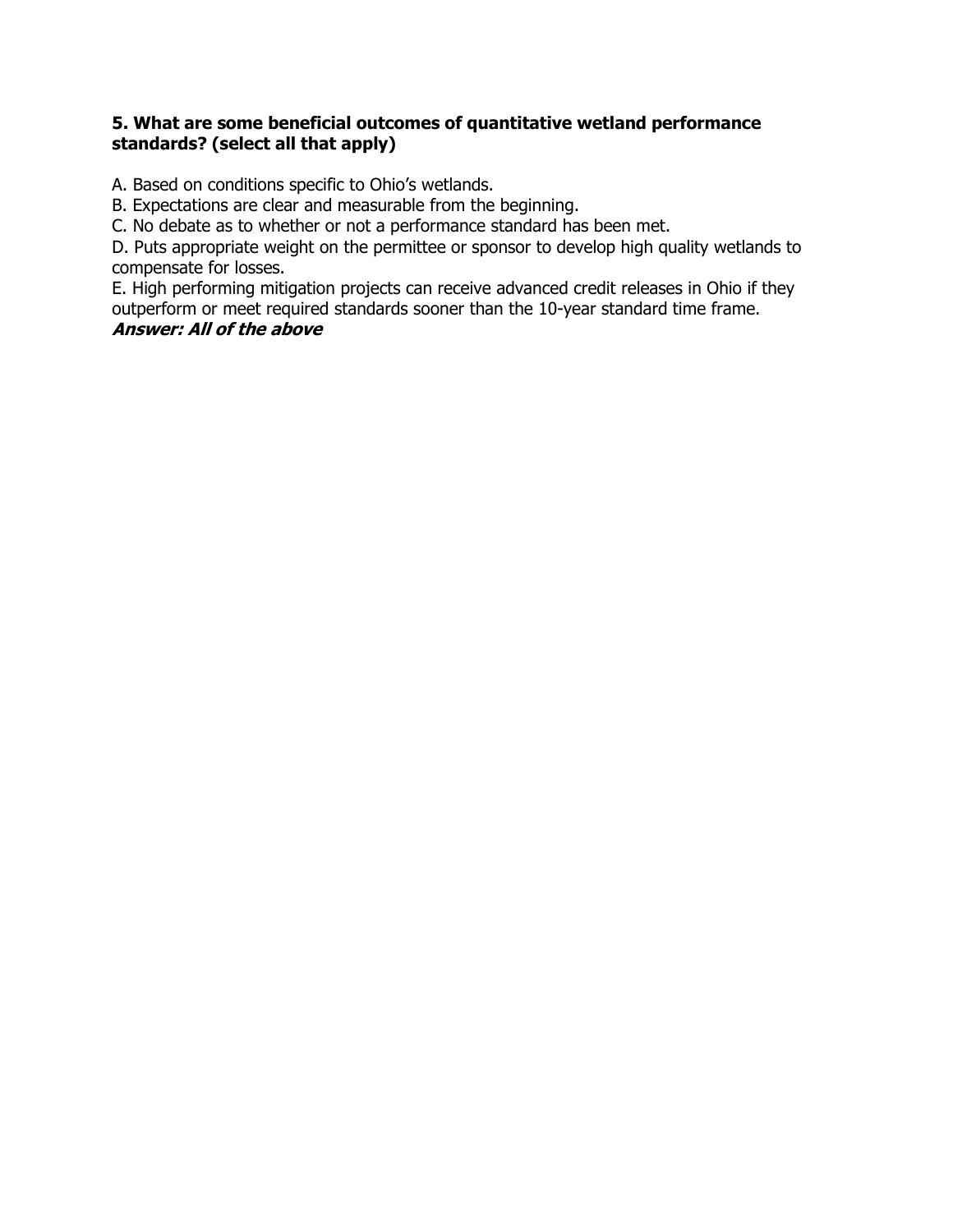#### **Module #16: Ecological Considerations in Wetland Mitigation Planning and Monitoring**

**Trainer: Anthony Zemba** is a certified ecologist, certified soil scientist, and certified hazardous materials manager. He has over 30 years of experience in natural resource management that includes aquatic toxicology, analytical chemistry, wetland assessment and delineation, ecological risk assessment, habitat assessments, conservation biology and ecological restoration. Mr. Zemba also serves as an adjunct professor at the University of New Haven Graduate Program in Environmental Science where he teaches a course in Environmental Impact Reports and Assessment. His love of nature blurs the line between work and play and on any given day, he may be found half-



submerged in a swamp, scampering over boulder talus, or striding through forest and field alike with binoculars, insect net, hand lens, camera, or all of the above in tow searching for the next subject of study.

#### **Module Objectives:**

- Objective  $#1$  Understand what some of the key issues and challenges are for wetland mitigation depending on your approach.
- Objective  $#2$  Understand the ecological considerations that are key for mitigation monitoring and selection of performance metrics.
- Objective  $#3$  Learn about factors that influence wetland plant communities.

#### **Test Questions**

#### **1. What are some key issues and challenges for compensatory mitigation when using wetland creation? (select all that apply)**

- A. Starting from scratch ecologically.
- B. High risk of failure/poor performance.
- C. Selection of suitable sites.
- D. Long-term liability.
- E. Costs/financial assurances.

#### **Answer: All of the above**

#### **2. What are some key issues and challenges for compensatory mitigation when using wetland enhancement? (select all that apply)**

- A. Need to manipulate physical, chemical, or biological characteristics.
- B. Can be challenging to heighten, intensify, or improve a specific aquatic resource function.
- C. Credits are not available for enhancement so need to secure outside funding sources.

D. May gain a selected aquatic resource function but may also lead to a decline in another function(s) / value(s).

E. Need to restore natural processes.

#### **Answer: A, B and D**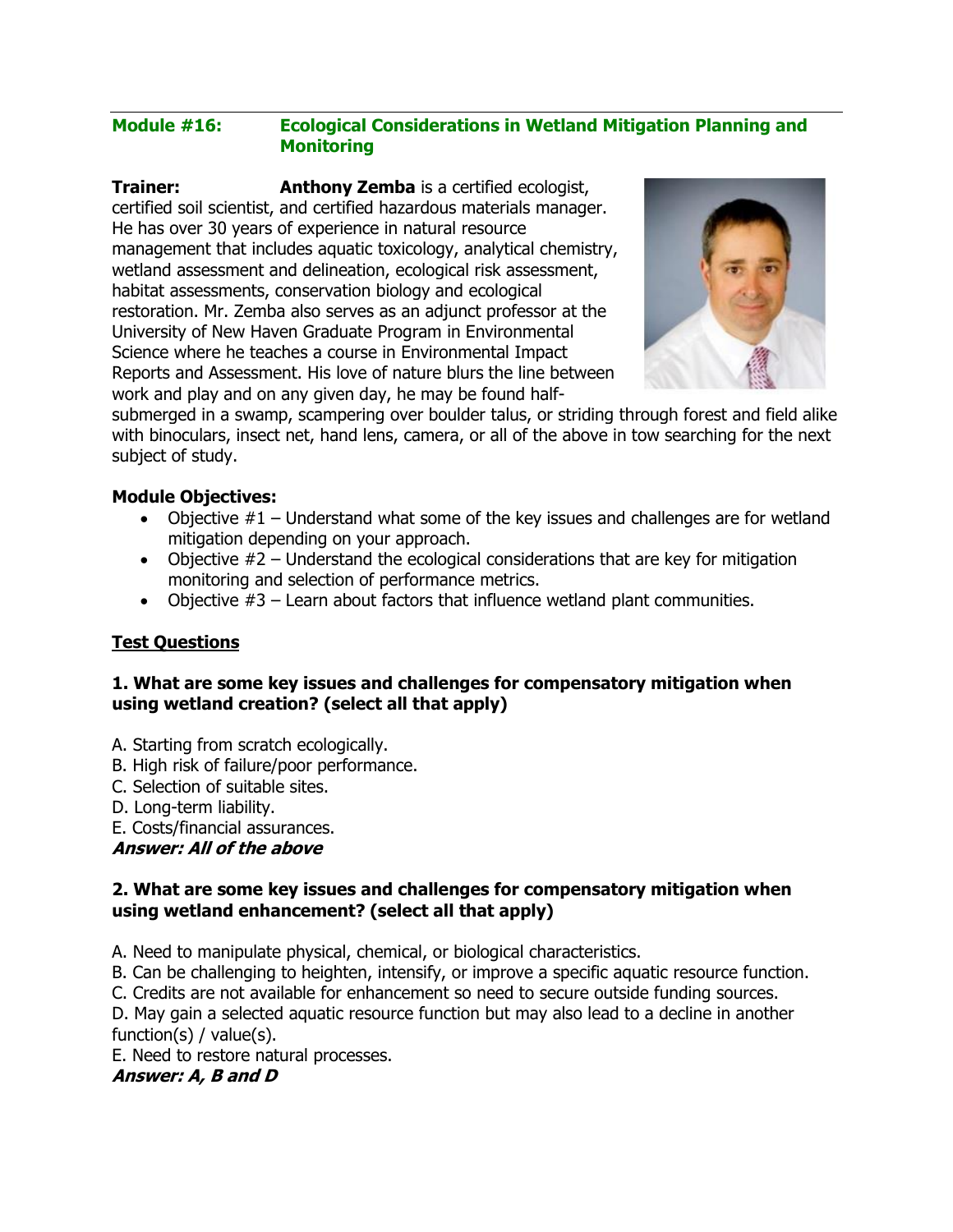#### **3. Which of the below may be mitigation planning and monitoring pitfalls? (select all that apply)**

A. Planting mortality.

- B. Changing hydrologic conditions.
- C. Inappropriate design for site conditions.
- D. Incorrect depth, duration, timing for sustaining hydrology.

E. Sedimentation & erosion control.

### **Answer: All of the above**

4. Which of the following are ecological considerations for mitigation monitoring and selection of performance standards? (select all that apply)

A. Role/importance of special habitat attributes.

- B. Role of abiotic v. biotic factors.
- C. Use of non-native vs. native genotypes.
- D. Role of wetland methane release during construction.
- E. Role of symbiosis in community development.

### **Answer: A, B, C and E**

#### **5. Which of the below were listed as empirical factors that influence wetland plant communities? (select all that apply)**

A. Hydrology.

- B. Seasonality.
- C. Soil texture.
- D. Salinity.
- E. Distribution.

**Answer: A, C and D**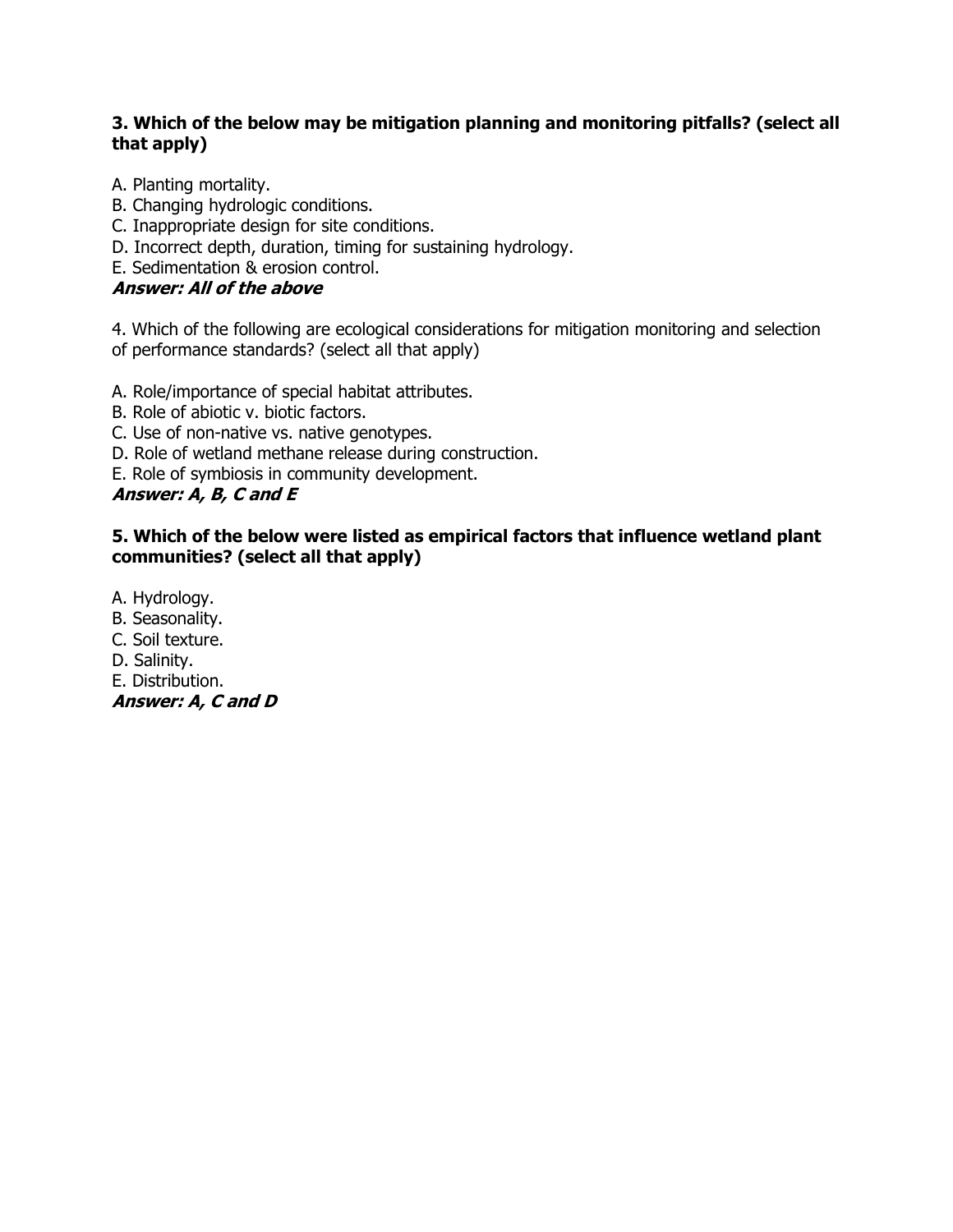#### **Module #17: Wetland Mitigation Concept to Final Design – Where Dreams and Reality Collide**

**Trainer:** Matt Gause is the Ecological Resources & Land Stewardship Director at Westervelt Ecological Services and oversees Westervelt's land stewardship and ecological resources on over 8,000 acres of restored wetlands and endangered species habitat on 18,000 acres of preserved properties in California, the Rocky Mountain region and southeastern United States. Mr Gause has over 25 years of experience with wetland restoration including the restoration of vernal pools, riparian forest, tidal marsh, and floodplain wetlands. He has also managed conserved lands for more than 15 threatened or endangered species on preserves throughout California.



In addition, Mr. Gause provides site suitability analyses during the land acquisition process, including restoration suitability, threatened and endangered species, easement restriction analysis, and future land management cost estimation. Mr. Gause also develops and implements both baseline and long-term land management and monitoring strategies for mitigation and conservation landscapes. Mr. Gause is a Certified Ecological Restoration Practitioner (CERP) and received a Bachelor of Science in Botany from the University of California at Davis.

#### **Module Objectives:**

- Objective  $#1$  Learn general best practices for evaluating conceptual designs.
- Objective #2 Understand how designs become more refined as new information comes to light.
- Objective  $#3$  Learn how to best remain engaged in the design process while working towards a final, implementable design.

### **Test Questions**

#### **1. What are some basic elements for a basis of wetland design? (select all that apply)**

- A. Biotic and abiotic baseline data.
- B. Wetland functional goals and references.
- C. Anticipated outcomes.
- D. External influences.
- E. Cost-benefit analysis.

#### **Answer: All of the above**

#### **2. What are some common sources of biotic and abiotic uncertainty in floodplain restoration? (select all that apply)**

- A. Hydrologic and hydraulic data.
- B. Manning's n.
- C. Topographic data.
- D. Soils and geologic data.
- E. Ambient air quality data.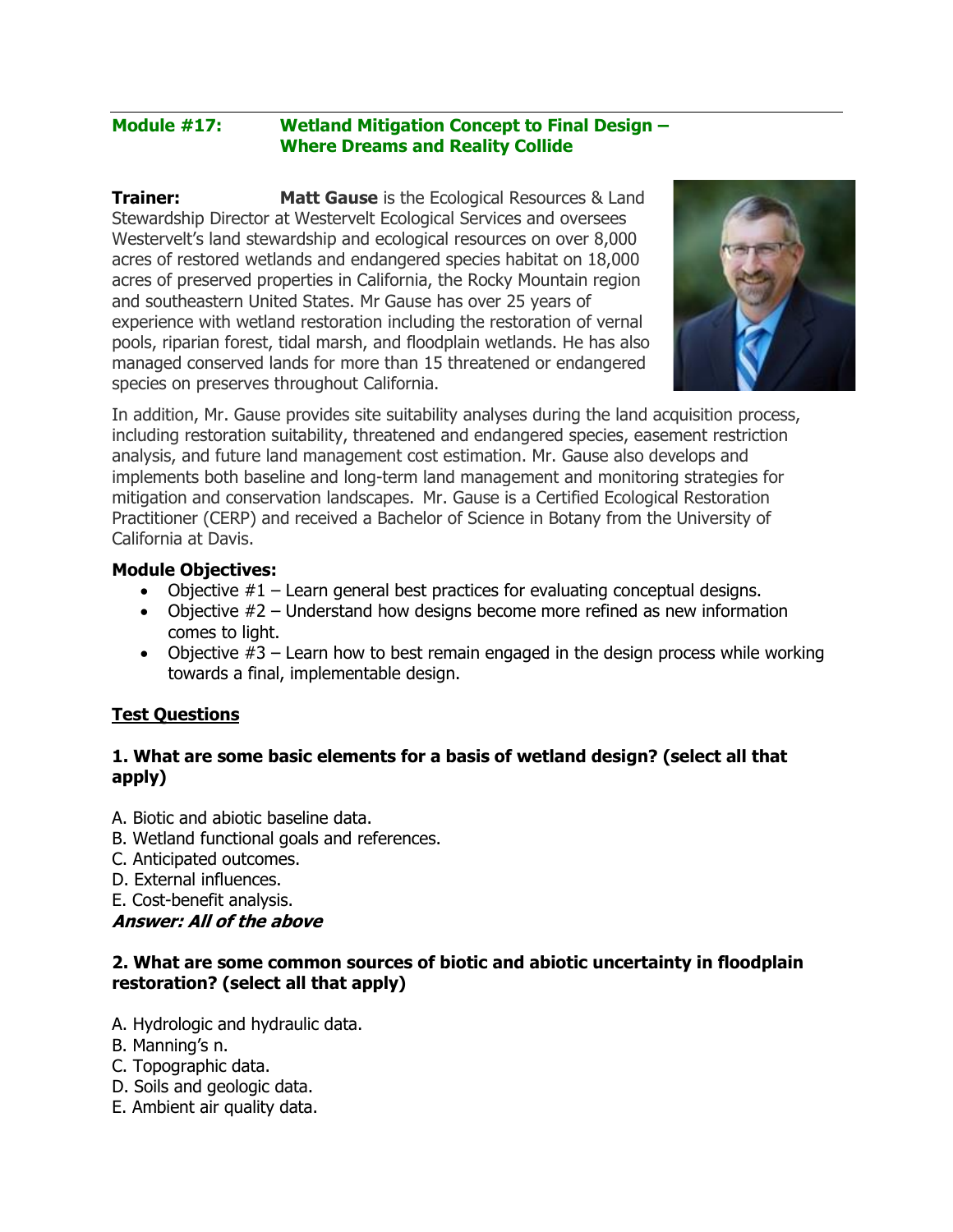#### **Answer: A, C and D**

#### **3. What are some common sources of new or refined biotic and abiotic data? (select all that apply)**

- A. Site specific hydrologic or hydraulic data, observations or models.
- B. Site specific seed bank data.
- C. On the ground topographic data.
- D. Site specific soil data.
- E. More complete understanding of adjacent land uses/effects.

#### **Answer: A, C, D and E**

#### **4. What are some external elements that can impact/influence your design? (select all that apply)**

- A. Utilities.
- B. Mineral rights.
- C. Local agencies and "experts".
- D. Permitting issues.
- E. Water rights.

#### **Answer: All of the above.**

#### **5. Which of the following are typically included in a final conceptual design? (select all that apply)**

- A. Identification of access and ESA areas.
- B. Identification of cut and fill locations.
- C. Finalized cross sections.
- D. Watershed analysis.
- E. Specifications and technical elements.

#### **Answer: A, B, C and E**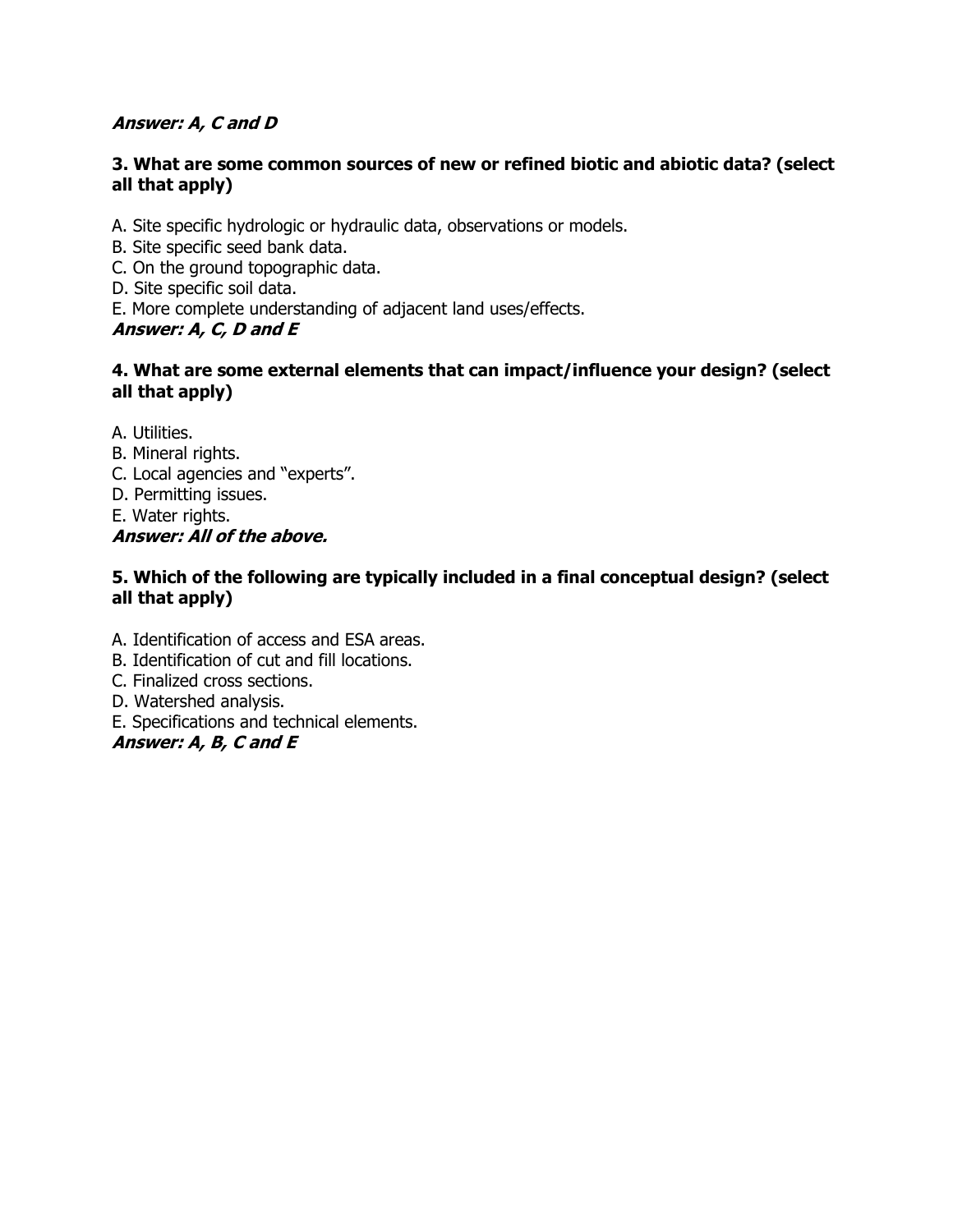### **Module #18: Three Phases of Design in Compensatory Mitigation Projects**

**Trainer: Lawrence J. "Larry" Urban i**s the wetland mitigation specialist for the Montana Department of Transportation with state-wide responsibilities based out of Helena, Montana. He has over 30 years of experience in wetland delineations, functional assessments, monitoring and mitigation site development for both the New Jersey and Montana Department of Transportations. He has been involved in the development of a comprehensive aquatic resource mitigation program to meet wetland and stream mitigation needs for transportation projects throughout the state of Montana that has created over 55 mitigation areas ranging in size from ½ to



300 acres in size. He developed MDT's annual mitigation monitoring programs for the purposes of managing MDT aquatic resource mitigation sites on private, state and tribal lands to comply with federal, state and tribal permitting requirements.

He has presented at National and Regional wetland mitigation conferences, and participates in annual continuing education, undergraduate and graduate courses as an instructor in wetland regulations, endangered plant species, functional assessments, mitigation monitoring, and aquatic resource restoration here in the state of Montana. He was the recipient of the 2017 Montana Wetland Stewardship Award for his untiring efforts to protect, preserve and restore Montana's wetland ecosystems. In his spare time, he is a fly-fishing guru working part-time at CrossCurrents Fly shop in Helena, Montana for his addiction to fly-fishing and fly-tying. He is also an avid birder that loves his day job at MDT as it affords him opportunities to see all kinds of birds and travel across the vast expanses of Montana.

#### **Module Objectives:**

- Objective  $#1$  Learn about the three phases of design.
- Objective #2 Understand how designs become more refined as new information comes to light.
- Objective  $#3$  Learn how to best remain engaged in the design process while working towards a final, implementable design.

#### **Test Questions**

#### **1. Which of the following are true about conceptual designs? (select all that apply)**

- A. They include an invasive species management plan.
- B. They provide a decision point for a "preferred", "hybrid", or "no build" concept design.
- C. They include potential credits yields for the various types of mitigation.
- D. They include initial ideas and concepts toward development of a mitigation plan.
- E. They provide an opportunity for early interagency review.

#### **Answer: B, C, D and E**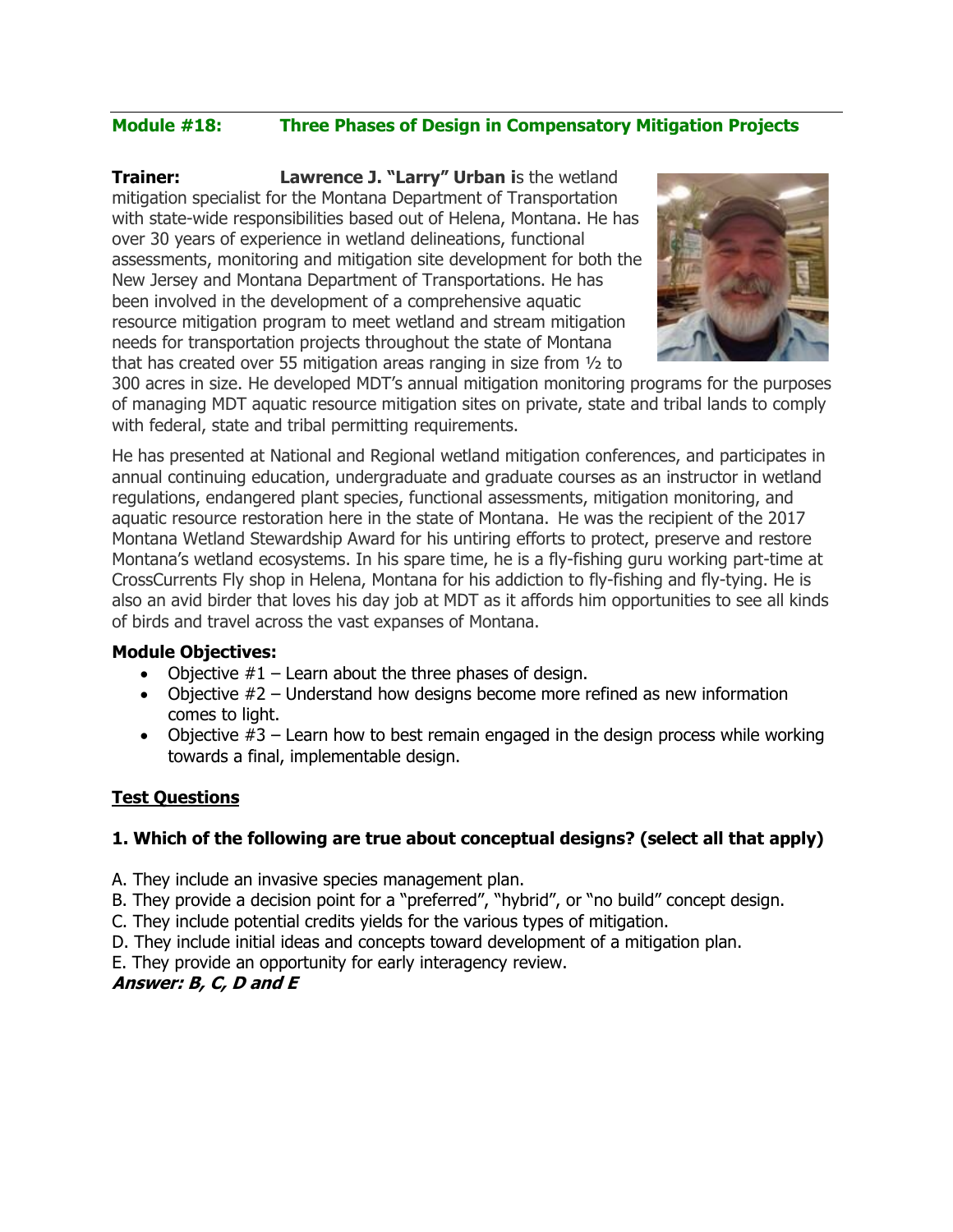### **2. What parameters are needed for conceptual design? (select all that apply)**

- A. Geomorphic/topographic position of site.
- B. Migratory bird data.
- C. Type of mitigation to be undertaken.
- D. Sources of water and seasonality.

## E. Estimated costs of project.

### **Answer: A, C, D and E**

### **3. What should be included in a preliminary design? (select all that apply)**

- A. Topographic information.
- B. Hydraulic design analysis.
- C. Location of any water control structures or berms.
- D. Estimated construction costs.
- E. Initial seeding/planting plans.

### **Answer: All of the above**

### **4. What should be included in a final design? (select all that apply)**

- A. Project plan details.
- B. Cross-sections.
- C. Earthwork and material quantities.
- D. Anticipated number and type of credits (final crediting plan).
- E. Indicators of biological integrity.

### **Answer: A, B, C and D**

### **5. Which of the following statements is false? (select all that apply)**

A. Final designs should be ready to build.

B. Conceptual designs should be reviewed by the interagency review team (IRT) early in the process.

C. Separate design plans must be created for each type of mitigation proposed on a site.

D. Site visits by the IRT are important.

E. Sometimes a hybrid conceptual design is created from components of the original conceptual designs.

### **Answer: C**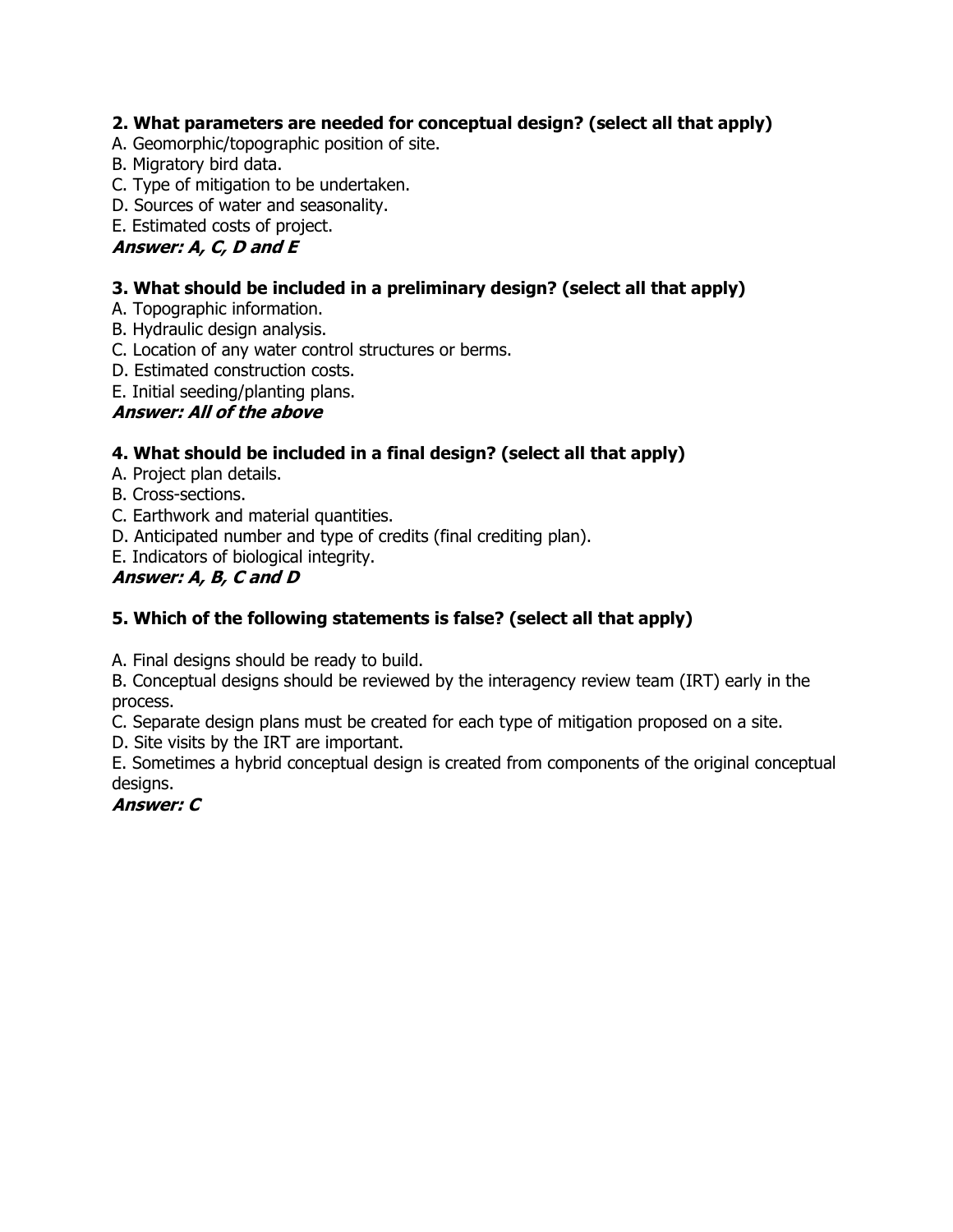#### **Module #19: Mitigation Work Plans: A Regulator's Perspective**

**Trainer: Jeanne C. Richardson** is the Mitigation Subject Matter Expert for the U.S. Army Corps of Engineers, Norfolk District Regulatory Branch. She has worked for the Corps of Engineers for over 15 years. Jeanne oversees the District's compensatory mitigation program where she develops and implements District level policy, standard operating procedures, templates, and technical guidance related to compensatory mitigation. Jeanne organizes training and provides assistance for District staff, 3rd party mitigation providers, and others specific to those policies, procedures, templates, and guidance. Jeanne manages the Virginia Aquatic Resources Trust Fund (VARTF) for the District. VARTF currently has currently has approximately 109 approved and pending projects. Jeanne provides the primary oversight of the District's Interagency Review Team.



#### **Module Objectives:**

- Objective  $#1$  Understand what information is necessary.
- Objective  $#2$  Understand when the information is necessary.
- Objective  $#3$  Understand the level of detail required at each submittal milestone for review and approval.

#### **Test Questions**

### **1. A Mitigation Work Plan should include (but is not limited to) which of the following? (select all that apply)**

- A. Construction methods.
- B. Sources of water.
- C. Financial assurances.
- D. Methods for establishing the desired plant community.

E. Erosion control.

#### **Answer: A, B, D and E**

#### **2. Which of the following is not identified as a mitigation plan requirement in the 2008 Mitigation Rule but should be considered early? (select all that apply)**

- A. Property interests.
- B. FEMA floodplain requirements.
- C. Threatened and endangered species.
- D. Historic/cultural resources.
- E. Demographic data for adjacent properties.

Answer: A, B, C and D

#### **3. Which of the following (among others) should be included in a conceptual mitigation work plan? (select all that apply)**

A. Description of existing baseline conditions.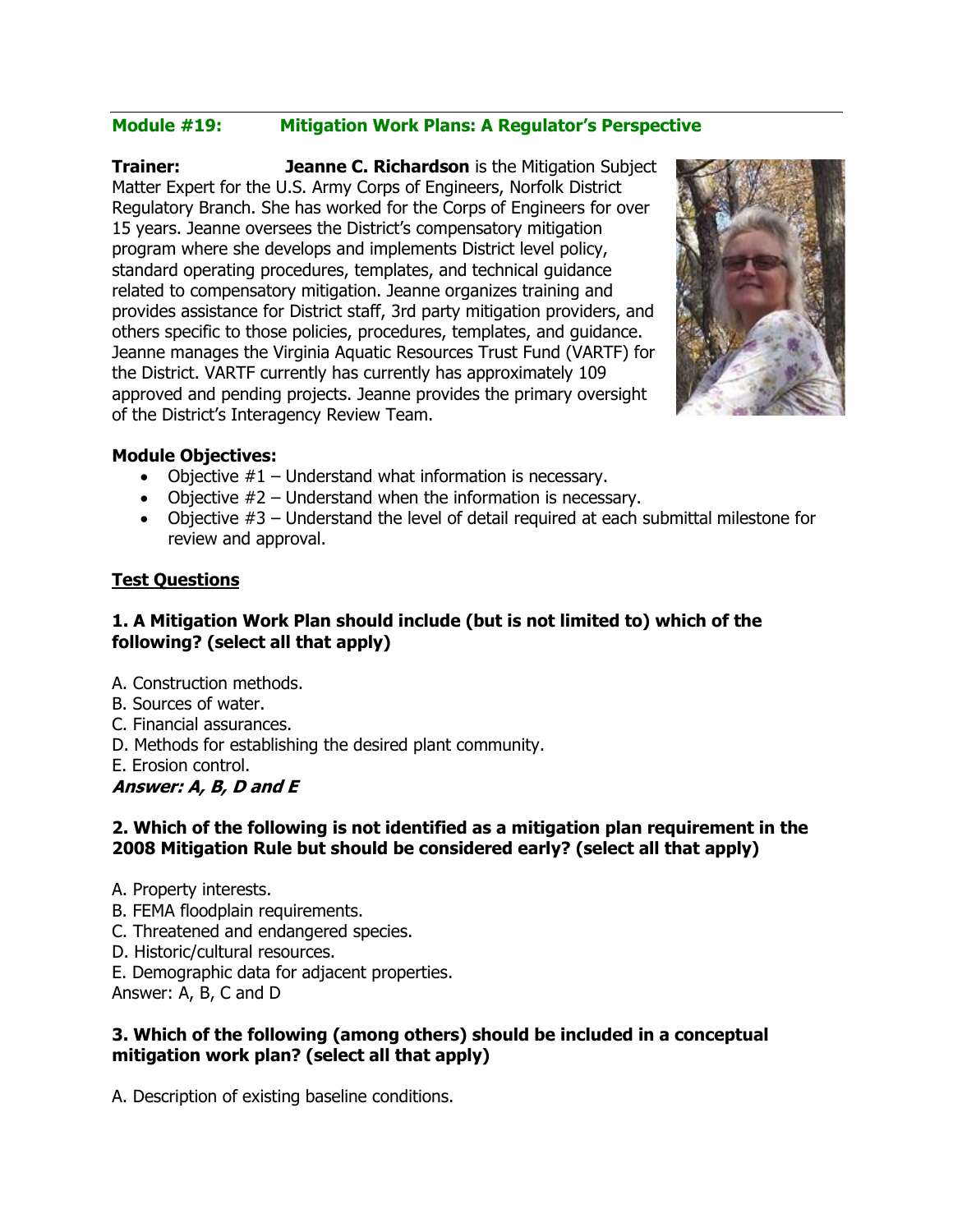B. Site descriptions.

C. Objectives for the site and how the plan will meet those objectives.

D. Water budget information.

E. Reference data.

**Answer: All of the above**

#### **4. Which of the following (among others) should be included in a final mitigation work plan? (select all that apply)**

A. Erosion and sediment control plans.

B. Grading plans.

C. Credit analysis.

D. Letters of support.

E. Anticipated project constraints.

**Answer: A, B, C and E**

#### **5. As-Built Plans should include which of the following? (select all that apply)**

A. Boundaries and topography.

B. 3D modeling of proposed mitigation.

C. Photographs.

D. Planting composition, density and locations.

E. Any proposed revisions in credit totals with an explanation for any changes made.

#### **Answer: A, C, D and E**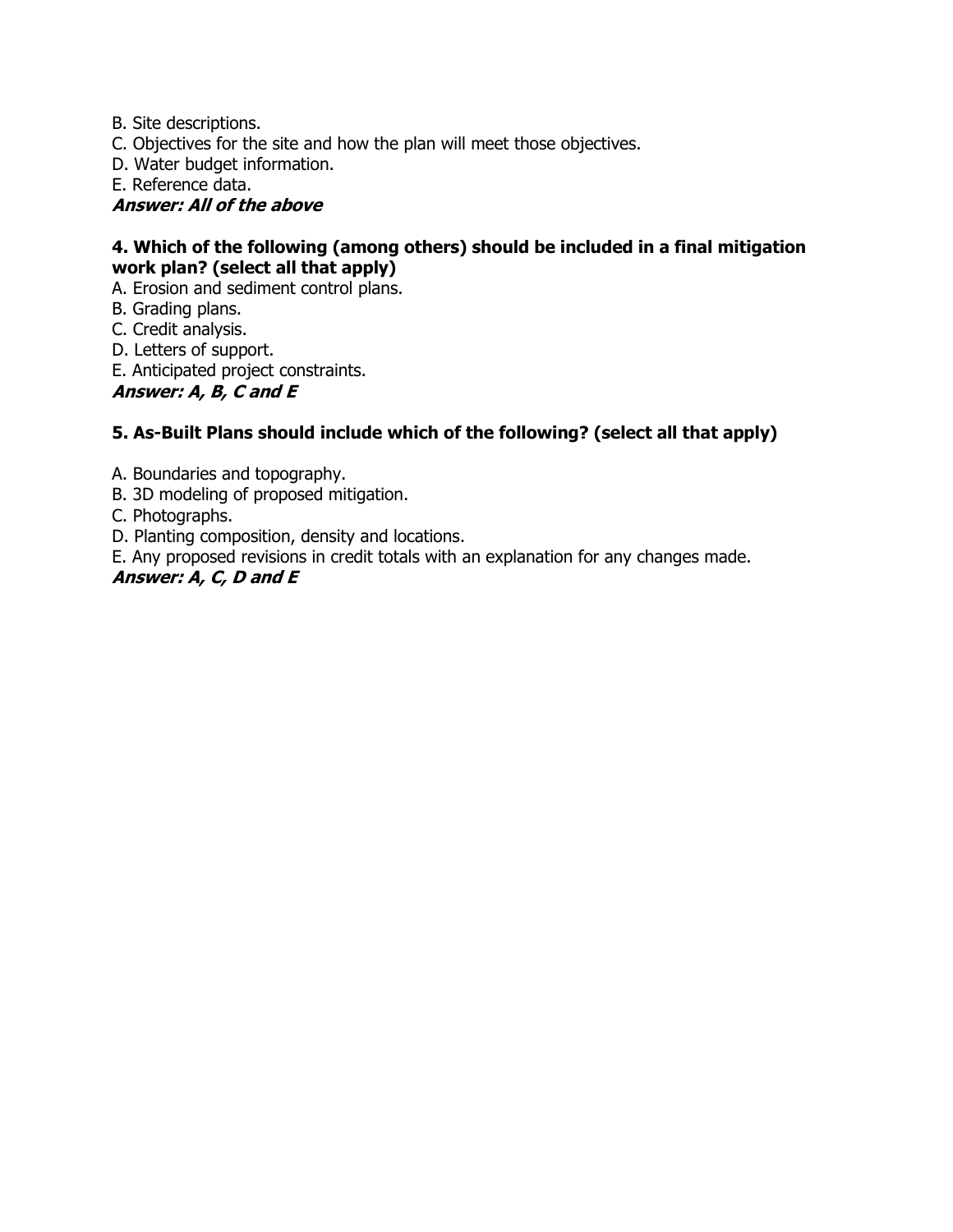### **Module #20: Soil Compaction and Acid-S Conditions**

**Trainer: W. Lee Daniels** is the Thomas B. Hutcheson Professor of Environmental Soil Science at Virginia Tech in Blacksburg, Virginia. He received his Ph.D. in Soil Science from VPI & SU in 1985. Dr. Daniels areas of specialization include stabilization and restoration of disturbed lands including areas disturbed by mining, road building, waste disposal, urbanization and erosion. In particular, he has focused his research and consulting experience in wetland impact mitigation, mine reclamation, and soil-waste management systems. His teaching programs at Virginia Tech focus on soil geomorphology and landscape analysis with particular emphasis on the relationships among surficial geology, hydrology, soil patterns and long term landscape evolution



processes. Major awards include the Reclamation Researcher of the Year by the American Society for Surface Mining and Reclamation (ASMR) in 1993, USEPA's National Biosolids Utilization Research Award in 2000 and the Lifetime Achievement in Research Award by ASMR in 2012.

#### **Module Objectives:**

- Objective  $#1$  Understand the causes of soil compaction and how it impacts wetland hydrology.
- Objective  $#2$  Understand how acid-sulfate impacts wetland hydrology.
- Objective  $#3$  Learn how to mitigate high bulk density.

#### **Test Questions**

#### **1. What are some of the reasons why created wetland soils are compacted? (select all that apply)**

A. To limit losses to local groundwater seepage and/or perch the saturated zone.

- B. To limit spread of invasive species.
- C. Routine construction and grading operations.
- D. Soil materials are moved and placed in a moist to wet condition.
- E. Lack of fencing in sensitive areas.

#### **Answer: A, C and D**

### **2. Which of the following statements is true? (select all that apply)**

A. We are routinely at or above theoretical root limiting bulk density at many created/mitigation sites.

B. Poorly drained soils can support upland vegetation and not show any redox features.

C. A "traffic pan" can lead to very wet winter conditions yet very dry extended summer droughts.

D. Active growing root tips can and do move soil particles out of the way.

E. Macropore development associated with soil structure does not impact bulk density.

#### **Answer: A, B and C**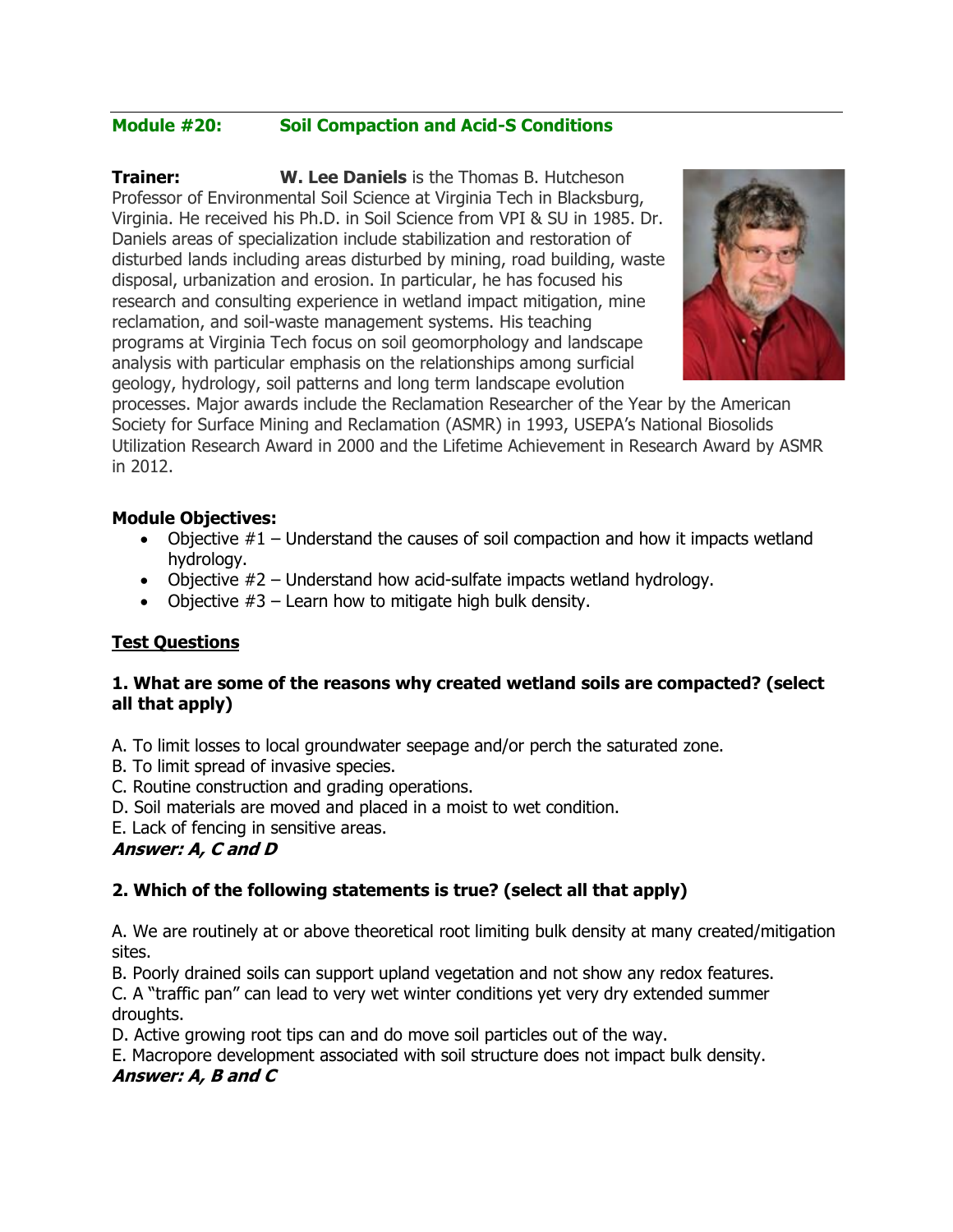### **3. What mitigates high bulk density? (select all that apply)**

- A. Air temperature.
- B. Appropriate moisture content.
- C. Tillage/ripping.
- D. Macropore development.
- E. Planting high density cover crops.

### **Answer: B, C, and D**

#### **4. Which of the following statements are true about acid sulfate soils? (select all that apply)**

A. With few exceptions, any soil pH <3.8 is indicative of acid sulfate soils and needs attention. B. They are formed from the weathering of sulfide-bearing parent materials, which results in extremely low pH and precipitation of sulfate salts.

C. Active acid sulfate soils are commonly pH 2.0 to 3.5 and very high in sulfates salts and soluble metals.

D. Post-active acid sulfate soils will slowly decrease in pH.

E. Minimal applications of lime will generate significant acidity.

### **Answer: A, B, and C**

### **5. Which of the following are false? (select all that apply)**

A. Adding compost or other organic amendments does not work well will lime amendment.

B. All "risky materials" should be analyzed for total sulfate.

C. Near-surface brown to red materials (e.g. weathered soils) are usually much lower risk since the sulfate probably oxidized long ago.

D. Liming rates commonly range from 50 tons per acre 6" deep to 100+ and the lime needs to be mixed and incorporated.

E. Agricultural lime additions can eliminate pyrite oxidation.

### **Answer: B, C, and D**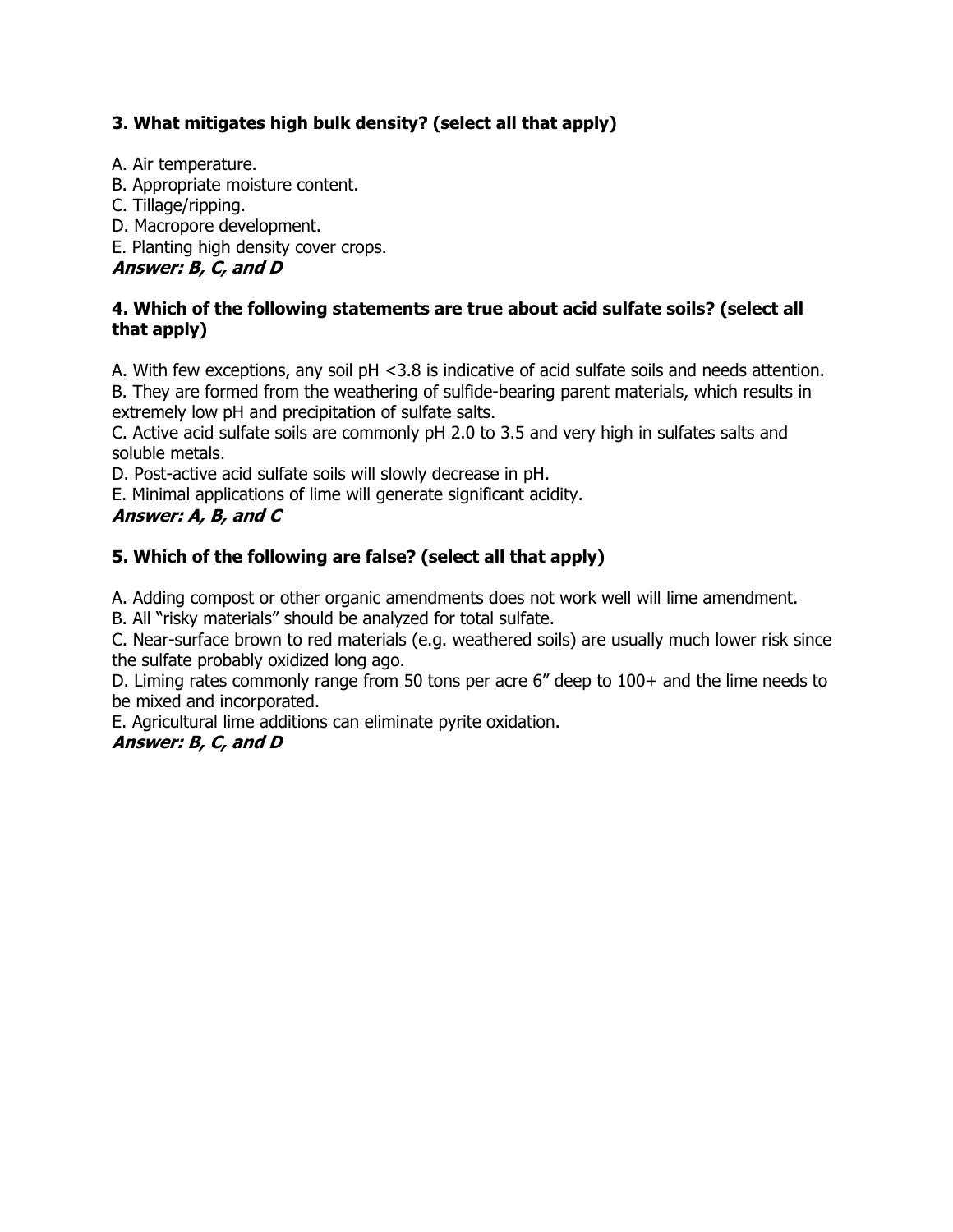### **Module #21: Anticipating the Unexpected in the Context of Dam Removal**

**Trainer: Shawn Chartrand** completed his PhD at the University of British Columbia, and he is presently a postdoctoral research fellow at Vanderbilt University. Shawn is interested in how mountain streams form and evolve due to changes in local to watershed scale conditions. He uses laboratory experiments, develops theory, numerical models as well as field-based programs to pursue his interests, and develop strategies to assist practitioners working on applied problems. He has worked professionally for Balance Hydrologics since 2000, during which time he built and continues to lead a river and wetland restoration program. His notable applied experience includes 8 years of work on the San Clemente Dam Removal project, Carmel River, CA, and 15 years of



work using climate change projections to plan water supply and instream flows for salmonids with the City of Santa Cruz and other regional Cities.

#### **Module Objectives:**

- Objective  $#1$  Understand ways in which the design process can reduce risk.
- Objective  $#2$  Learn about some proactive strategies to use for adaptive management.
- Objective #3 Understand the differences between routine maintenance, adaptive management and remediation.

#### **Test Questions**

#### **1. What are the critical components of a transparent design process? (select all that apply)**

- A. Context (goals and objectives).
- B. Feasibility (field-based site characterization).
- C. Alternatives (concept alternatives).
- D. Analysis (design alternatives).
- E. Refinement (design package).

**Answer: All of the above.**

### **2. Which of the following statements is true? (select all that apply)**

- A. Routine maintenance is anticipated and planned post-construction work.
- B. Routine maintenance is anticipated but not planned post-construction work.
- C. Routine maintenance is not anticipated and not planned post-construction work.
- D. Routine maintenance is not anticipated but planned for anyway.
- E. Routine maintenance should not be part of a mitigation plan.

#### **Answer: A**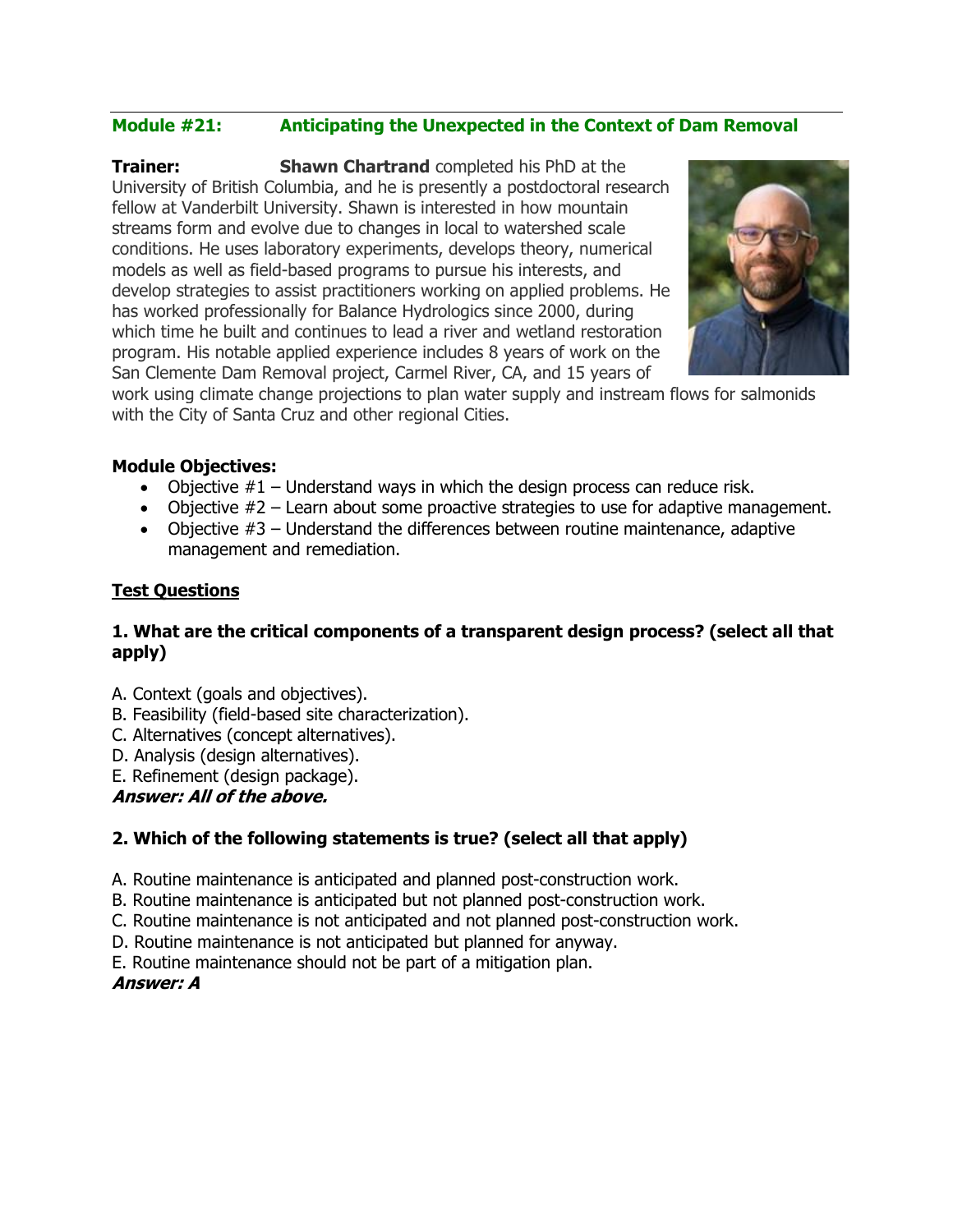#### **3. Which of the following statements about adaptive management are true? (select all that apply)**

A. Actions are the result of adjusting the constructed site condition to adapt to on the ground changes that diverge from expectation.

B. Actions are not typically covered by an Operations and Maintenance Manual (OMM) developed within the design and permitting phase.

C. On the ground adaptive management actions are often radically different from expectation.

D. Adaptive management is an iterative exercise that typically occurs within a planned management cycle to allow for necessary adjustments in order to reach project goals. E. Adaptive management is only necessary post-construction.

### **Answer: A, B, C and D**

### **4. Which of the following circumstances could result in the need for remediation? (select all that apply)**

A. The design is not approved by the regulator.

- B. Inadequate planning.
- C. Inadequate construction.

D. Natural disaster.

E. Lack of land available for mitigation.

**Answer: B, C, and D**

#### **5. Which of the following statements about remediation are false? (select all that apply)**

A. Remediation does not always mean new direct actions - unanticipated change can offer a path to achieve project goals and objectives.

B. Remediation only occurs when contaminants are found on the site.

C. Remediation actions [or inaction] are the result of evolving site conditions that were not anticipated or expected by the design documentation or the regulatory permits.

D. Remediation must result in the mitigation site meeting all proposed original design criteria.

E. Remediation only occurs if the site is a total failure.

### **Answer: B, D and E**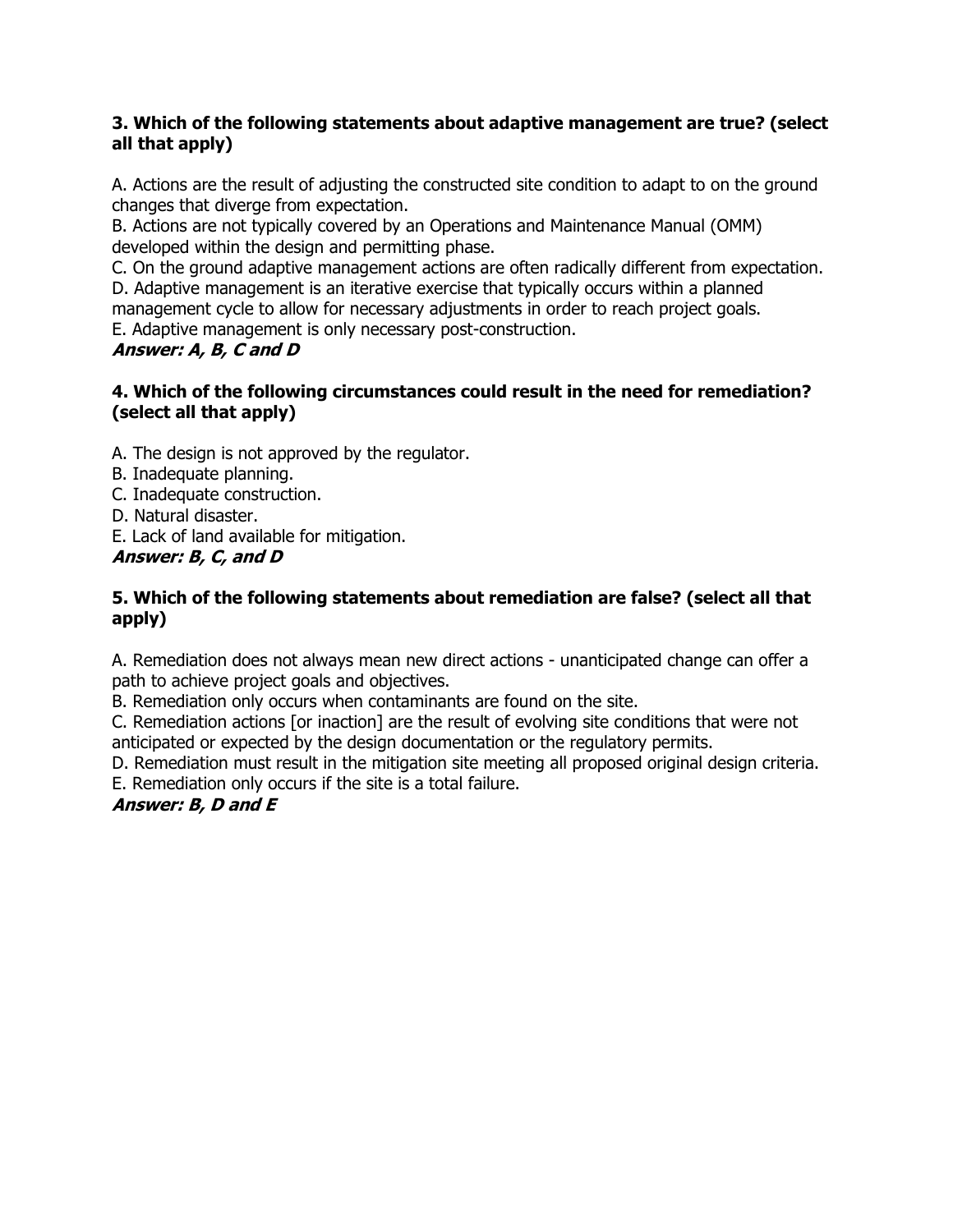### **Module #22: Adaptive Management: A Regulator's Perspective**

**Trainer: Krystel Bell** recently became Regulatory Program Manager for the U.S. Army Corps of Engineers in Washington, D.C. Prior to this, she served as Mitigation Banking Specialist for the Sacramento District of the U.S. Army Corps of Engineers where she chaired the Interagency Review Team for multiple mitigation banks and in-lieu fee programs and worked on several of the District's most complex regulatory actions. Prior to working for the Sacramento District, Ms. Bell worked as an environmental consultant and acted as a local representative for



a County‐ level environmental program. Ms. Bell has extensive knowledge of how Regulatory decisions can affect developers, conservationists, and the general public. Her ability to communicate effectively with applicants, the public, federal, state and local agencies, and peers in the regulatory community has led to productive collaborative approaches in resolution of complex regulatory issues.

#### **Module Objectives:**

- Objective  $#1$  Learn about the Corps' regulatory context for adaptive management.
- Objective  $#2$  Understand some project planning considerations.
- Objective #3 Understand some post-project implementation considerations.

#### **Test Questions**

#### **1. Which are the following statements is included in the Corps' definition of adaptive management? (select all that apply)**

A. Adaptive management means the development of a management strategy that anticipates the likely challenges associated with compensatory mitigation projects.

B. Adaptive management provides for the implementation of actions to address anticipated challenges as well as unforeseen changes.

C. Adaptive management requires consideration of risk, uncertainly, and dynamic nature of compensatory mitigation projects.

D. Adaptive management includes the selection of appropriate measures that will ensure that the aquatic resource functions are provided.

E. Adaptive management guides modification of compensatory mitigation projects to optimize performance.

#### **Answer: All of the above**

#### **2. Which of the following statements is true? (select all that apply)**

A. Adaptive management plans need to account for the universe of all potential circumstances or potential management actions needed.

B. Performance standards should never be revised in order to address deficiencies in the project.

C. Monitoring requirements may be revised to account for measures taken to address project deficiencies.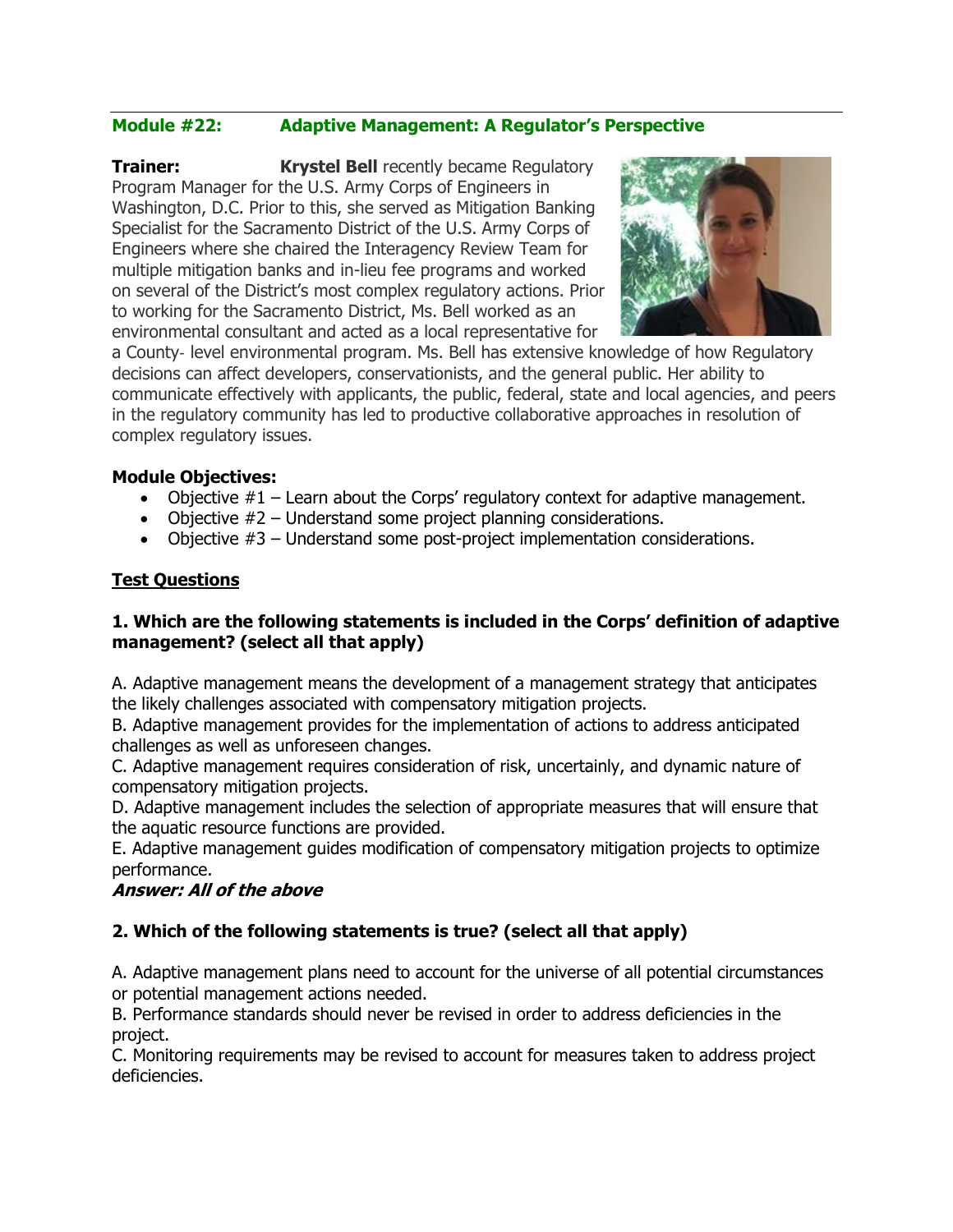D. The permittee or sponsor must notify the Corps about any changes in management strategies.

E. Performance standards may be revised to reflect changes in management strategies and objectives only if the new standards provide for ecological benefits that are comparable or superior to the approved project.

### **Answer: C, D and E**

### **3. Which of the following are project planning considerations? (select all that apply)**

A. Avoid overly restrictive design and management requirements to allow sites to change as environmental conditions change at various scales.

B. Anticipate potential for modifications to site design based upon conditions during earth disturbance.

C. The plan should consider conditions/stressors present in the watershed.

D. Financial assurances may be needed and/or required.

E. The plan should account for climate variability.

### **Answer: All of the above**

### **4. Post-project implementation considerations include:**

A. If monitoring results indicate the project is not/will not meet its approved ecological performance standards, the project sponsor/permittee should propose the actions that require notification to the Corps.

B. If there are no adaptive management measures available, it may be appropriate to consider modifying the ecological performance standards.

C. In the case of natural disasters, the rule does not allow revisions to performance standards.

D. As a last resort, alternative compensatory mitigation may be required to offset a shortfall in aquatic resource functions.

E. Alternative compensatory mitigation should be included by default in every adaptive management plan.

### **Answer: A, B and D**

### **5. Which of the following statements is true? (select all that apply)**

A. Remedial actions are synonymous with adaptive management.

B. Remedial actions are performed on a project to best meet the approved goals and objectives.

C. Remedial actions are used to address changes to a plan to reflect changing site conditions.

D. Remedial action could include additional construction activities to alter the hydrologic regime.

E. Adaptive management addresses changes to a plan based upon changing site conditions. **Answer: B, D and E**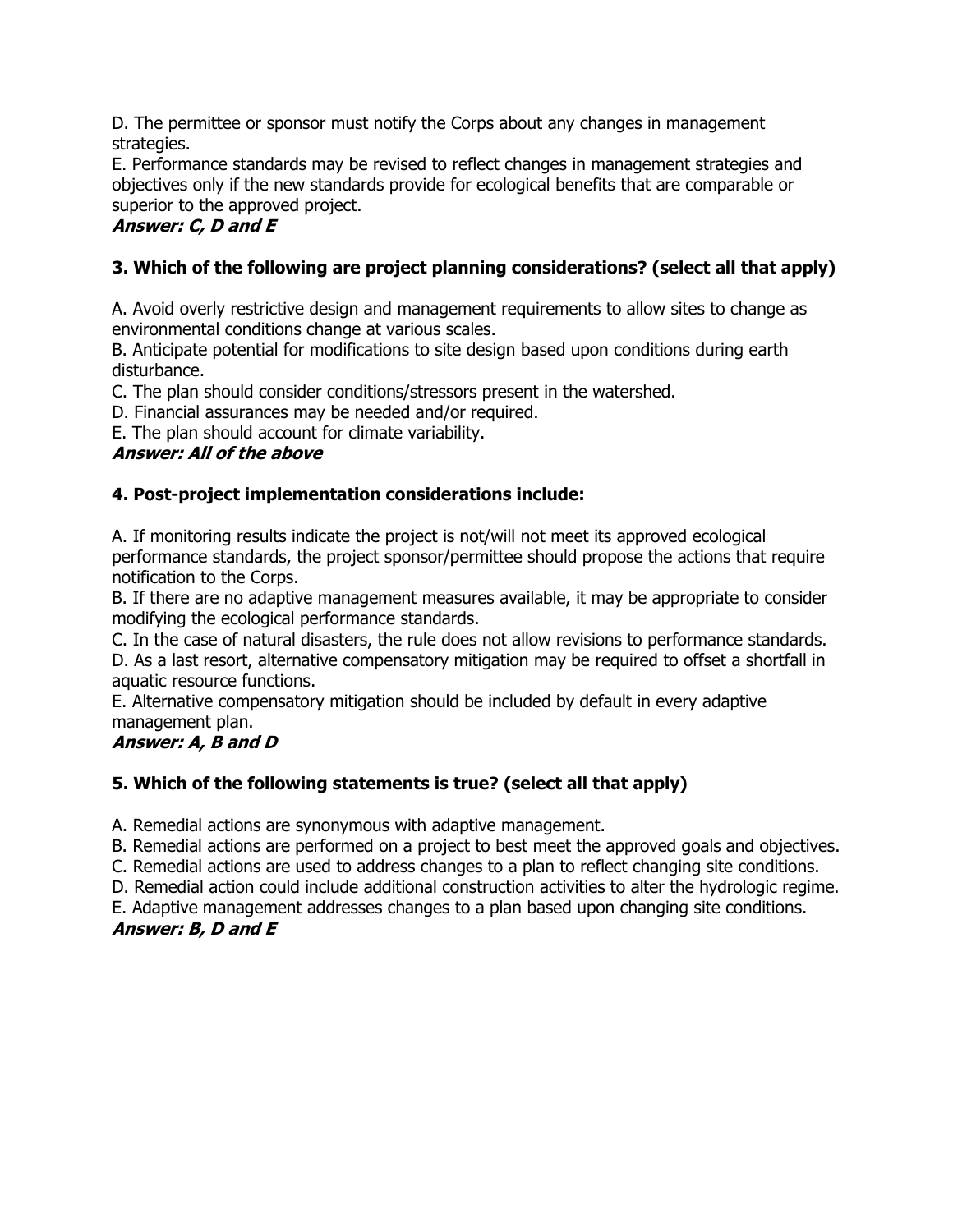#### **Module #23: Mitigation Oversight and Compliance: USACE Regulatory Perspective**

**Trainer: Kristi Hall,** Professional Wetland Scientist, is currently the USACE Regulatory Headquarters Science Detailee. When not on detail assignment, she is a Senior Environmental Scientist with the Vicksburg District Regulatory Branch, Evaluation Section. At the District, Kristi primarily focuses on mitigation banking and standard permitting. Kristi has worked in the Regulatory field since 2003 and has been with the Vicksburg District since 2015. She obtained her bachelor's degree in biochemistry from Virginia Tech and her master's degree in fisheries and wildlife biology from Colorado State University. Kristi has



worked in both the public and private sectors with the Mississippi Department of Transportation, USACE ERDC Environmental Lab, as well as several private consulting firms prior to working with USACE Regulatory. Kristi served as Acting Technical Services Branch Chief in the Nashville District in 2017 and was named the 2018 Vicksburg District Regulator of the Year. In her "free time" she can be found shuttling her two kids to their numerous athletic endeavors, and working with her husband to build their own home in Vicksburg.

#### **Module Objectives:**

- Objective  $#1$  Learn the basics of oversight and compliance.
- Objective  $#2$  Understand the Corps' process for oversight and compliance.
- Objective  $#3$  Learn about some ways in which oversight and compliance issues may be resolved.

#### **Test Questions**

#### **1. Which of the following are areas that regulators need to track for oversight for mitigation banks? (select all that apply)**

- A. Construction.
- B. Credit releases.
- C. Adaptive management.
- D. Modifications to instrument.
- E. Bank or In-Lieu Fee Program site closure.

**Answer: All of the above**

#### **2. Which of the following elements of mitigation projects are subject to compliance? (select all that apply)**

- A. Funding long-term management of the project (endowment).
- B. Furnishing short-term financial assurances.
- C. Submittal of timely and complete monitoring reports.
- D. Maintaining/managing the mitigation project in accordance with the management plan.
- E. Evaluating whether the project is in conformance with its permit and/or instrument **Answer: All of the above**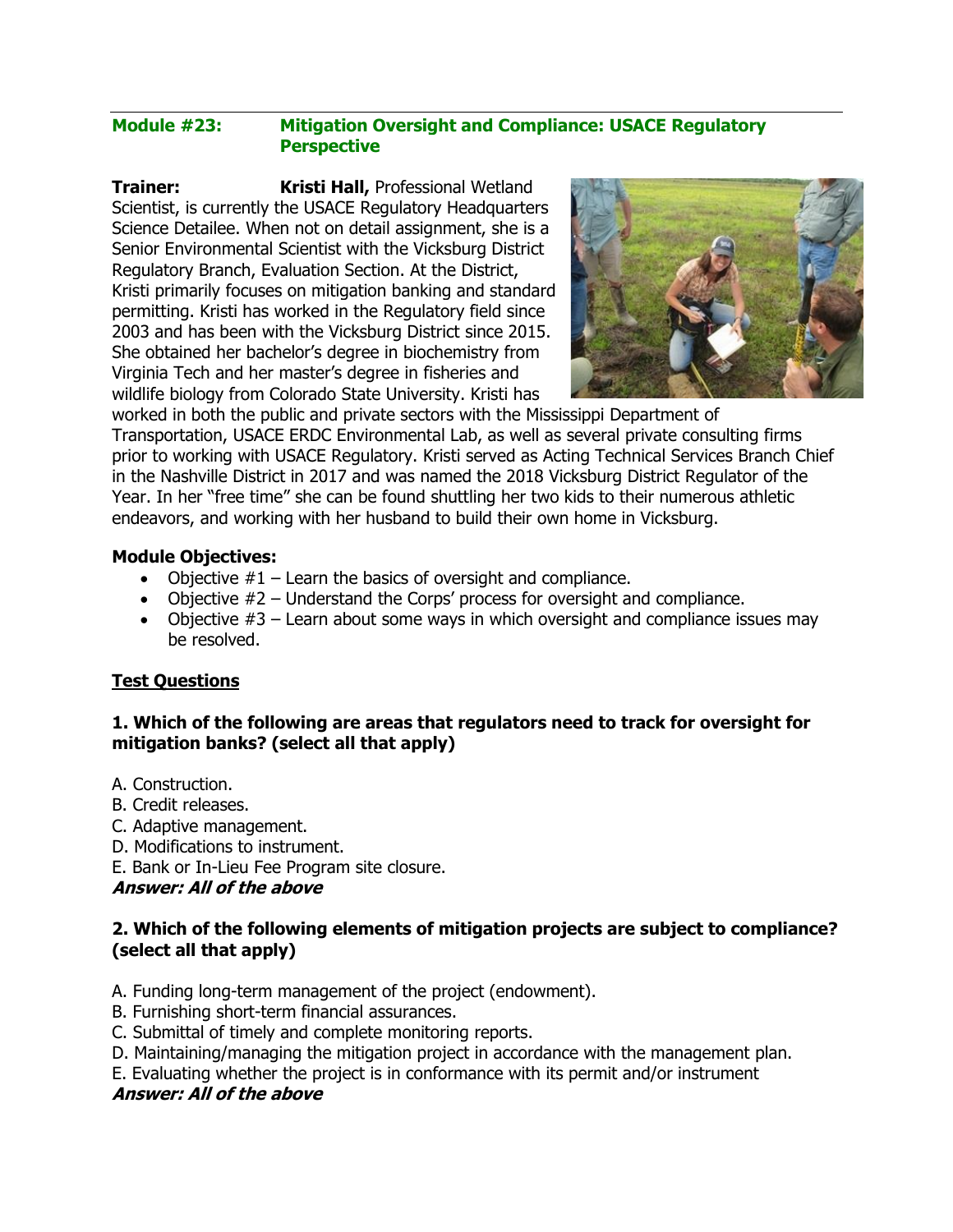### **3. What is the Corps' process for oversight and compliance?**

A. Identify the issue, perform a site visit, notify the Office of the Chief, provide 30-days to rectify issues or lose credits.

B. Identify the issue, the project manager reaches out to the mitigation provider, discuss solutions, request and receive a modified "get right" plan, receive approval for new plan, and execute the plan.

C. Identify the issue, the project manager reaches out to the permittee, the Corps' issues a cease and desist order, project is terminated, and credits rescinded.

D. Identify the issue, perform a site visit, record all deficiencies, report to headquarters.

E. Identify the issue, alert the IRT, create a remediation plan for the sponsor, adjust financial assurances.

#### **Answer: B**

#### **4. What are some enforcement options for non-performing sites? (select all that apply)**

A. Issue a cease and desist order and turn over to the Corps' enforcement attorneys.

B. Adjust/remove the appropriate amount of total credit generating areas.

C. Look for other alternative compensation to meet the obligations in a permit or instrument.

D. Remediate the site.

E. Terminate the instrument and/or suspend the mitigation bank.

### **Answer: B, C, D and E**

#### **5. Which of the following best practices were shared for regulators performing oversight and compliance? (select all that apply)**

A. Don't panic.

B. Communicate.

C. Keep it simple.

D. Command and control.

E. Document your decisions.

#### **Answer: A, B, C and E**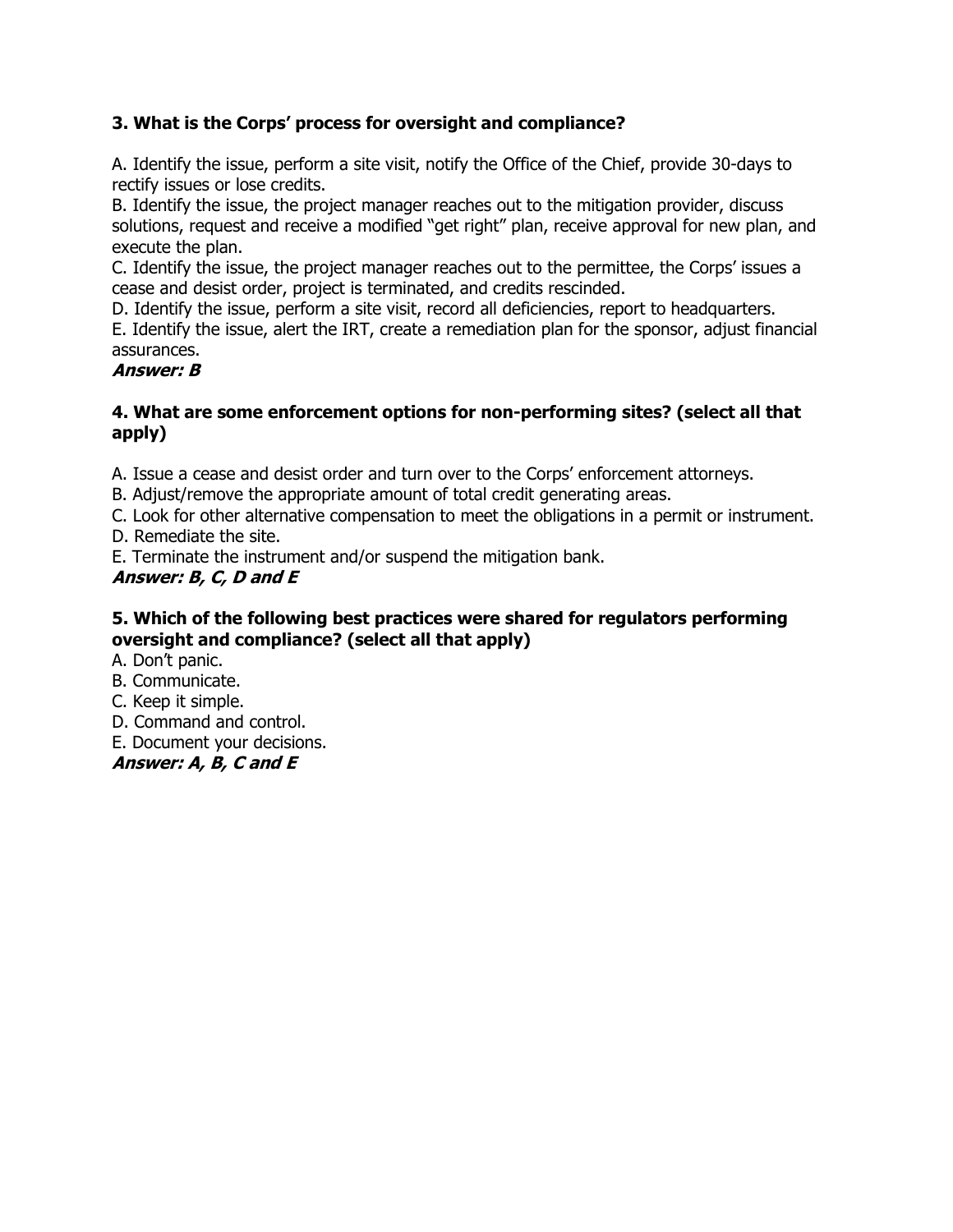#### **Module #24: An Ecological Framework for Reviewing Compensatory Mitigation: Oversight and Compliance**

**Trainer: Sarah Woodford** is the Compensatory Mitigation Specialist for the Virginia Department of Environmental Quality. She is the state chair of the Interagency Review Team for all non-tidal wetland and stream mitigation banks and in-lieu fee programs in the U.S. Army Corps of Engineers Norfolk District, and ensures that mitigation sponsors adhere to State Water Control Law and Virginia Water Protection Permit Program regulations. Sarah works closely with the Corps and the Virginia Marine Resources Commission IRT chairs, along with other member agencies of the IRT, to reach consensus on complex issues in compensatory mitigation. She also assists permit managers, mitigation



sponsors, consultants, and the regulated public in understanding the mitigation process. Prior to DEQ, Sarah worked as an environmental consultant, where she focused on water quality monitoring and stream mitigation assessment, restoration design, and post-construction performance monitoring.

#### **Module Objectives:**

- Objective  $#1$  Learn about Virginia's oversight and compliance program.
- Objective  $#2$  Learn about some oversight and compliance tools at the state of Virginia level.
- Objective #3 Learn how Virginia works with sponsors, permittees and other agencies to provide oversight and compliance.

#### **Test Questions**

#### **1. Which of the following statements are true? (select all that apply)**

A. Virginia does not have any independent regulatory authority for stand-alone wetlands or streams.

B. Virginia's state laws and regulations include the Virginia Water Protection Permit Program and the Virginia Tidal Wetland Banking Guidelines.

C. Virginia's laws and regulations provide the bulk of mitigation requirements are very complimentary to the Army Corps and EPA Final Mitigation Rule.

D. Virginia's laws and regulations are very unique to the Army Corps and EPA Final Mitigation Rule.

E. Virginia has only been regulating impacts to stand-alone wetlands and streams since they developed the 2018 Mitigation Banking Instrument template. **Answer: B and C**

#### **2. The most decisive tool is an approved and signed \_\_\_\_\_\_\_\_\_. (Fill in the blank)**

A. Mitigation Banking Instrument.

- B. Site protection agreement.
- C. Financial assurance.
- D. Long-term management plan.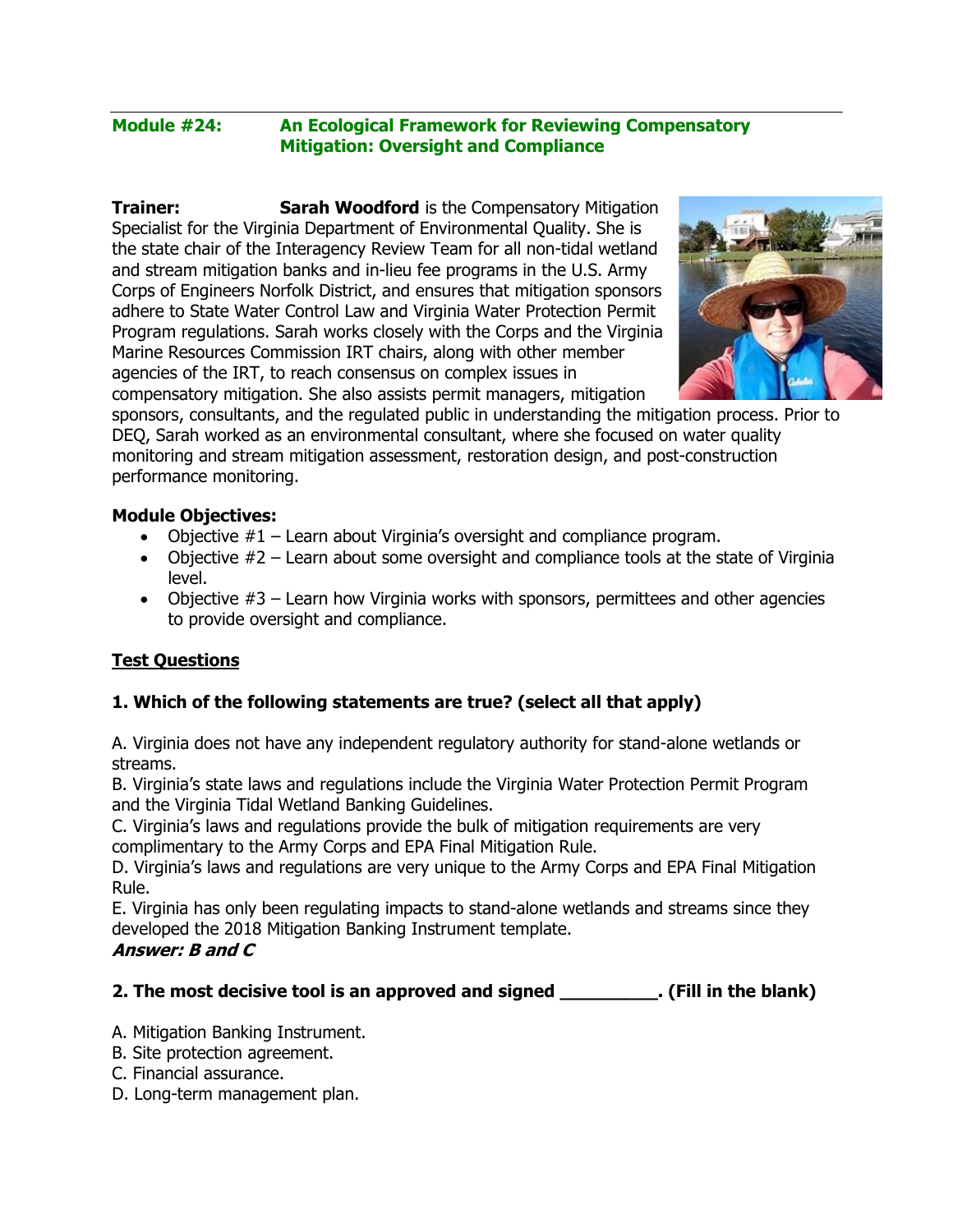E. As-built report. **Answer: A**

**3. If the Virginia IRT determines that the Sponsor is in noncompliance with any provision of the Mitigation Banking Instrument or the mitigation site is otherwise not meeting Performance Standards, the IRT Chairs may do what? (select all that apply)**

- A. Suspend credit sales.
- B. Initiate adaptive management.
- C. Decrease available credits.
- D. Utilize financial assurances.
- E. Terminate the instrument.

#### **Answer: All of the above.**

#### **4. The Virginia DEQ uses spreadsheets to track which of the activities below? (select all that apply)**

- A. Financial assurances.
- B. Credit releases.
- C. Monitoring and maintenance reports.
- D. Mitigation type.
- E. Long-term management activities.

#### **Answer: A, B, C and D**

#### **5. Which of the following are other tools that Virginia DEQ uses to track/ensure compliance? (select all that apply)**

- A. Internal audits with credit sales statements in RIBITS.
- B. Hidden wildlife video cameras.
- C. IRT meetings to discuss time sensitive compliance issues.
- D. Third party agencies.
- E. Site visits.

**Answer: A, C and E**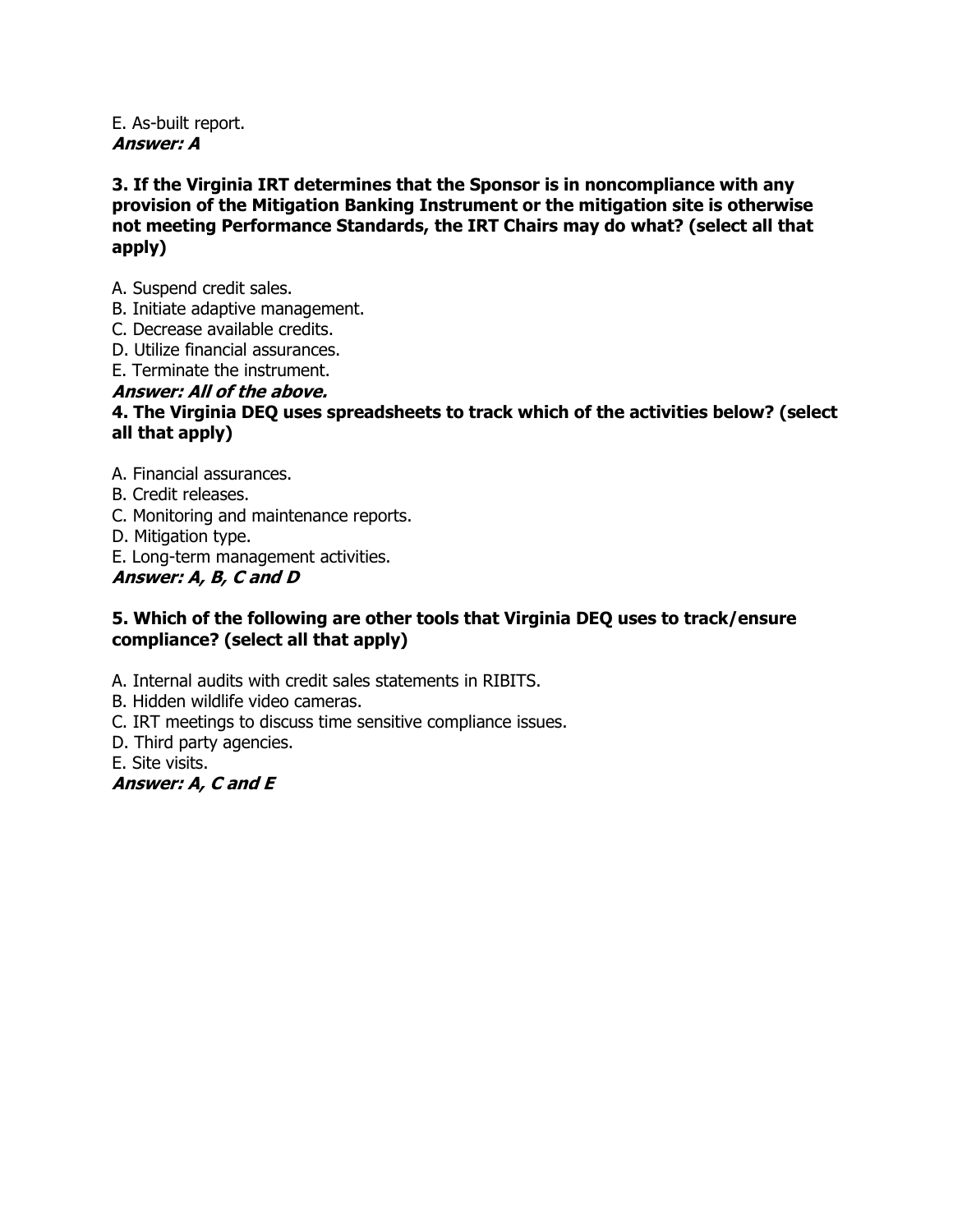### **Module #25: Challenges and Potential Solutions for Mitigation Compliance: Project Sponsor and Consultant Perspective**

**Trainer: Ashley Zavagno** is a Restoration Ecologist and Project Manager at WRA, Inc., a private environmental consulting firm based in the San Francisco Bay Area. She received her Bachelor of Science in Ecology and Evolution from U.C. Santa Barbara and her Master of Environmental Science and Management with a specialization in conservation planning from the Bren School of Environmental Science & Management. She is also a Certified Ecological Restoration Practitioner through the Society of Ecological Restoration and a Certified Ecologist through the Ecological Society of America. For the past several years, she has been overseeing the entitlement, permitting, implementation,



monitoring, and long-term management of various mitigation banks and large-scale permitteeresponsible mitigation projects throughout California. She has worked in various western landscapes including tidal wetlands, vernal pools, chaparral, coniferous forests, and oak woodlands, but her passion is rivers and salmonids.

#### **Module Objectives:**

- Objective  $#1$  Learn about ways to improve coordination and communication between project sponsors and regulators.
- Objective  $#2$  Learn about some of the challenges that project sponsor teams face and potential solutions.
- Objective  $#3$  Learn about some ways to improve performance standards, adaptive management plans and outcomes.

#### **Test Questions**

#### **1. Which of the following are some solutions for improving collaboration between project sponsors and regulators? (select all that apply)**

A. Frequent working group meetings.

B. Team building exercises.

C. Increase engagement with project sponsors, consultants and regulatory experts on relevant topics.

D. Sponsors should initiate discussions with regulators about any changes before resubmitting a document.

E. Request regularly scheduled weekly check-in meetings.

#### **Answer: A, C and D**

#### **2. When deciding between focusing on either form or function, what are some suggestions to consider? (select all that apply)**

A. Replicating a natural looking wetland is critical for performance success.

- B. Consider the long-term development of the site the trajectory.
- C. Utilize a process-based restoration approach that allows for dynamism.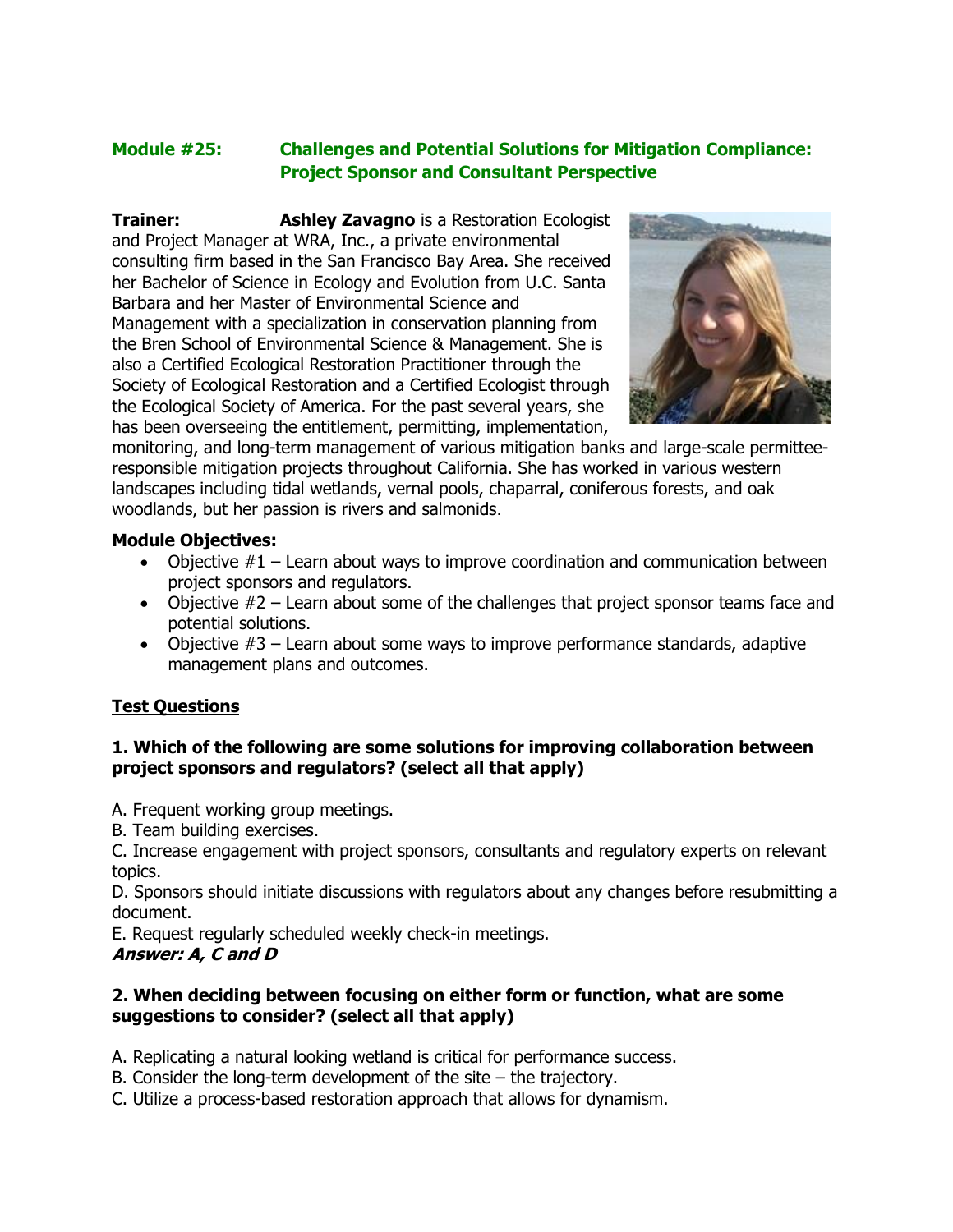D. Some approaches (e.g., defined water outlet point for depressional wetlands) may be necessary to increase likelihood of performance. E. Functions can be modified to fit the form. **Answer: B, C and D**

#### **3. What are some suggestions for handling conflicting objectives (e.g., restoration vs stormwater)? (select all that apply)**

A. Always default to local ordinances.

B. Better coordination and communication among various agencies.

C. Elevate the conflict to the District Commander.

D. Increased consideration of regional ecology and historical conditions.

E. Distribute a community survey to find which objective is more important to the local community.

### **Answer: B and D**

### **4. What are some ways to improve performance standards? (select all that apply)**

A. Use reference sites to capture climatic variation.

B. Set interim performance targets to avoid issues with slow growing resources.

C. Focus performance standards on completion of actions.

D. Coordinate performance standard selection and timing of monitoring across agencies.

E. Be explicit in how monitoring is to be performed and how to interpret data.

### **Answer: A, B, D and E**

### **5. What are some best practices for developing an effective adaptive management plan? (select all that apply)**

A. Don't be overly prescriptive.

B. Build in allowances for some changes over time.

C. Develop a 25-year plan for dealing with any unexpected setbacks.

D. Monitor the site for the first year and base the adaptive management plan on those findings.

E. Establish thresholds where adaptive management actions should be considered.

### **Answer: A, B and E**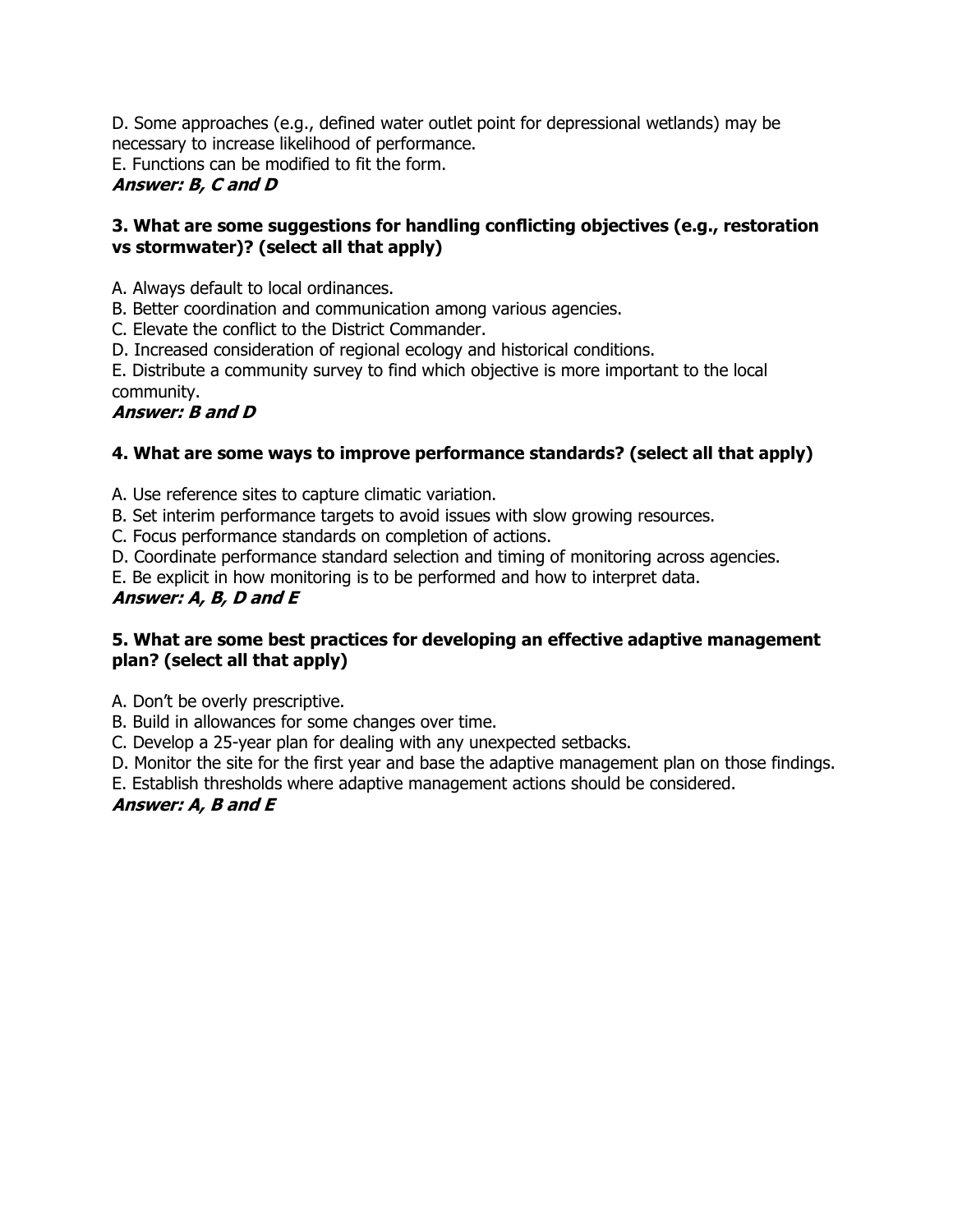#### **Module #26: Understanding and Addressing Real Property Interests for Successful Site Protection & Financial Assurances**

**Trainer:** Paul Loftus is the District Counsel for the U.S. Army Corps of Engineers, Huntington District. Mr. Loftus serves as the Chief Legal advisor for the District with responsibility for all legal activities and functions of the District. Prior to joining the Corps of Engineers in 2016, Mr. Loftus was a litigation partner at Huddleston Bolen LLP and Dinsmore & Shohl LLP in Huntington, WV. In private practice Mr. Loftus represented transportation companies in litigation and was active in industry groups, including the Inland River Ports and Terminals Association, the American Short Line & Regional Railroad Association, and the National Association of Railroad Trial Counsel.



Mr. Loftus is a graduate of the University of Dallas (BA), The University of Maryland College Park, (MA), and the West Virginia University College of Law (JD). He is licensed to practice law in Kentucky, Maryland, and West Virginia and is admitted before various state and federal courts.

#### **Module Objectives:**

- Objective  $#1$  Learn about some of the legal site protections that may exist on your mitigation site.
- Objective  $#2$  Understand some of the differences between the available legal instruments for property interest holders.
- Objective  $#3$  Learn about some approaches available to address interests in property.

#### **Test Questions**

#### **1. Site protection may be provided through which of the following? (select all that apply)**

- A. Federal legislation.
- B. Bill of sale.
- C. Conservation land use agreements.
- D. Title transfer.
- E. Conservation easements.

**Answer: A, C, D and E**

#### **2. The difference between a conservation easement and a deed restriction is: (select all that apply)**

A. Conservation easements do not permanently limit uses of the land whereas deed restrictions do.

B. Deed restrictions are binding agreements between the landowner and another entity whereas conservation easements are agreements made by the landowner only.

C. Deed restrictions are binding agreements by the landowner only whereas conservation easements are agreements made between the landowner and another entity.

D. Conservation easements can only be made on public lands whereas deed restrictions can only be made on private lands.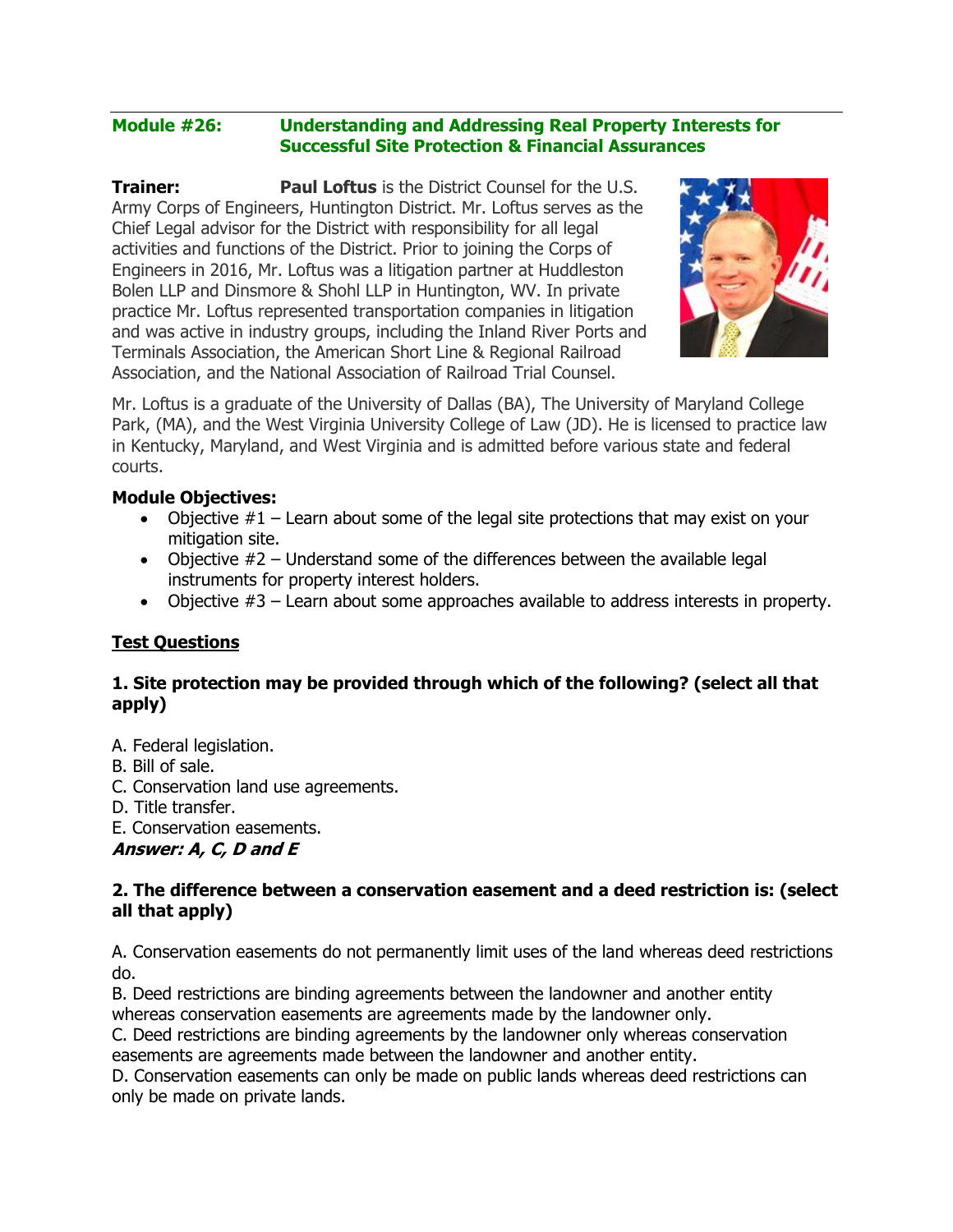E. There is no substantive difference.

### **Answer: C**

### **3. Which are following statements are true about conservation easements? (select all that apply)**

- A. No requirement for a third-party holder.
- B. Easement remains even though property owner changes.
- C. Allows owner to retain many rights.
- D. It is the best tool for protecting mitigation projects on federal land.
- E. Holder may assume responsibility for managing resources.

### **Answer: B, C and E**

### **4. Which of the following are forms of interest in land? (select all that apply)**

- A. Ownership.
- B. Easements.
- C. Rights-of-way.
- D. Lien holders.
- E. Leases.

### **Answer: All of the above.**

### **5. What are some potential approaches to handle other interests? (select all that apply)**

A. Subordination.

- B. Remoteness determination.
- C. No surface occupancy agreement.
- D. Alternate mitigation.
- E. No long-term monitoring agreement.

### **Answer: A, B, C and D**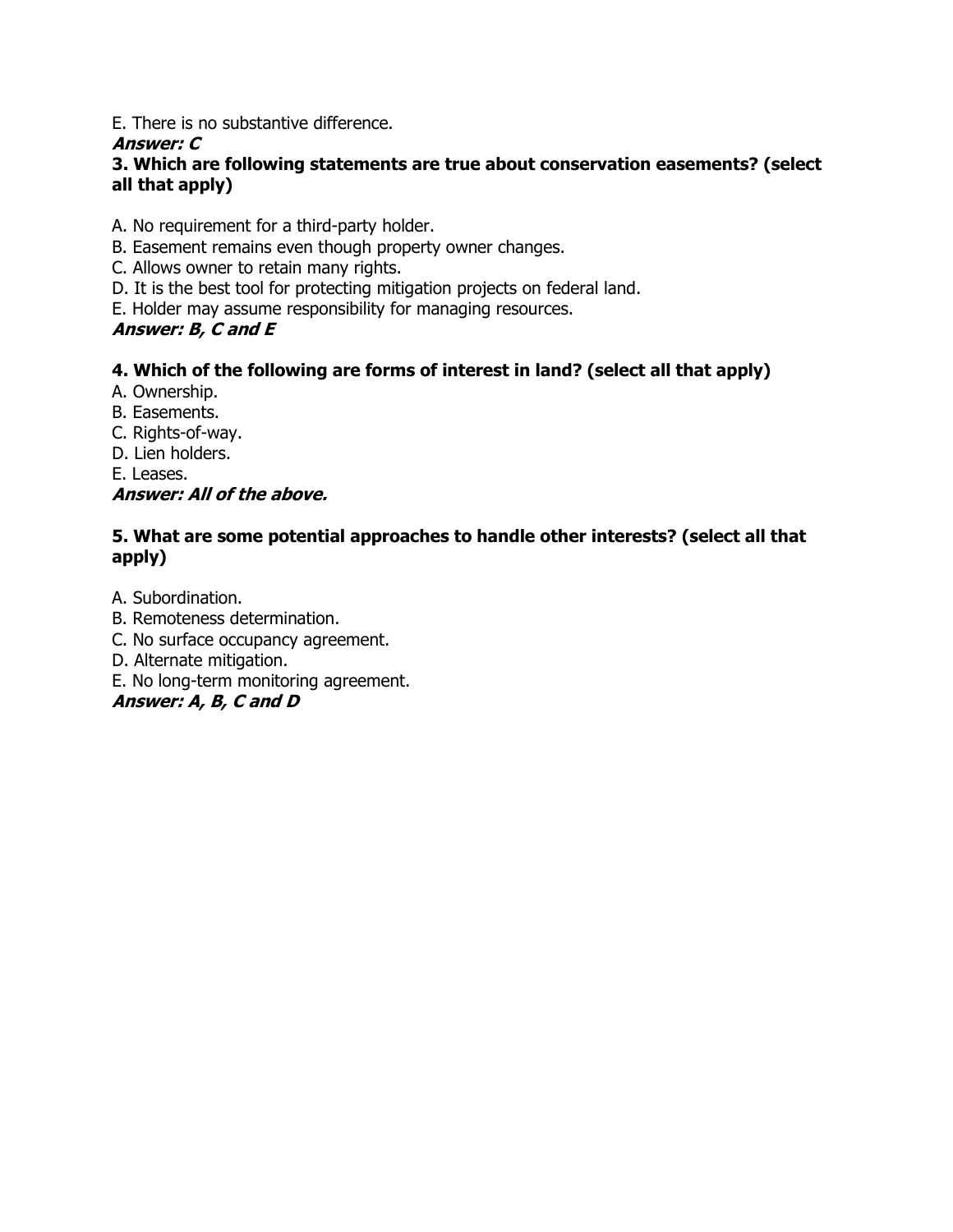### **Module #27: How Water Rights Drive Aquatic Resource Mitigation in the West**

**Trainer: Kara Hellige** is the Senior Project Manager for the US Army Corps of Engineers, Durango Colorado Regulatory Office for the Sacramento District. She covers regulatory actions under Section 404 of the Clean Water Act and Section 10 of the Rivers and Harbors Act. Kara has been working for the Corps of Engineers within Regulatory since 1999 and has been in the Durango Office since 2003. She is currently the lead on several interagency review teams for mitigation banks and an in-lieu fee program, along with the review lead for countless permitteeresponsible mitigation and voluntary restoration/creation projects.



#### **Module Objectives:**

- Objective  $#1$  Understand the basics about water rights in the arid West.
- Objective  $#2$  Learn about how water rights may affect a compensatory mitigation project.
- Objective  $#3$  Learn some important questions to ask prior to mitigation site selection and design.

#### **Test Questions**

#### **1. Which of the following statements are correct in regard to the concept of "prior appropriation"? (select all that apply)**

A. The prior user is entitled to divert the full amount of water to meet his or her entire water right before the next junior user may legally divert any water.

B. If you do not use your water allocation, you lose it.

C. The first user to divert and put water to beneficial use has a prior right.

D. Water right may not be appropriated unless the water is put to a beneficial use.

E. Senior water rights are established by the user's location in the watershed.

#### **Answer: A, B, C and D**

#### **2. Which of the following are types of water rights? (select all that apply)**

A. Precipitation.

- B. Direct flow.
- C. Storage.
- D. Over bank flooding.
- E. In-stream flow.

**Answer: B, C and E**

#### **3. These are the types of questions an entity should consider in states that operate under a prior appropriation doctrine: (select all that apply)**

A. Is all the water historically used for the property necessary for the mitigation?

B. What type of water is required (surface or groundwater)?

C. What was the historic use?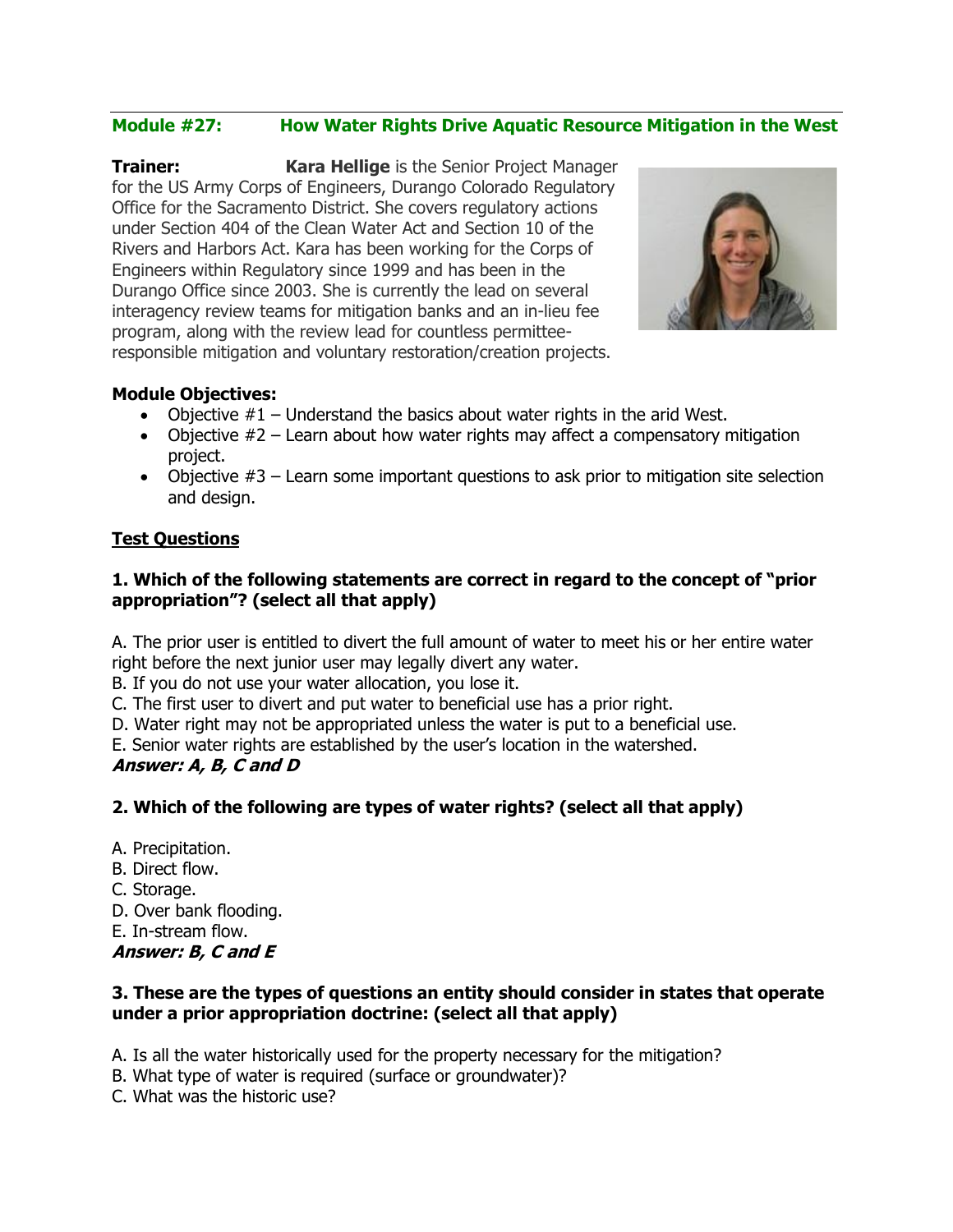D. Does the project proponent have a water right for the quantity of water needed to sustain and protect the mitigation work?

E. Is the watershed/river over appropriated?

### **Answer: All of the above**

#### **4. What are some reasons to obtain a water right for a compensatory mitigation project?**

A. To ensure that the project complies with state water law and that the mitigation project won't injure senior rights.

B. To ensure that the site is protected from future water depletions and that a call on water from a senior user won't cause injury to the mitigation project.

C. To ensure that the site is compliant with the 2008 Mitigation Rule.

D. To ensure that the site is compliant with Clean Water Act Section 404 regulations.

E. To ensure that the Army Corps can exercise its authority over senior water right holders. **Answer: A, B and C**

#### **5. What ways can you determine if a project proponent has the water right for the quantity of water needed to sustain a mitigation site? (select all that apply)**

A. Determine the water rights involved through interviewing landowners, water commissioner, and neighboring water users.

B. Determine the water rights involved by reviewing the water decree and the State's database to ensure that there are no restrictions.

C. Determine that the water right has not been abandoned.

D. Determine the ownership of the water right.

E. Determine the actual historical use.

### **Answer: B, C, D and E**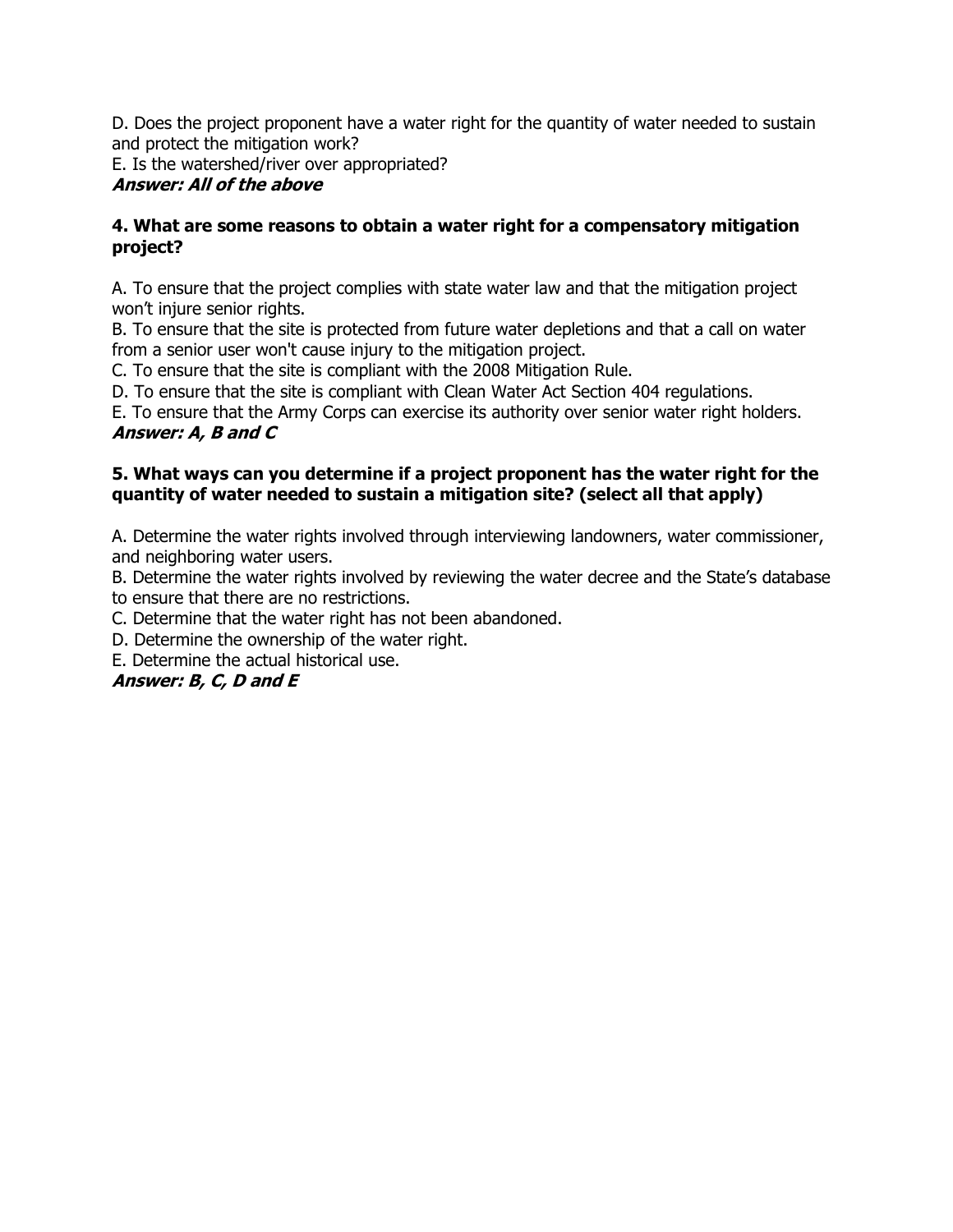### **Module #28: Factors Affecting Cost and Feasibility of Mitigation Projects**

**Trainer: Robin Bedenbaugh** is a wetland restoration ecologist and senior project manager with RES. He holds a BS and MS in Biology from Old Dominion University. He has worked as an environmental scientist in Virginia for over 38 years, with much of his career focused on wetlands delineation, permitting and mitigation for DOT and DOD clients. His areas of expertise include both tidal and non-tidal wetland restoration and he has designed and overseen the development of successful wetland mitigation projects in a number of states. His special area of interest is in non-



tidal forested wetland mitigation, and he has devoted much of his professional career towards the advancement of design, construction, and monitoring of these systems.

#### **Module Objectives:**

- Objective  $#1$  Learn about some of the factors regarding property interests that may affect the cost of a mitigation project.
- Objective  $#2$  Learn about some of the factors regarding property interests that may affect the feasibility of a mitigation project.
- Objective  $#3$  Learn some best practices in regard to identifying and managing various interests in property.

#### **Test Questions**

#### **1. Which of the following are factors that may affect the cost and feasibility of mitigation projects? (select all that apply)**

- A. Regulatory drivers (federal, state and local).
- B. Presence of hazardous materials.
- C. Mineral rights.
- D. Cultural resources.
- E. Utility conflicts.

**Answer: All of the above.**

#### **2. What are some best practices you could employ to avoid conflicting property interests? (select all that apply)**

A. Obtain a copy of the deed as it will ensure all existing property rights are represented.

B. Be sure to identify all potential utility conflicts and begin coordination with affected utility companies as early as possible.

C. Utilize information from GIS or provided by others with an understanding that it may be insufficient to support design of your mitigation project.

D. Be sure to do the most complete due diligence studies that the project schedule and cost can support.

E. Check local zoning laws and be sure to coordinate early with the locality to ensure that the site can be rezoned for conservation purposes.